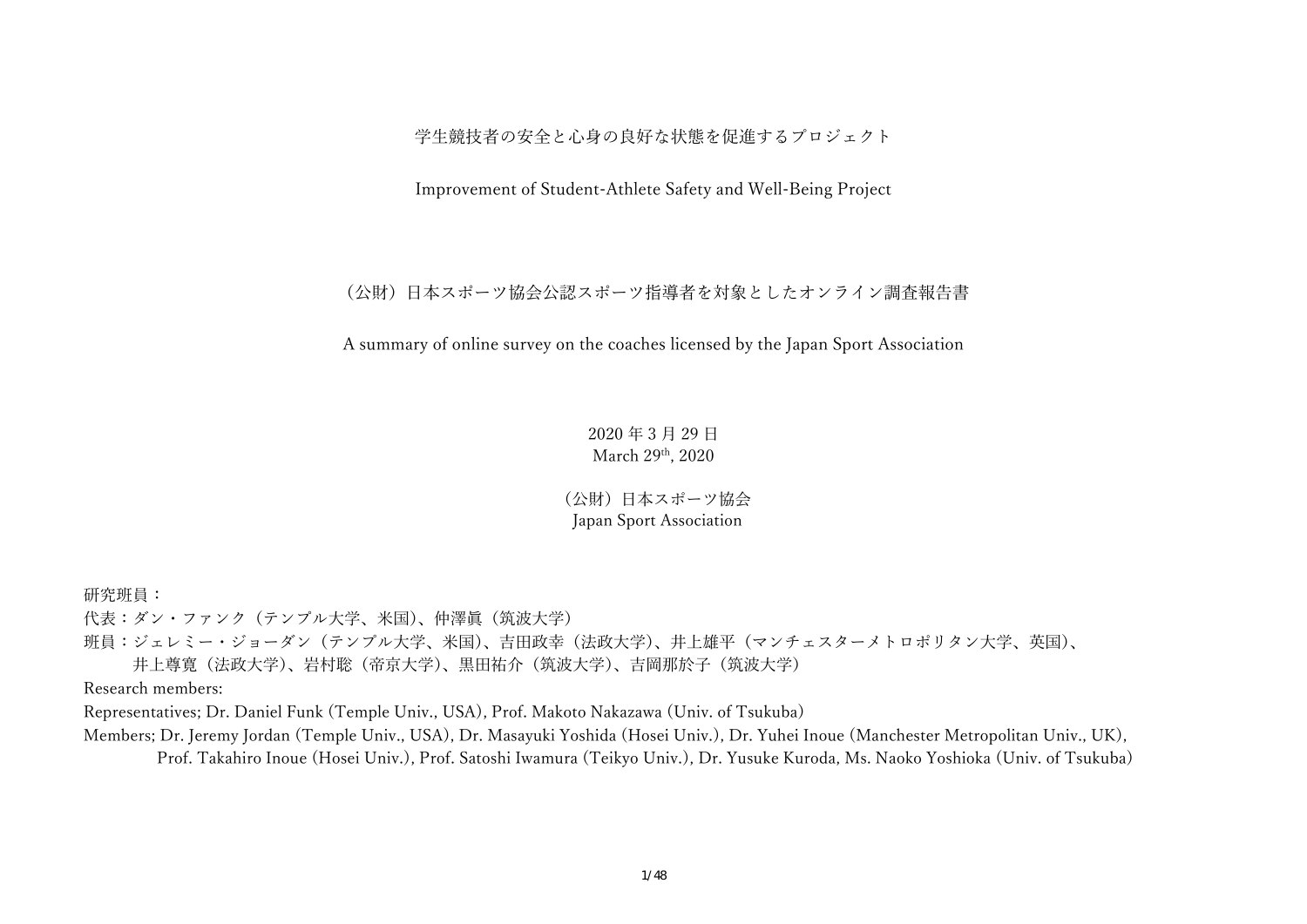#### 要約

日本スポーツ協会公認スポーツ指導者を対象としたオンライン調査からは、スポーツ指導におけるハラスメントが現状においても散見することが明らかに なりました。

過去 5 年以内の自らの周囲で、「言葉による暴力」を見聞きした指導者は 6 割、「体罰やしごき」を見聞きした指導者は 4 割、「セクシャルハラスメント」 を見聞きした指導者は 3 割に上りました(Fig.1)。

指導対象の競技水準が高い指導者ほど、それらハラスメントを見聞きする割合が高くなる傾向がみられました(Fig.2)。

また、学校運動部の指導者において、それらハラスメントを見聞きする割合が高い傾向がありました(Fig.3)。

これらハラスメントは、「指導者の人間性・人格」に起因していると考える割合が最も高く、次いで「結果主義・勝利至上主義」や「被害を訴えにくい関係 や環境」が背景にあるとされていました。「指導者養成制度やカリキュラム」に起因すると考える割合は低くなっていました(Fig.4)。

一方、今回の調査対象の指導者においては、それらハラスメントを抑止する自信があるとする割合が高い傾向がみられました(Fig.5)。ハラスメントに関 する講習会の受講頻度が高いほど、ハラスメントを抑止する自信があるとする割合が高くなる傾向がみられました(Fig.6)。

#### Summary

An online survey of official sports coaches certified by the Japan Sports Association revealed that inappropriate behavior in sports coaching is still presented in some situations.

Sixty percent of the coaches saw and heard "verbal abuse", 40% of them saw and heard "corporal punishment/hazing", and 30% of them saw and heard "sexual harassment" around themselves within the past five (5) years (Fig.1).

As the level of competition level of athletes gets higher, coaches were seeing and hearing inappropriate behaviors more often (Fig.2).

Furthermore, coaches coaching in school settings were seeing and hearing those inappropriate behaviors more frequently (Fig.3).

These inappropriate behaviors are most likely resulted due to "humanity and personality of a coach" as well as "result oriented approach, triumphalism" and "relationships and environments that are difficult to make a complaints". The percentage of those who attributed to the "coaches training system and curriculum" was low (Fig.4).

On the other hand, the proportion of the surveyed coaches tended to have a high confidence level of them being able to deal with such inappropriate behaviors (Fig.5). The higher the attendance of harassment workshops, the higher the percentage of coaches who were confident that they are able to deal with inappropriate behaviors (Fig.6).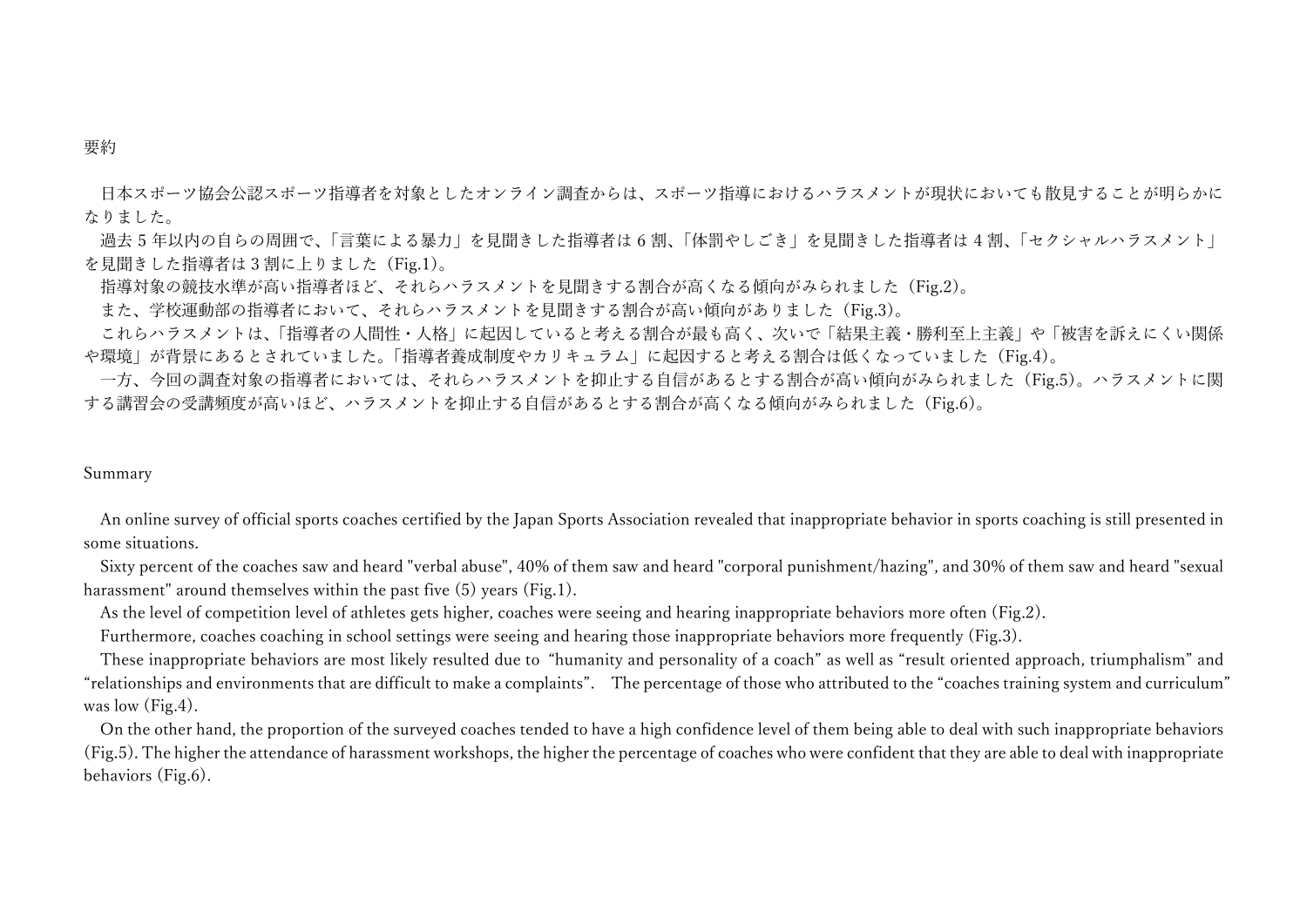





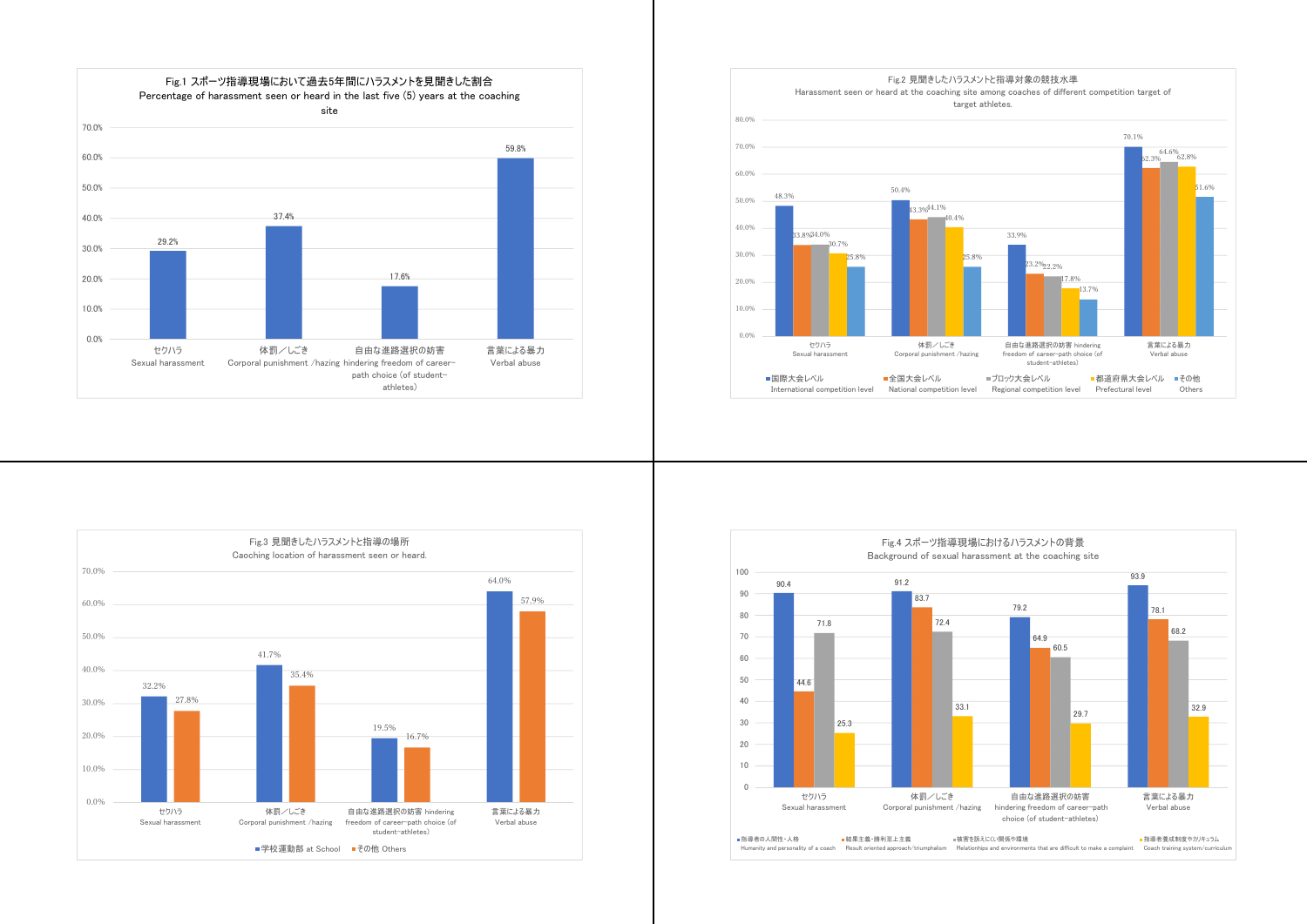

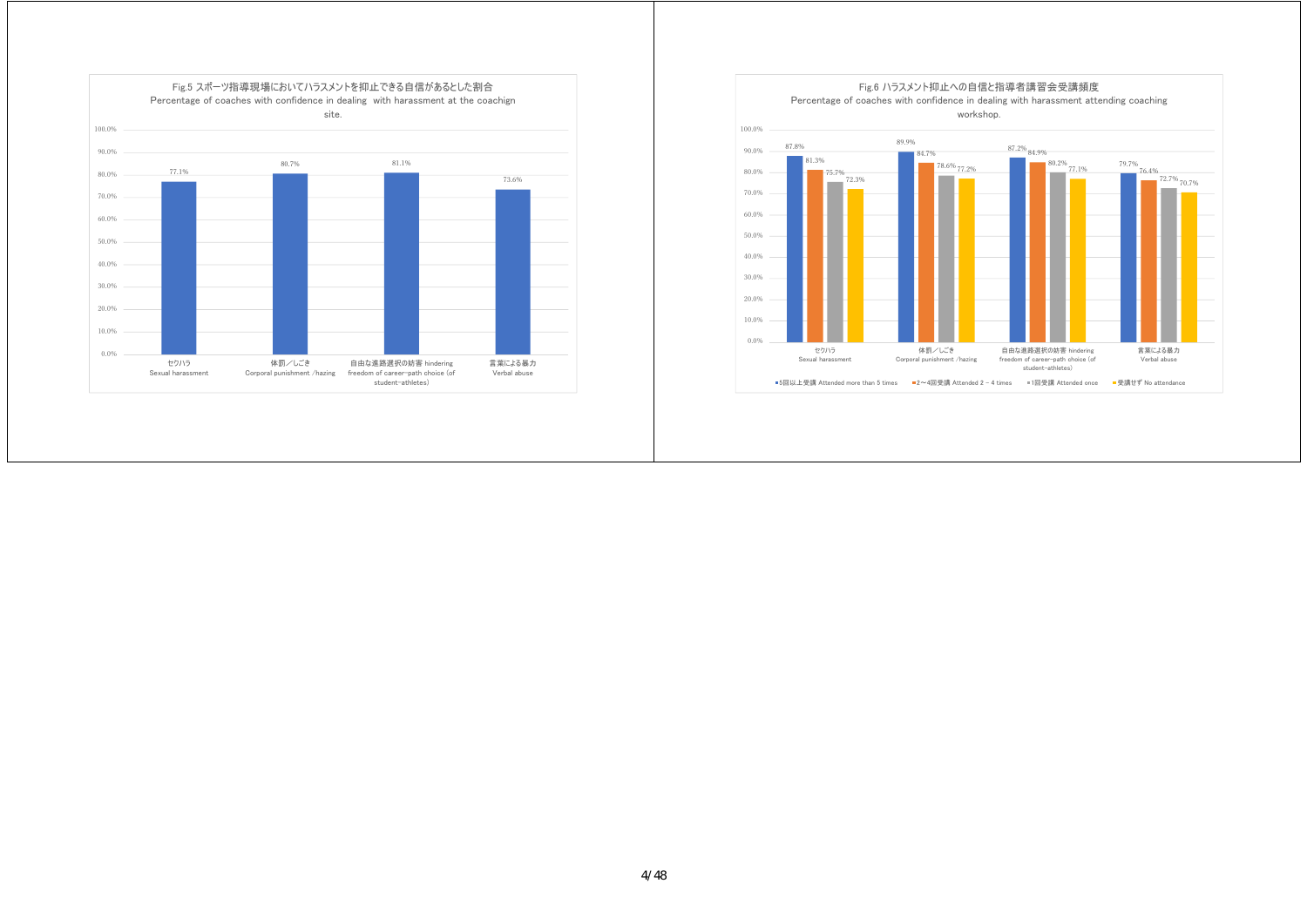1.本プロジェクトでは、⽇本スポーツ協会に登録された指導者(注1)、85,641 名を対象に、オンラインサーベイを実施した。

調査期間は 2019 年 9 月 11 日~同年 10 月 2 日であった。有効回収票数は 7.346 票 (有効回収率: 8.6%) であった。

本プロジェクトが類型化し、調査項目に提示したスポーツ指導時のハラスメント(4つ)に関する設問については、上の調査対象のうち、28.547 名に回答 を求めた(注2)。

注1: Japan Sport Association に登録された指導者とは、Japan Sport Association が養成し、認定した指導者である。Japan Sport Association は4つのカ テゴリーの指導者(指導対象の競技水準の高い順にコーチ4、コーチ3、コーチ2、コーチ1)を養成している。

注2:スポーツ指導時のハラスメント(4つ)に関する設問に回答を求めた対象は 28,547 名であり、2,611 名から回答を得た(有効回収率: 9.2%)。

This project examined 85,641 Japan Sport Association registered coaches (\*1) using an online survey. The survey was conducted from September 11, 2019 to October 2, 2019. The number of valid collection votes was from 7,346 respondents (effective collection rate of 8.6%).

 We have categorized this project and for one of them, we asked 28,547 participants from the participants above to answer questions about four (4) inappropriate behaviors during sports coaching (\*2).

\*1: Registered coaches with the Japan Sport Association are those trained and certified by the Japan Sport Association. The Japan Sport Association trains four categories (levels) of coaches (Coach 4, Coach 3, Coach 2, and Coach 1 in descending order of the level of competition being trained).

\*2: A total of 28,547 participants were asked to answer to a questionnaire about four (4) inappropriate behavior during sports coaching, and there were 2,611 respondents (effective collection rate: 9.2%).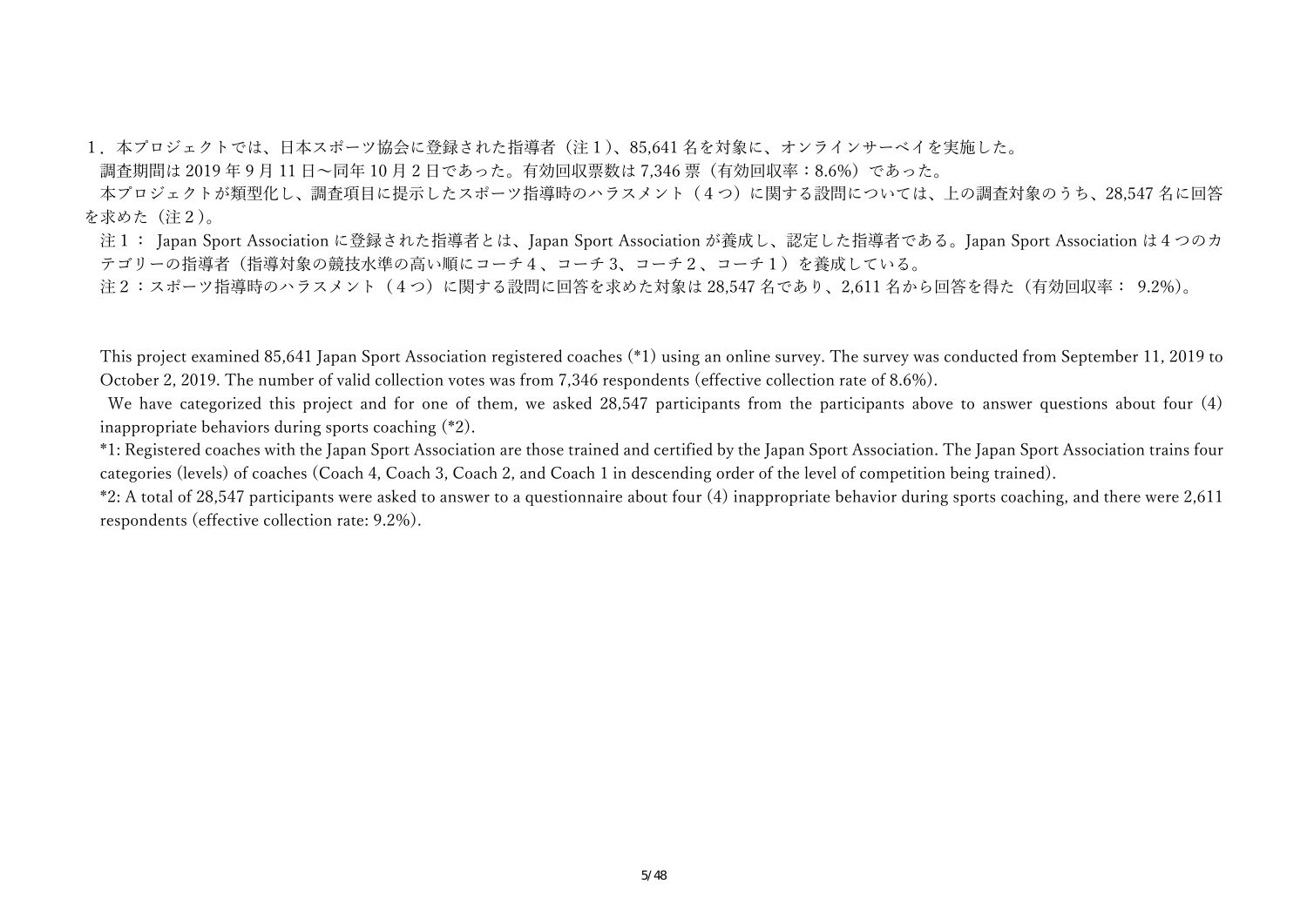2.調査対象の特性は以下のとおりであった。

- ・82.8%が男性であった(Fig.7)。
- ・中心的な年齢層は 50 歳代(33.0%)、40 歳代(27.0%)であった(Fig.8)。
- ·指導経験年数の中心は、10年以上 15 年未満 (15.1%)、6 年以上 10 年未満 (13.1%)、であった(Fig.9)。
- ・コーチ種別は、コーチ4が 5.6%、コーチ 3 が 18.7%、コーチ2が 11.1%、コーチ1が 64.5%であった(Fig.11)。

The characteristics of the surveyed coaches are as shown below:

- $\cdot$  82.8% of respondents were male coaches (Fig.7).
- $\cdot$  The main age groups surveyed were those in their 50's (33.0%) and 40's (27.0%) (Fig.8).
- Core groups of the years of coaching experience for this survey were between 10 and 15 years  $(15.1%)$  and between 6 and 10 years  $(13.1%)$  (Fig.9).
- $\cdot$  The breakdown of respondents for four (4) categories of coaches were as follows: coach 1 = 64.5%, coach 2 = 11.1%, coach 3 = 18.7%, and coach 4 = 5.6% (Fig.11)

3.本プロジェクトが類型化し、調査項目に提示したスポーツ指導時の不適切な行為(4つ)を、過去 5 年以内に調査対象の周囲で見聞きしたとする割合は 以下のとおりであった(表 10)。

・言葉による暴力;59.8%、体罰やしごき:37.4%、セクシャルハラスメント:29.2%、自由な進路選択の妨害:17.6%

As this project has categorized, the Table 10 shows the percentage of four (4) inappropriate activities seen or heard by the respondents within the past five (5) years at the time of coaching.

・"Verbal abuse": 59.8%, "corporal punishment/hazing": 37.4%, "sexual harassment": 29.2%, and "hindering freedom of career-path choice (of studentathletes)": 17.6%.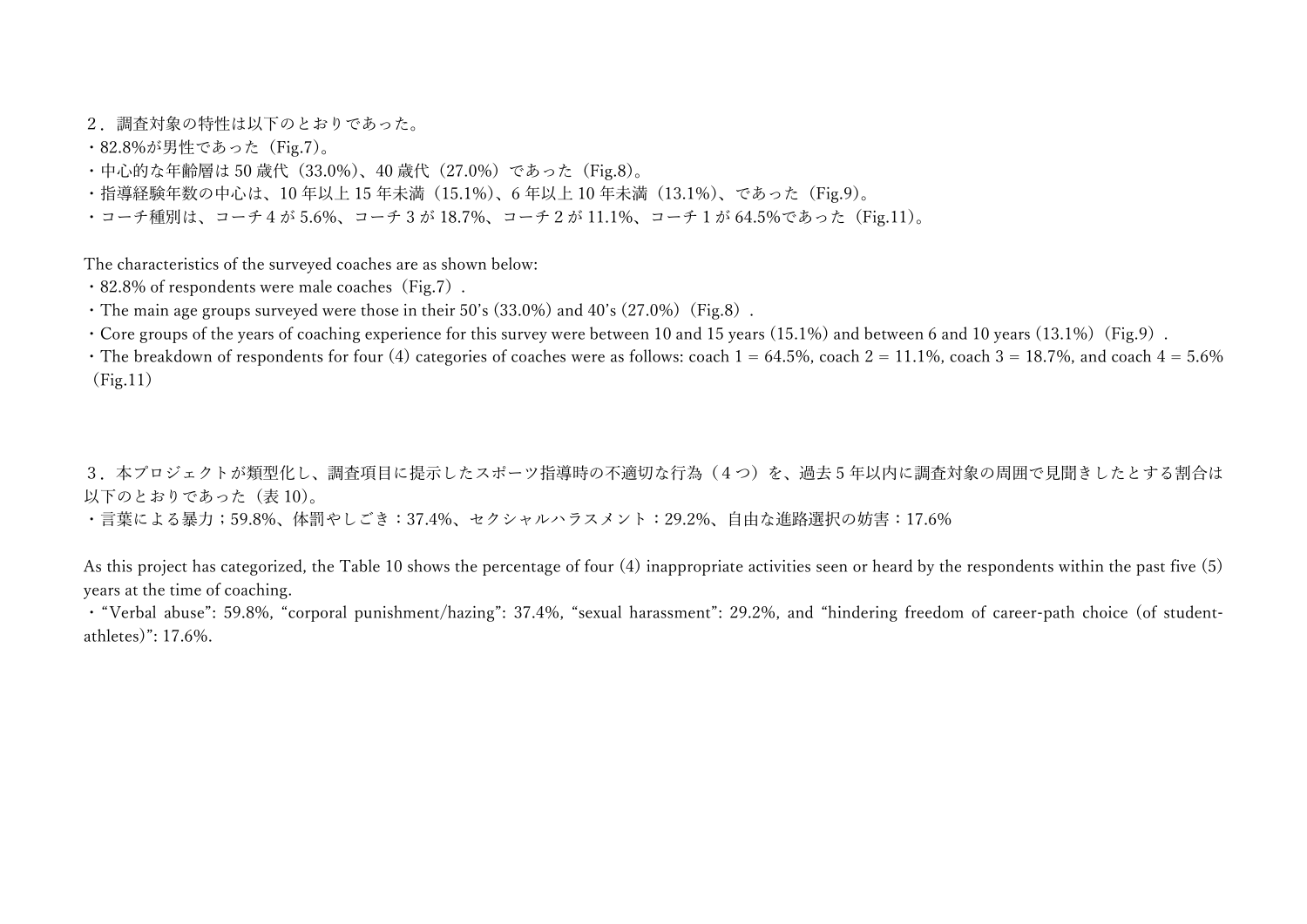





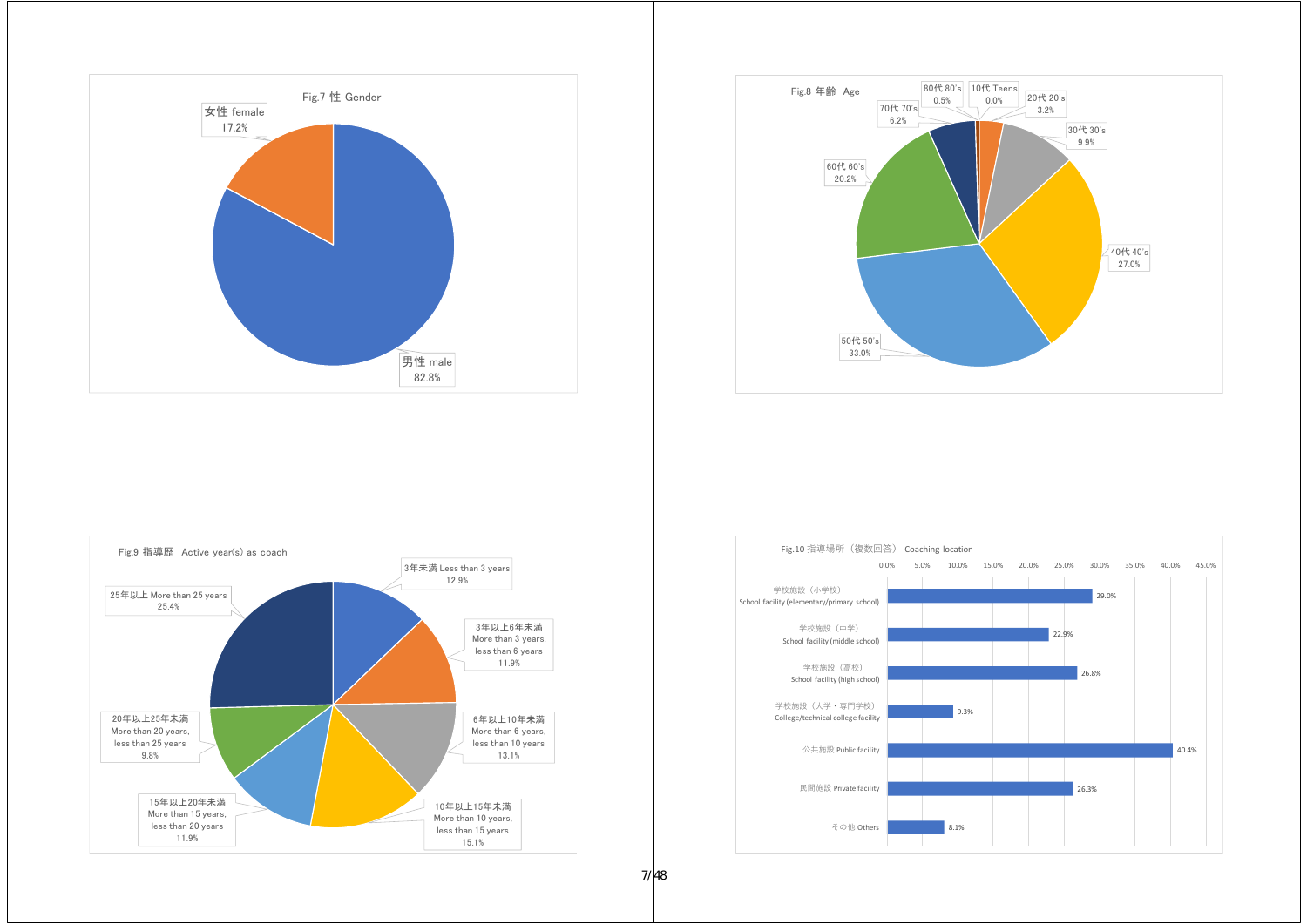







8/48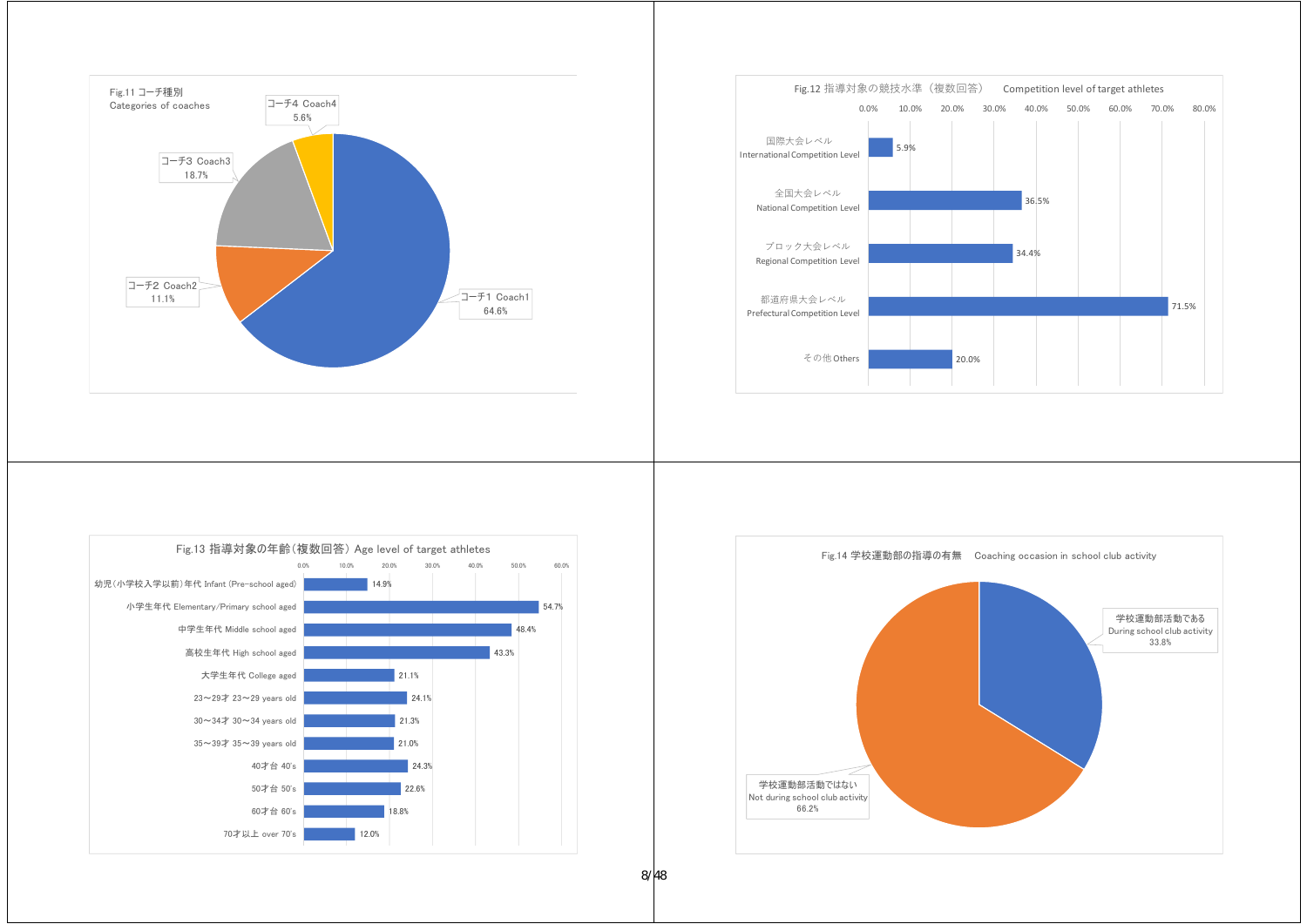- 4.「言葉による暴力」については以下のような特徴がみられた。
- ・指導対象の競技水準が「都道府県レベル以上(都道府県、ブロック、全国、国際)」に多かった(表 33)。
- ・指導対象が「⼩学、中学、⾼校の学校段階」にやや多かった(表 34)。
- ・その背景に「指導者の人間性・人格」や「結果主義・勝利至上主義」、「被害を訴えにくい関係や環境」があるとされていた(表 37)。
- ・調査対象は、言葉による暴力の抑止について自信があるとしていた(表 39)。
- · 指導対象の競技水準が高くなるほど、言葉による暴力の抑止について自信があるとしていた(表 56)。
- ・ハラスメントに関する講習会受講率は⾼く(表 60)、コーチのカテゴリーが上がるにつれ受講率が⾼くなっていた(表 61)。
- · 指導対象の競技水準が高くなるほど、ハラスメントに関する受講率は高くなっていた(表 62)。
- ·学校運動の指導者の方がハラスメントに関する講習会受講率は高かった(表 64)。
- ・ハラスメントについての講習会の受講頻度が多いほど、言葉による暴力の抑止について自信が強くなっていた(表 69)。

The following characteristic were shown for the "verbal abuse".

・Those who coaches over prefectural level (international, national, regional, and prefectural competition levels) had high proportion of seeing and hearing verbal abuse (Table 33).

- ・Coaches coaching in school settings (elementary, middle school, and high school) had high proportion of seeing and hearing verbal abuse (Table 34).
- ・"Humanity and personality of a coach", "result oriented approach, triumphalism", and relationships and environments that are difficult to make a complaints" were closely related to the background of verbal abuse (Table 37).
- ・Respondents were confident in dealing with stopping a verbal abuse (Table 39).
- ・As the level of competition level gets higher, coaches were more confident in dealing with stopping verbal abuse (Table 56).
- ・The attendance of harassment workshop is high (Table 60), and as coaches' level goes up attendance was higher (Table 61).
- ・Coaches attendance increased as coaches' target of athletes' competition level got higher (Table62).
- ・Those who coaches in school setting had higher workshop attendance (Table 64).
- ・Confidence in dealing with verbal abuse by one's self increased as number of workshop attendance got higher (Table 69).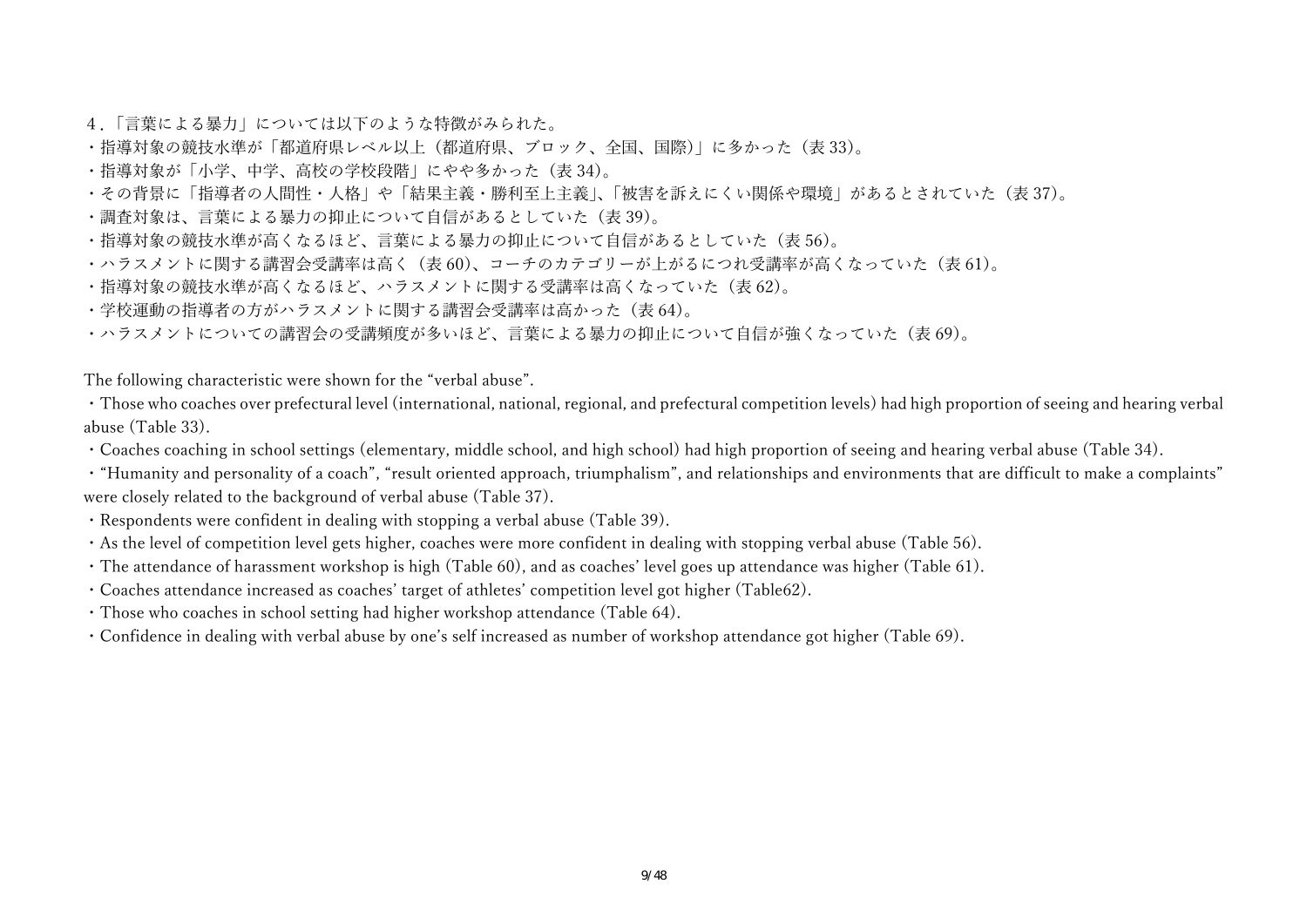- 5.「体罰やしごき」については以下のような特徴がみられた。
- · 指導対象の競技水準が高くなるにつれ、見聞きされる割合が高くなっていた(表 19)。
- ●指導対象が「幼稚園、小学、中学、高校、大学の学校段階」にやや多かった(表 20)。
- ・学校運動部の指導者に、⾒聞きされる割合がやや⾼くなっていた(表 21)。
- ・その背景に「指導者の人間性・人格」や「結果主義・勝利至上主義」、「被害を訴えにくい関係や環境」があるとされていた(表 23)。
- ・調査対象は、体罰やしごきの抑⽌について⾃信があるとしていた(表 39)。
- · 指導対象の競技水準が高くなるほど、体罰やしごきの抑止について自信があるとしていた(表 46)。
- ·学校運動部の指導者は、体罰やしごきの抑止についてより自信があるとしていた(表 48)。
- ・ハラスメントに関する講習会受講率は⾼く(表 60)、コーチのカテゴリーが上がるにつれ受講率が⾼くなっていた(表 61)。
- ·指導対象の競技水準が高くなるほど、ハラスメントに関する受講率は高くなっていた(表 62)。
- ·学校運動の指導者の方がハラスメントに関する講習会受講率は高かった(表 64)。
- ・ハラスメントについての講習会の受講頻度が多いほど、体罰やしごきの抑止について自信が強くなっていた(表 67)。

The following characteristic were shown for the "corporal punishment/hazing".

 $\cdot$  As competition level of athletes got higher, the proportion of seeing and hearing increased (Table 19).

・Coaches coaching in school settings (pre-school, elementary, middle school, high school, and college) had high proportion of seeing and hearing corporal punishment/hazing (Table 20).

- ・Coaches in school sport clubs had higher proportion of seeing and hearing corporal punishment/hazing (Table 21).
- ・"Humanity and personality of a coach", "result oriented approach, triumphalism", and "relationships and environments that are difficult to make a complaints" were closely related to the background of corporal punishment/hazing (Table 23).
- ・Respondents were confident in dealing with stopping corporal punishment/hazing (Table 39).
- ・As the level of competition level gets higher, coaches were more confident in dealing with stopping corporal punishment/hazing (Table 46).
- ・Those who coaches in school setting had higher confidence level in dealing with corporal punishment/hazing (Table 48).
- ・The attendance of harassment workshop is high (Table 60), and as coaches' level goes up attendance was higher (Table 61).
- ・Coaches attendance increased as coaches' target of athletes' competition level got higher (Table62).
- ・Those who coaches in school setting had higher workshop attendance (Table 64).
- ・Confidence in dealing with stopping own corporal punishment/hazing increased as number of workshop attendance got higher (Table 67).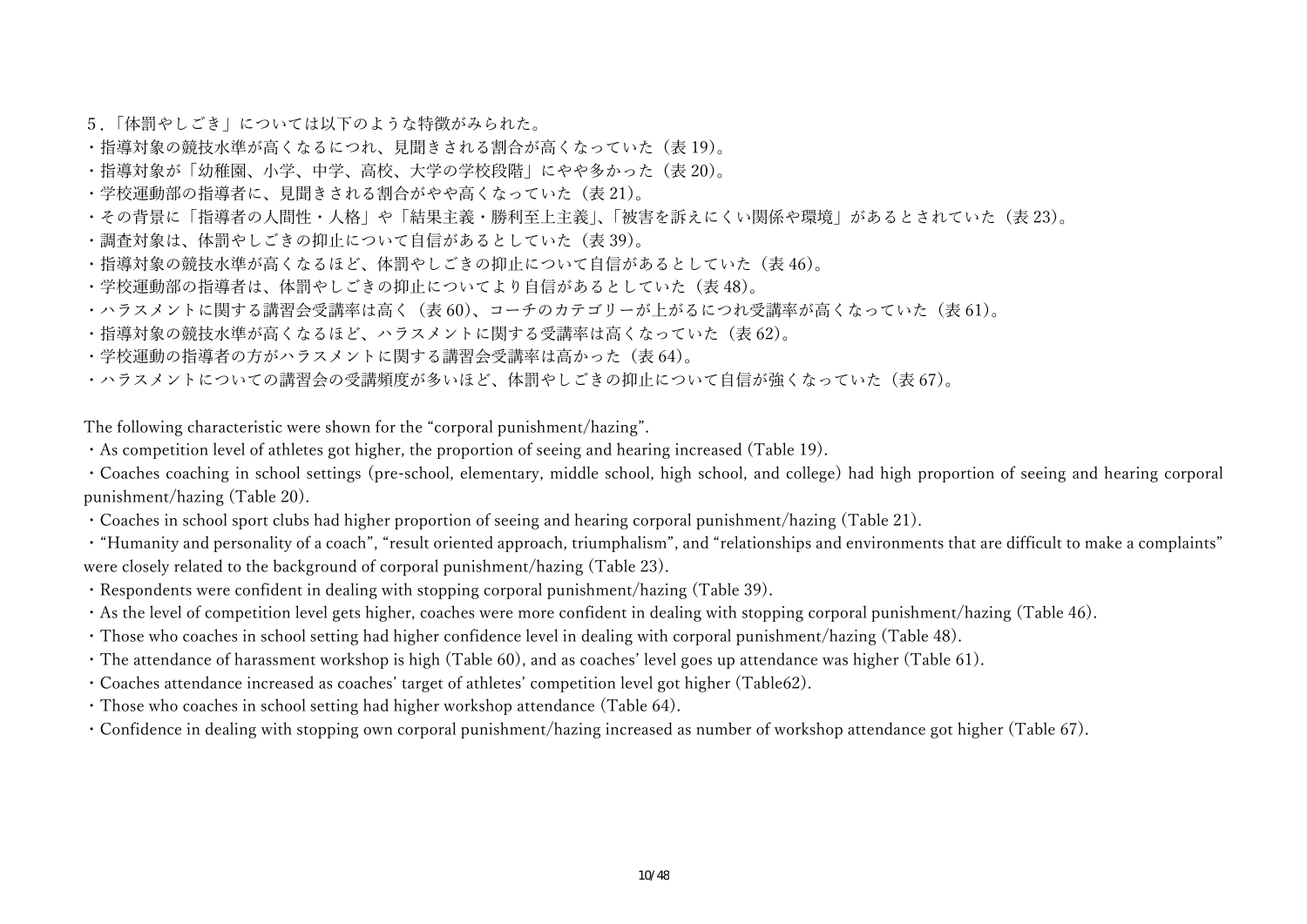- 6.「セクシャルハラスメント」については以下のような特徴がみられた。
- **・指導対象の競技水準が高くなるにつれ、見聞きされる割合が高くなっていた(表 12)。**
- ・指導対象が「大学、高校、中学の学校段階」にやや多かった(表 13)。
- ・学校運動部の指導者に、⾒聞きされる割合がやや⾼くなっていた(表 14)。
- ・その背景に「指導者の人間性・人格」や「被害を訴えにくい関係や環境」があるとされていた(表 16)。
- ·調査対象は、セクシャルハラスメントの抑止について自信があるとしていた(表 39)。
- · 指導対象の競技水準が高くなるほど、セクシャルハラスメントの抑止について自信があるとしていた(表 41)。
- ·学校運動部の指導者は、セクシャルハラスメントの抑止についてより自信があるとしていた(表 43)。
- ・ハラスメントに関する講習会受講率は⾼く(表 60)、コーチのカテゴリーが上がるにつれ受講率が⾼くなっていた(表 61)。
- ·指導対象の競技水準が高くなるほど、ハラスメントに関する受講率は高くなっていた(表 62)。
- ·学校運動の指導者の方がハラスメントに関する講習会受講率は高かった(表 64)。
- ・ハラスメントについての講習会の受講頻度が多いほど、セクシャルハラスメントの抑止について自信が強くなっていた(表 66)。

The following characteristic were shown for the "sexual harassment".

- ・As competition level of athletes got higher, the proportion of seeing and hearing increased (Table 12).
- ・Coaches coaching in school settings (college, high school, and middle school) had high proportion of seeing and hearing sexual harassment (Table 13).
- ・Coaches in school sport clubs had higher proportion of seeing and hearing sexual harassment (Table 14).

・Humanity and personality of a coach" and "relationships and environments that are difficult to make a complaints" were closely related to the background of sexual harassment (Table 16).

- ・Respondents were confident in dealing with stopping sexual harassment (Table 39).
- ・As the level of competition level gets higher, coaches were more confident in dealing with stopping sexual harassment(Table 41).
- ・Those who coaches in school setting had higher confidence level in dealing with sexual harassment (Table 43).
- ・The attendance of harassment workshop is high (Table 60), and as coaches' level goes up attendance was higher (Table 61).
- ・Coaches attendance increased as coaches' target of athletes' competition level got higher (Table62).
- ・Those who coaches in school setting had higher workshop attendance (Table 64).
- ・Confidence in dealing with stopping own sexual harassment increased as number of workshop attendance got higher (Table 66).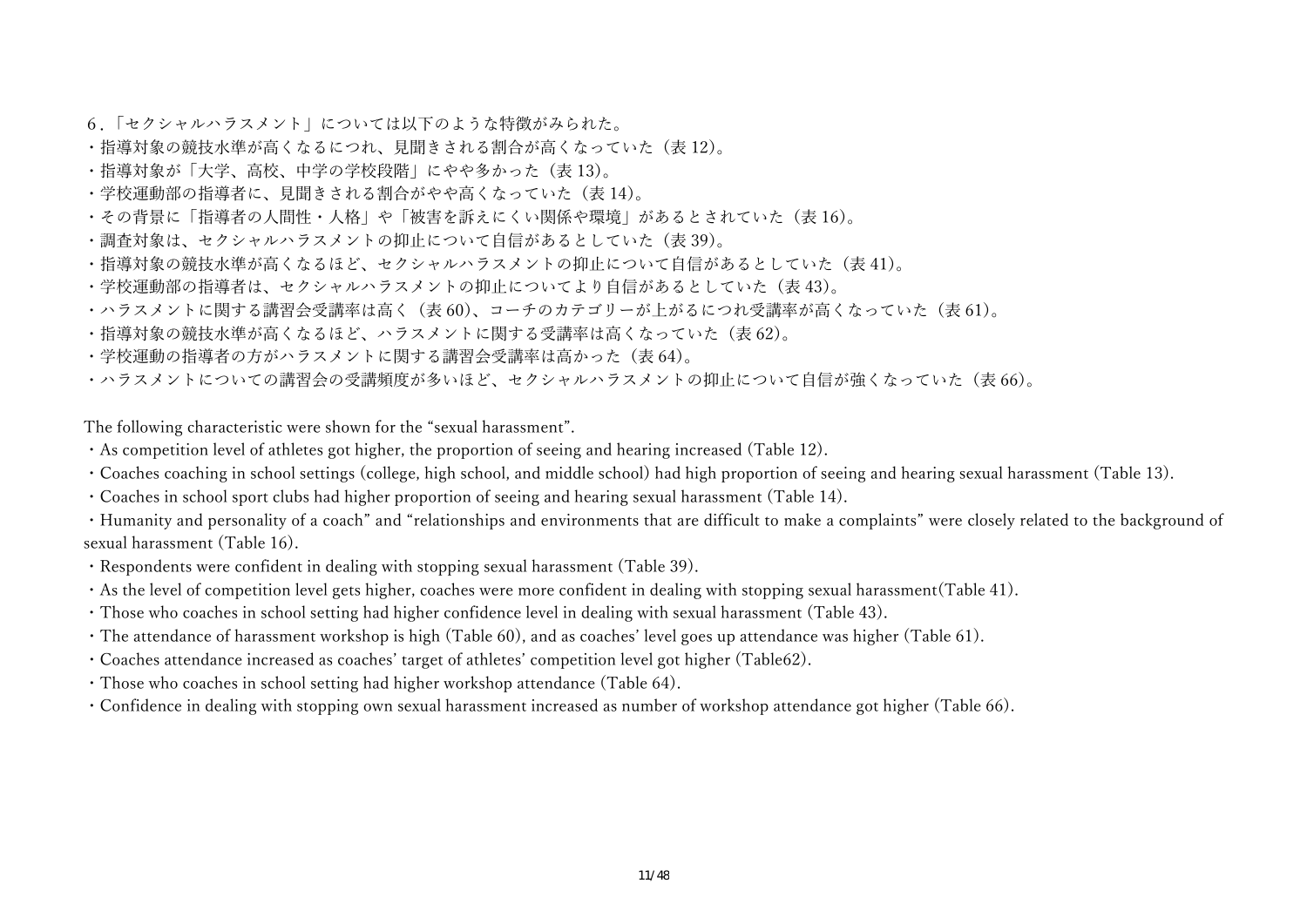- 7.「自由な進路選択の妨害」については以下のような特徴がみられた。
- · 指導対象の競技水準が高くなるにつれ、見聞きされる割合が高くなっていた(表 26)。
- ●指導対象が「幼稚園、小学、中学、高校、大学の学校段階」にやや多かった(表 27)。
- ・学校運動部の指導者に、⾒聞きされる割合がやや⾼くなっていた(表 28)。
- ・その背景に「指導者の人間性・人格」や「結果主義・勝利至上主義」、「被害を訴えにくい関係や環境」があるとされていた(表 30)。
- ·調査対象は、自由な進路選択の妨害の抑止について自信があるとしていた(表 39)。
- · 指導対象の競技水準が高くなるほど、自由な進路選択の妨害の抑止について自信があるとしていた(表 51)。
- ·学校運動部の指導者は、自由な進路選択の妨害の抑止についてより自信があるとしていた(表 53)。
- ・ハラスメントに関する講習会受講率は⾼く(表 60)、コーチのカテゴリーが上がるにつれ受講率が⾼くなっていた(表 61)。
- ·指導対象の競技水準が高くなるほど、ハラスメントに関する受講率は高くなっていた(表 62)。
- ·学校運動の指導者の方がハラスメントに関する講習会受講率は高かった(表 64)。
- ・ハラスメントについての講習会の受講頻度が多いほど、自由な進路選択の妨害の抑止について自信が強くなっていた(表 68)。

The following characteristic were shown for the "hindering freedom of career-path choice (of student-athletes)".

・As competition level of athletes got higher, the proportion of seeing and hearing increased (Table 26).

・Coaches coaching in school settings (pre-school, elementary, middle school, high school, and college) had high proportion of seeing and hearing hindering freedom of career-path choice (of student-athletes) (Table 27).

・Coaches in school sport clubs had higher proportion of seeing and hearing (Table 28).

・"Humanity and personality of a coach", "result oriented approach, triumphalism", and relationships and environments that are difficult to make a complaints" were closely related to the background of hindering freedom of career-path choice (of student-athletes) (Table 30).

・Respondents were confident in dealing with stop hindering freedom of career-path choice (of student-athletes) (Table 39).

・As the level of competition level gets higher, coaches were more confident in dealing with stop hindering freedom of career-path choice (of student-athletes) (Table 51).

・Those who coaches in school setting had higher confidence level in dealing with hindering freedom of career-path choice (of student-athletes) (Table 53).

- ・The attendance of harassment workshop is high (Table 60), and as coaches' level goes up attendance was higher (Table 61).
- ・Coaches attendance increased as coaches' target of athletes' competition level got higher (Table62).

・Those who coaches in school setting had higher workshop attendance (Table 64).

・Confidence in dealing with stopping own from hindering freedom of career-path choice (of student-athletes) increased as number of workshop attendance got higher (Table 68).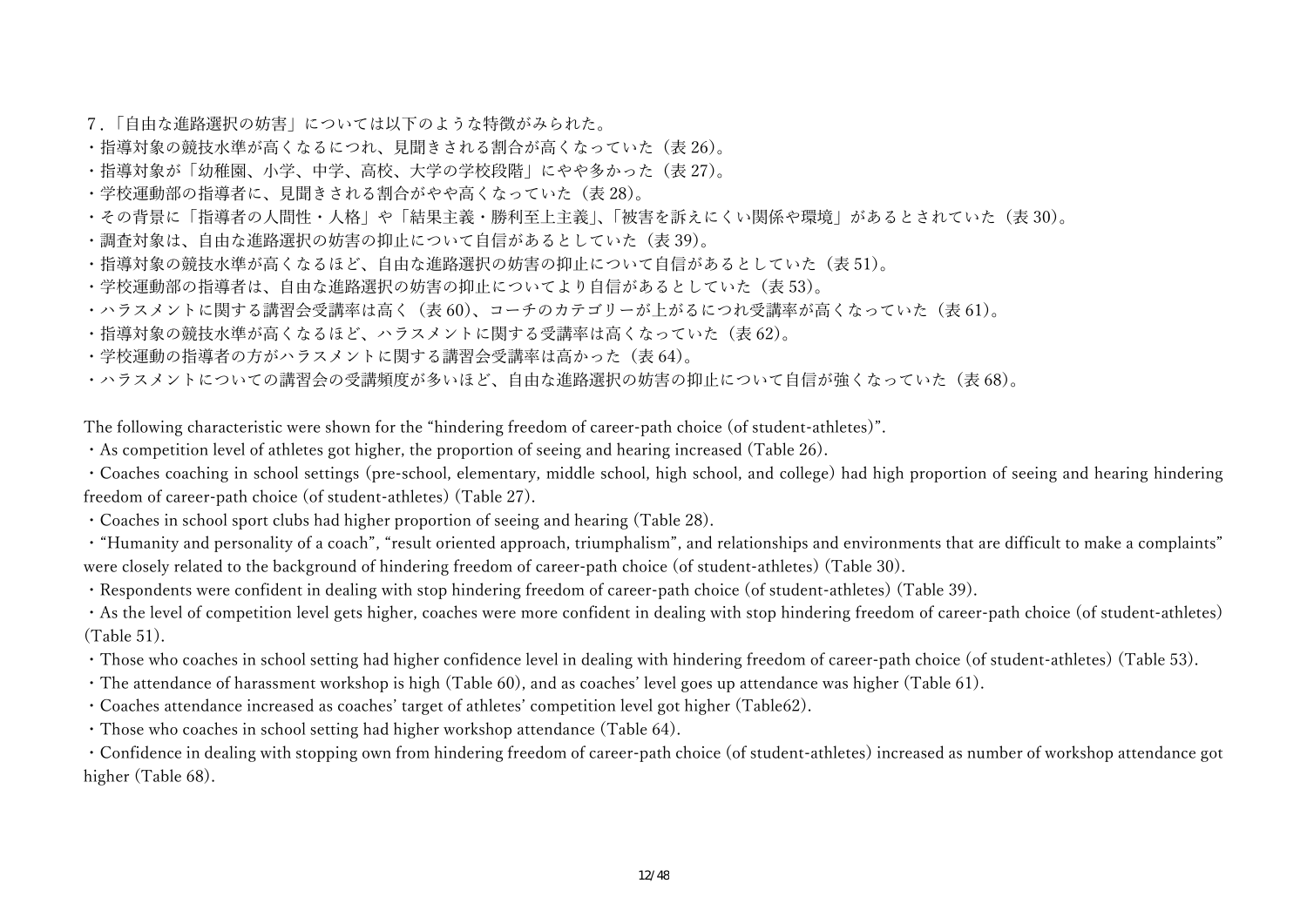# 調査の結果(results)

1.調査対象の特性 (Characteristics of survey sample)

1-1. 性および年齢 (Sex and age)

性別では男性の構成比がかなり高く、年齢では50代の構成比が高くなっていた。

For the sex difference, the proportion of males was very high; and, for the age, the proportion of 50's participants were high.

# Table. 1 性 Gender

|           | コーチ1 Coach1 | コーチ2 Coach 2 | コーチ3 Coach 3 | コーチ4 Coach 4 | 計 total |
|-----------|-------------|--------------|--------------|--------------|---------|
| 男性 male   | 81.7%       | 86.1%        | 83.3%        | 86.9%        | 82.8%   |
| 女性 female | 18.3%       | 13.9%        | 16.7%        | 13.1%        | 17.2%   |
| n.        | 4,638       | 801          | 1,343        | 405          | 7,187   |

### Table. 2 年齢 Age

|           | $\Box$ - $\pm$ 1 Coach 1 | $\Box$ - $\pm$ 2 Coach 2 | コーチ3 Coach 3 | $\Box$ - $\pm$ 4 Coach 4 | 計 total |
|-----------|--------------------------|--------------------------|--------------|--------------------------|---------|
| 10代 Teens | 0.1%                     | 0.0%                     | 0.0%         | 0.0%                     | $0.0\%$ |
| 20代 20's  | 3.4%                     | 1.1%                     | 4.4%         | 0.7%                     | 3.2%    |
| 30代 30's  | 10.3%                    | 4.4%                     | 12.6%        | 6.6%                     | 9.9%    |
| 40代 40's  | 29.0%                    | 15.6%                    | 28.2%        | 23.1%                    | 27.0%   |
| 50代 50's  | 32.6%                    | 30.3%                    | 34.6%        | 38.1%                    | 33.0%   |
| 60代 60's  | 18.9%                    | 33.2%                    | 16.1%        | 22.1%                    | 20.2%   |
| 70代 70's  | 5.3%                     | 14.0%                    | 3.7%         | 8.8%                     | 6.2%    |
| 80代 80's  | 0.4%                     | 1.5%                     | 0.4%         | 0.5%                     | 0.5%    |
| n         | 4,646                    | 802                      | 1,345        | 407                      | 7,200   |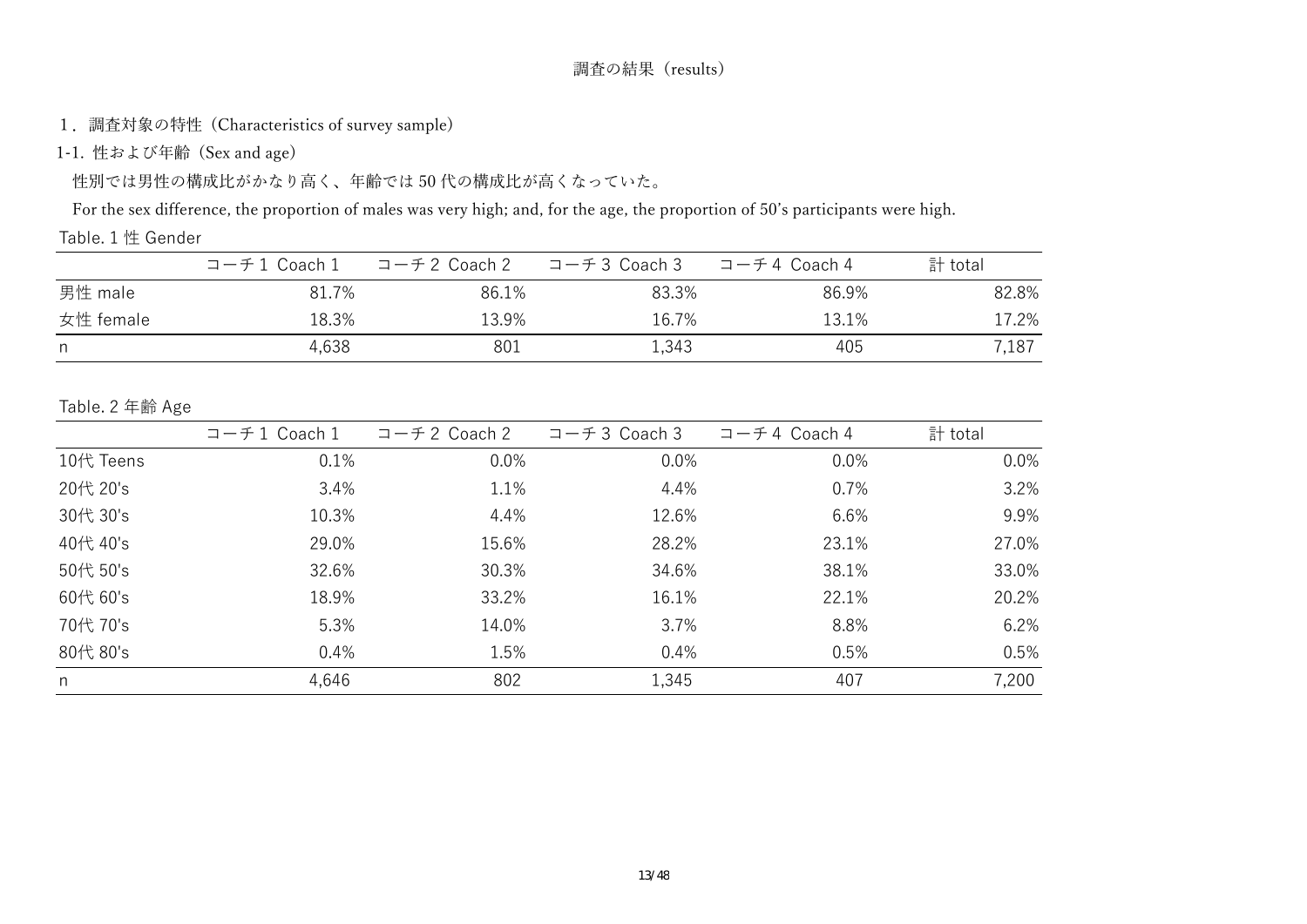# 1-2. 職業 (Occupation)

職業では、会社員の構成比が最も高く、次いで高校教員の構成比が高くなっていた。

Office workers accounted for the highest proportion, followed by high school teachers for occupation.

| Table.3 調査対象の職業 Occupation                                   |       |
|--------------------------------------------------------------|-------|
| 小学校教員 Primary (elementary) school teacher                    | 1.9%  |
| 中学校教員 Middle school teacher                                  | 4.1%  |
| 高校教員 High school teacher                                     | 13.5% |
| 大学・高専教員 College/university/techinical college lecturers      | 2.7%  |
| 公務員 Public servant                                           | 9.0%  |
| 会社員 (団体職員含む) Office worker (including Organization employee) | 39.5% |
| 工員 · 商店員 Factory (Shop) worker/Store worker                  | 0.3%  |
| 農林 · 漁業 Agriculture and forestry/fishery                     | 1.1%  |
| 医師 Medical doctor                                            | 0.3%  |
| 自由業 (弁護士 · 僧) Self employed profession (lawyer, monk)        | 0.9%  |
| 団体役員 Organization board member                               | 1.5%  |
| 商工自営 Independent business (Commerce and industry)            | 5.4%  |
| 主婦 Home maker                                                | 3.6%  |
| 学生 Student                                                   | 0.4%  |
| 無職 Unemployed                                                | 7.0%  |
| その他 others                                                   | 8.7%  |
| n                                                            | 6,857 |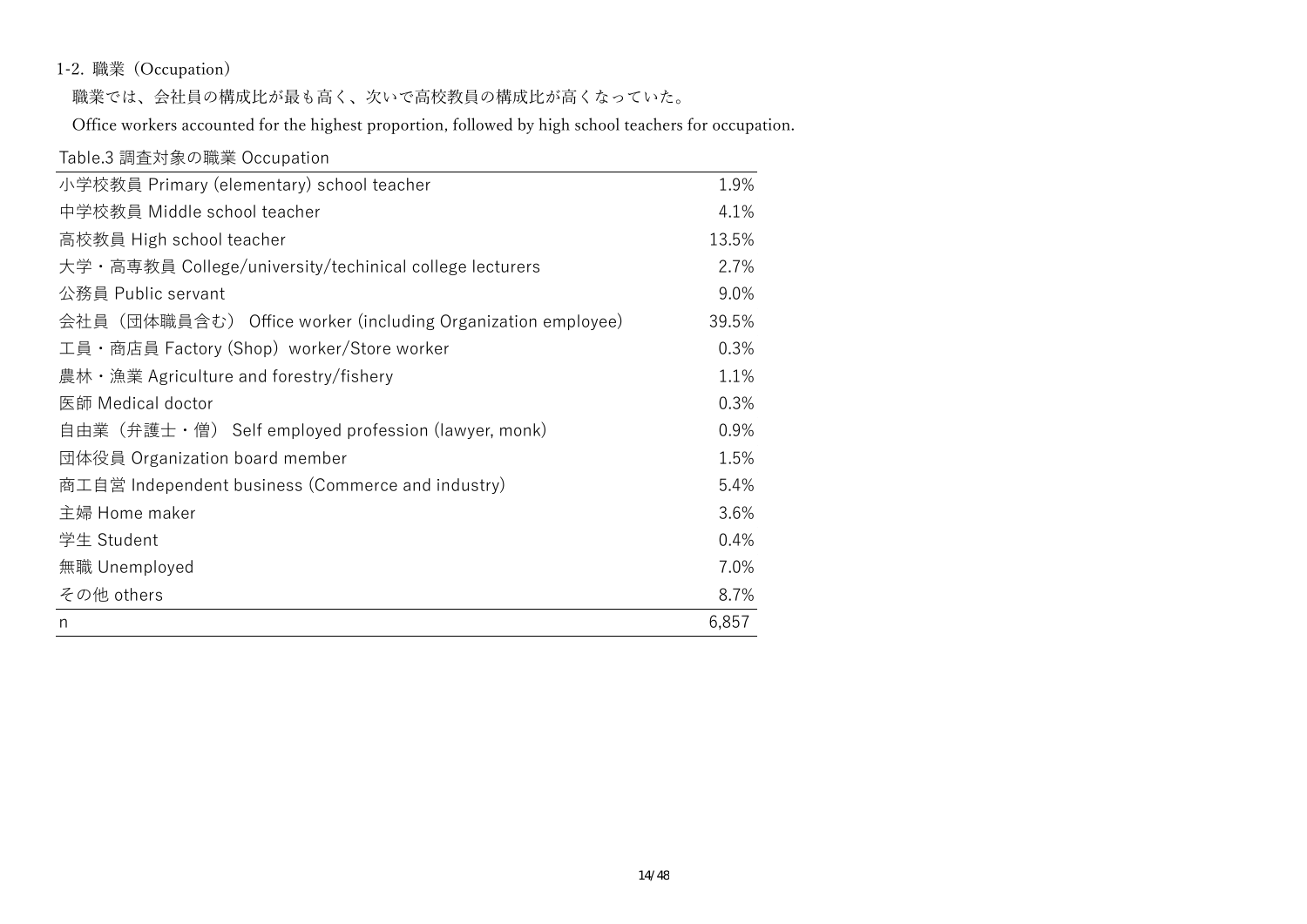### 1-3. 指導経験年数 (Active year(s) as coach (instructor))

指導経験年数では、25 年以上(25.4%)の構成⽐が最も⾼かった。

Coaching (instructing) for over 25 years (25.4%) was the highest proportion for number of active year(s) as coach (instructor).

Table.4 指導経験年数 Active year(s) as (coach) insturctor

| 3年未満 Less than 3 years                            | 12.9% |
|---------------------------------------------------|-------|
| 3年以上6年未満 More than 3 years, less than 6 years     | 11.9% |
| 6年以上10年未満 More than 6 years, less than 10 years   | 13.1% |
| 10年以上15年未満 More than 10 years, less than 15 years | 15.1% |
| 15年以上20年未満 More than 15 years, less than 20 years | 11.9% |
| 20年以上25年未満 More than 20 years, less than 25 years | 9.8%  |
| 25年以上 More than 25 years                          | 25.4% |
| n                                                 | 7.312 |

### 1-4. 指導の場 (Coaching location)

複数回答形式で尋ねた指導の場については、公共施設の構成比が最も高かった。次いで学校施設(小学校)、学校施設(高校)となっていた。学校施設の種別(小、 中、高、大)をまとめると、その構成比はかなり高く、88.0%になっていた。

Public facilities accounted for the highest proportion of coaching location, which was asked in M.A. format, followed by elementary school and high school facilities. When school facilities were all combined (i.e., elementary, middle school, high school, and college/technical college), the proportion was very high and represented 88.0%.

Table.5指導場所(M.A.)Coaching location (multiple locations allowed)

| 学校施設 (小学校) School facility (elementary/primary school) | 29.0% |
|--------------------------------------------------------|-------|
| 学校施設 (中学) School facility (middle school)              | 22.9% |
| 学校施設 (高校) School facility (high school)                | 26.8% |
| 学校施設(大学・専門学校) College/technical college facility       | 9.3%  |
| 公共施設 Public facility                                   |       |
| 民間施設 Private facility                                  | 26.3% |
| その他 Etc.                                               | 8.1%  |
| n                                                      | 7.295 |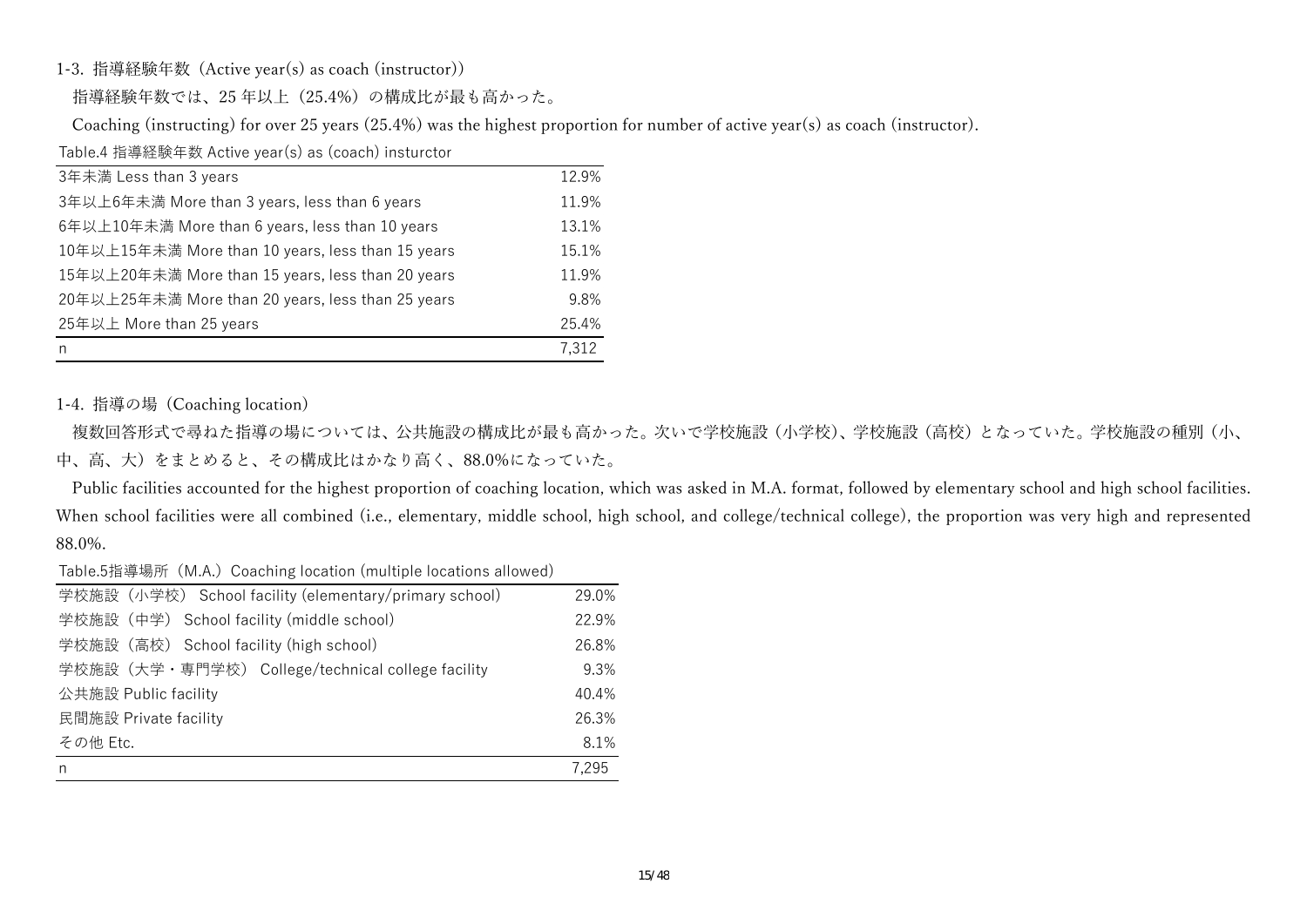1-5. コーチ種別 (Categories of coaches)

コーチ種別は、コーチ4が 5.6%、コーチ 3 が 18.7%、コーチ2が 11.1%、コーチ1が 64.5%であった。

The breakdown of respondents for four (4) categories of coaches were as follows: coach  $1 = 64.5\%$ , coach  $2 = 11.1\%$ , coach  $3 = 18.7\%$ , and coach  $4 = 5.6\%$ 

Table.6 コーチ種別 categories of coaches

| コーチ1 Coach1 | 64.5% |
|-------------|-------|
| コーチ2 Coach2 | 11.1% |
| コーチ3 Coach3 | 18.7% |
| コーチ4 Coach4 | 5.6%  |
|             | 7.295 |

### 1-6. 指導競技⽔準 (Competition level of target athletes)

複数回答形式で尋ねた指導対象の主な競技⽔準については、都道府県⼤会レベルが最も多く、全国⼤会レベル、ブロック⼤会レベルがそれに続いていた。

Prefectural competition level accounted for the highest proportion of competition level of target athletes, followed by national and regional competitions, which was asked in M.A. format.

| Table.7 指導対象の競技水準 (M.A.) Competition level of target athletes |       |
|---------------------------------------------------------------|-------|
| 国際大会レベル International Competition Level                       | 5.9%  |
| 全国大会レベル National Competition Level                            | 36.5% |
| ブロック大会レベル Regional Competition Level                          | 34.4% |
| 都道府県大会レベル Prefectural Competition Level                       | 71.5% |
| その他 Etc.                                                      | 20.0% |
| n                                                             | 7.233 |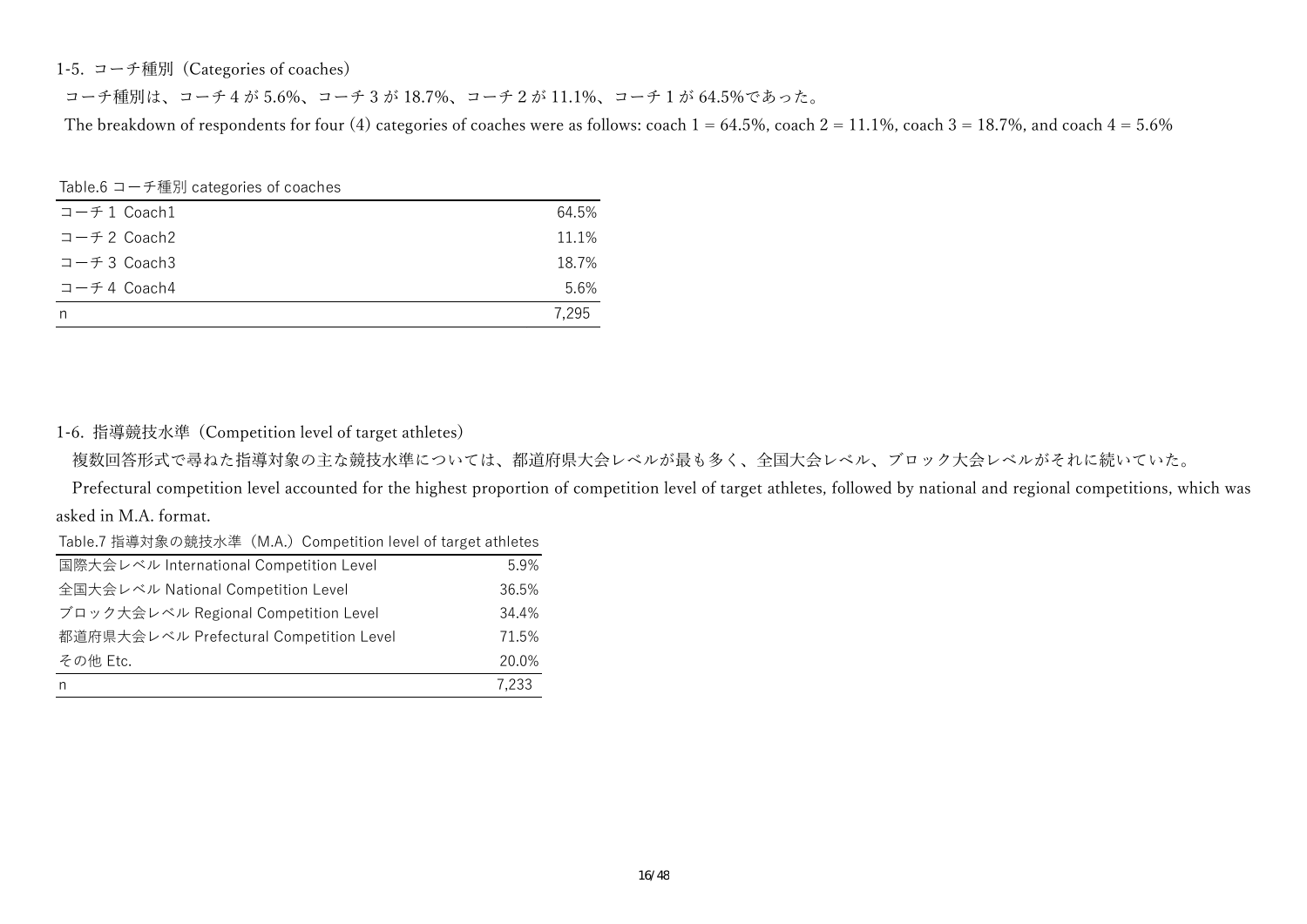## 1-7. 指導対象年齢 (Age level of target athletes)

複数回答形式で尋ねた指導対象の年齢については、⼩学⽣年代が最も多く、中学⽣年代、⾼校⽣年代がそれに続いていた。

 Elementary/primary school aged accounted for the highest proportion of age level of target athletes, followed by middle school and high school ages, which was asked in M.A. format.

| Table.8 指導対象の年齢 (M.A.) Age level of target athletes |       |
|-----------------------------------------------------|-------|
| 幼児 (小学校入学以前) 年代 Infant (Pre-school aged)            | 14.9% |
| 小学生年代 Elementary/Primary school aged                | 54.7% |
| 中学生年代 Middle school aged                            | 48.4% |
| 高校生年代 High school aged                              | 43.3% |
| 大学生年代 College aged                                  | 21.1% |
| $23\sim$ 29才 23 $\sim$ 29 years old                 | 24.1% |
| 30 $\sim$ 34 $\pm$ 30 $\sim$ 34 vears old           | 21.3% |
| $35\sim$ 39才 35 $\sim$ 39 years old                 | 21.0% |
| 40才台 40's                                           | 24.3% |
| 50才台 50's                                           | 22.6% |
| 60才台 60's                                           | 18.8% |
| 70才以上 over 70's                                     | 12.0% |
| n                                                   | 7,327 |

1-8. 学校運動部活動の指導 (Coaching occasion in school club activity) 学校運動部活動を指導している割合は 33.8%であった。

| The proportion of coaches instructing school club activity was 33.8%. |       |
|-----------------------------------------------------------------------|-------|
| Table.9 学校運動部活動の指導 Coaching occasion in school club activity          |       |
| 学校運動部活動である During school club activity                                | 33.8% |
| 学校運動部活動ではない Not during school club activity                           | 66.2% |
| n                                                                     | 7,307 |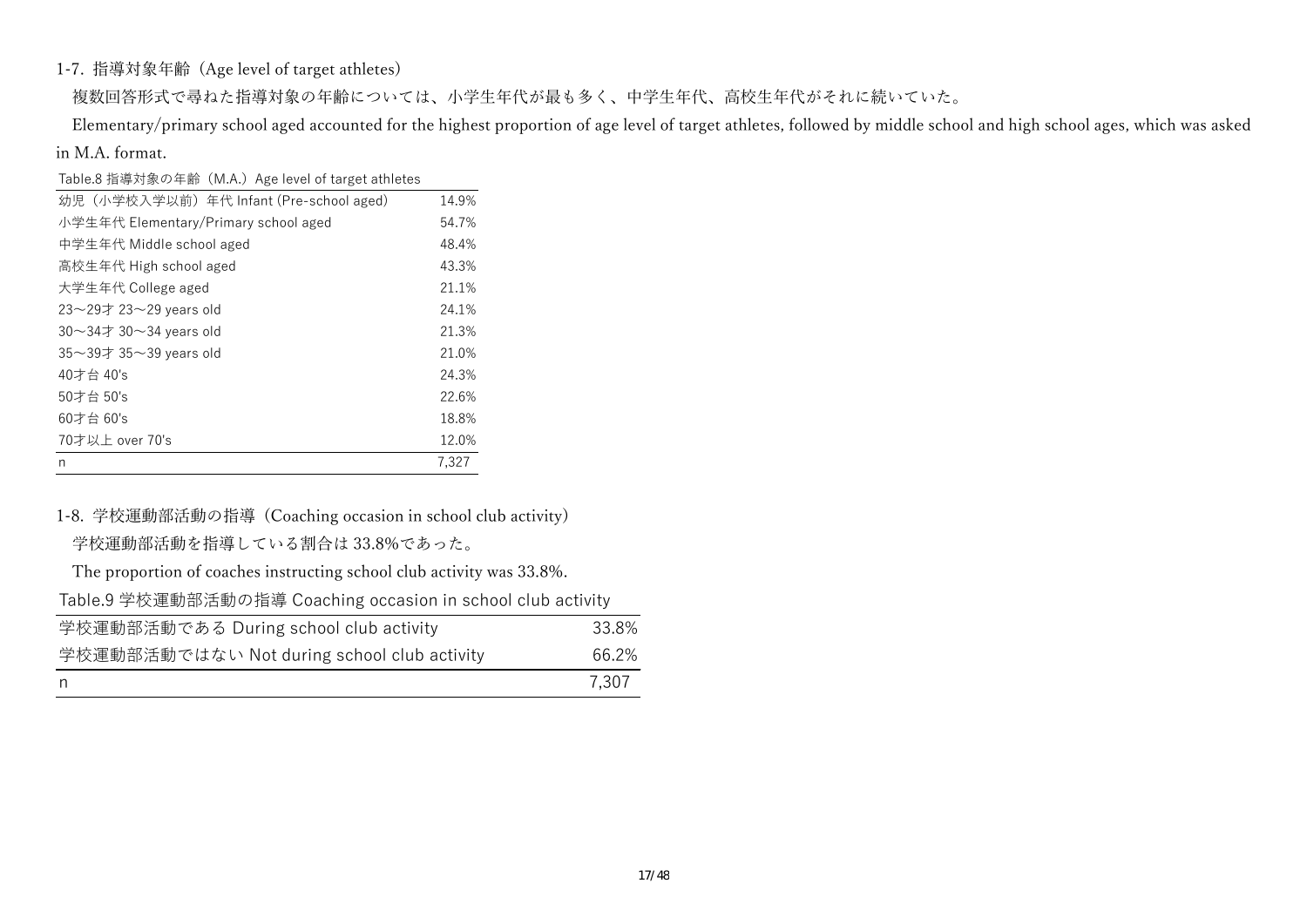2.指導現場におけるハラスメント (Harassment at the coaching site)

2-1. 指導現場におけるハラスメントの現状 (Current state of harassment at the coaching site)

ここ5年くらいに周囲で見聞きしたハラスメントについては、「言葉による暴力(59.8%)」が最も多く、次いで「体罰・しごき (37.4%)」、「セクシャルハラスメ ント(29.2%)」となっていた。

 For respondence regarding with harassment seen or heard in the past five (5) years, "verbal abuse" (59.8%) was the highest response followed by "corporal punishment and/or hazing" (29.2%).

Table. 10 周囲で見聞きしたハラスメント Harassment seen or heard

|                                                                         | セクハラ<br>Sexual harassment | 体罰/しごき<br>Corporal punishment<br>/hazing | 自由な進路選択の妨害<br>hindering freedom of<br>career-path choice<br>(of student-athletes) | 言葉による暴力<br>Verbal abuse |
|-------------------------------------------------------------------------|---------------------------|------------------------------------------|-----------------------------------------------------------------------------------|-------------------------|
| ここ5年くらいに自分の周囲で見聞きした Harassment seen or heard in the past five (5) years | 29.2%                     | 37.4%                                    | 17.6%                                                                             | 59.8%                   |
| n                                                                       | 2,514                     | 2.607                                    | 2.599                                                                             | 2,601                   |

2-2. 指導現場におけるセクシャルハラスメント (Sexual harassment at the coaching site)

2-2-1. 指導現場におけるセクシャルハラスメントの現状(保有資格別)(Current state of sexual harassment at the coaching site (qualification level))

セクシャルハラスメントを、コーチ種別でみると、「コーチ4 (47.4%)」が見聞きしたとする割合が最も高くなっていた。

 When examining sexual harassment in coaching qualification levels, the percentage of Coach 4 group had the highest percentage of hearing or seeing sexual harassment (47.4%).

Table. 11 指導現場におけるセクシャルハラスメントの現状(保有資格別) Current state of sexual harassment at the coaching site (qualification level)

|                                                                                              | コーチ1    | コーチ2 コーチ3 |         | コーチ4    |
|----------------------------------------------------------------------------------------------|---------|-----------|---------|---------|
|                                                                                              | Coach 1 | Coach 2   | Coach 3 | Coach 4 |
| ここ5年くらいの間にセクシャルハラスメントを自分の周囲で見聞きした Sexual harassment seen or heard in the past five (5) years | 27.9%   | 26.7%     | 29.1%   | 47.4%   |
| n.                                                                                           | 1.640   | 270       | 422     | 133     |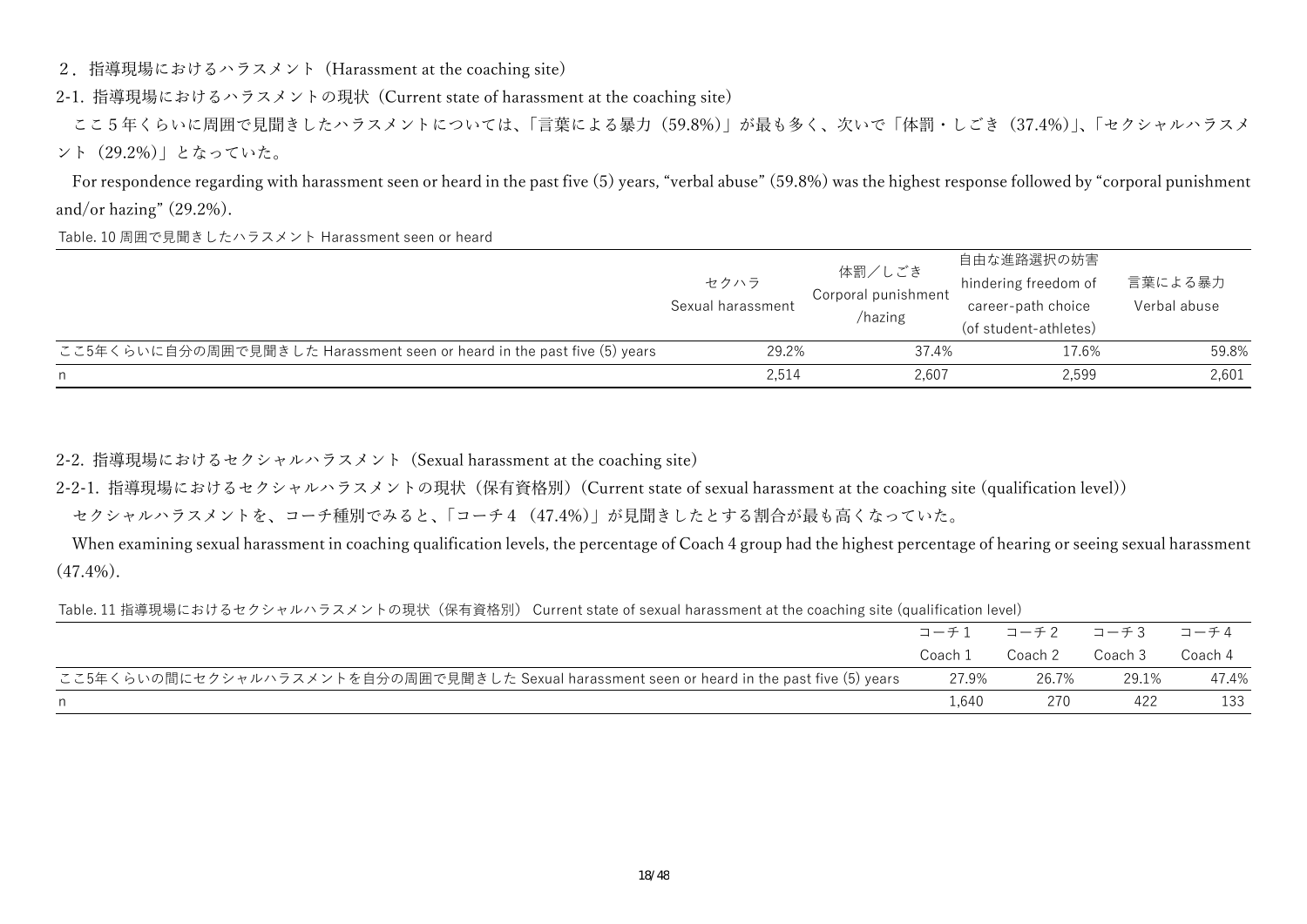2-2-2. 指導現場におけるセクシャルハラスメントの現状 (指導対象の競技水準別) (Current state of sexual harassment at the coaching site (competition level of target athletes))

セクシャルハラスメントを、指導対象の競技水準でみると、競技水準が高くなるほど、見聞きしたとする割合が高くなる傾向がみられた。

When examining sexual harassment in competition level of target athletes, the proportion got higher as competition level went up.

Table. 12 指導現場におけるセクシャルハラスメントの現状(指導対象の競技水準別) Current state of sexual harassment at the coaching site (competition level of target athletes)

|                                                            | 国際大会レベル                         | 全国大会レベル                    | ブロック大会レベル                  | 都道府県大会レベル         | その他   |
|------------------------------------------------------------|---------------------------------|----------------------------|----------------------------|-------------------|-------|
|                                                            | International competition level | National competition level | Regional competition level | Prefectural level | Etc.  |
| ここ5年くらいの間にセクシャルハラスメントを自分の周囲で見聞きした                          |                                 |                            |                            |                   |       |
| Sexual harassment seen or heard in the past five (5) years | 48.3%                           | 33.8%                      | 34.0%                      | 30.7%             | 25.8% |
|                                                            |                                 | 858                        | -811                       | 1,761             | 524   |

2-2-3. 指導現場におけるセクシャルハラスメントの現状(指導対象の年齢別)(Current state of sexual harassment at the coaching site (age level of target athletes)) セクシャルハラスメントを、指導対象の年齢でみると、大学生年代(35.4%)、高校生年代(33.4%)、中学生年代(32.1%)で、見聞きしたとする割合が高くなっ ていた。

 When examining sexual harassment in age level, college aged (35.4%), high school aged (33.4%), and middle school aged (32,1%) target athletes had the high proportion of hearing or seeing sexual harassment.

| n.                                                                                                                                  | 379          | 1.379                  | 1.207         | 1.058       | 491   | 596                                                                | 529        | 535        | 627   | 580   | 488   | 304       |
|-------------------------------------------------------------------------------------------------------------------------------------|--------------|------------------------|---------------|-------------|-------|--------------------------------------------------------------------|------------|------------|-------|-------|-------|-----------|
| Sexual harassment seen or heard in the past five (5) years                                                                          |              |                        |               |             |       |                                                                    |            |            |       |       |       |           |
| ここ5年くらいの間にセクシャルハラスメントを自分の周囲で見聞きした                                                                                                   | 30.9%        | 30.5%                  | 32.1%         | 33.4%       | 35.4% | 29.5%                                                              | 30.2%      | 28.6%      | 28.7% | 28.1% | 26.0% | 29.3%     |
|                                                                                                                                     | school aged) | aged                   |               |             |       |                                                                    |            |            |       |       |       |           |
|                                                                                                                                     | Infant (Pre- | mary school            | aged          | aged        |       | College aged 23 - 29 years old 30 - 34 years old 35 - 39 years old |            |            | 40's  | 50's  | 60's  | Over 70's |
|                                                                                                                                     |              | 学以前) 年代 Elementary/Pri | Middle school | High school | 大学生年代 | 23~29 <sup><math>\pm</math></sup>                                  | $30 - 347$ | $35 - 397$ | 40才台  | 50才台  | 60才台  | 70才以上     |
|                                                                                                                                     | 幼児(小学校入      | 小学生年代                  | 中学生年代         | 高校生年代       |       |                                                                    |            |            |       |       |       |           |
| - Table. 13 指導現場におけるセクシャルハラスメントの規状(指導対象の年齢別) Current state of sexual harassment at the coaching site (age level of target athletes) |              |                        |               |             |       |                                                                    |            |            |       |       |       |           |

Table. 13 指導現場におけるセクシャルハラスメントの現状(指導対象の年齢別) Current state of sexual harassment at the coaching site (age level of target athletes)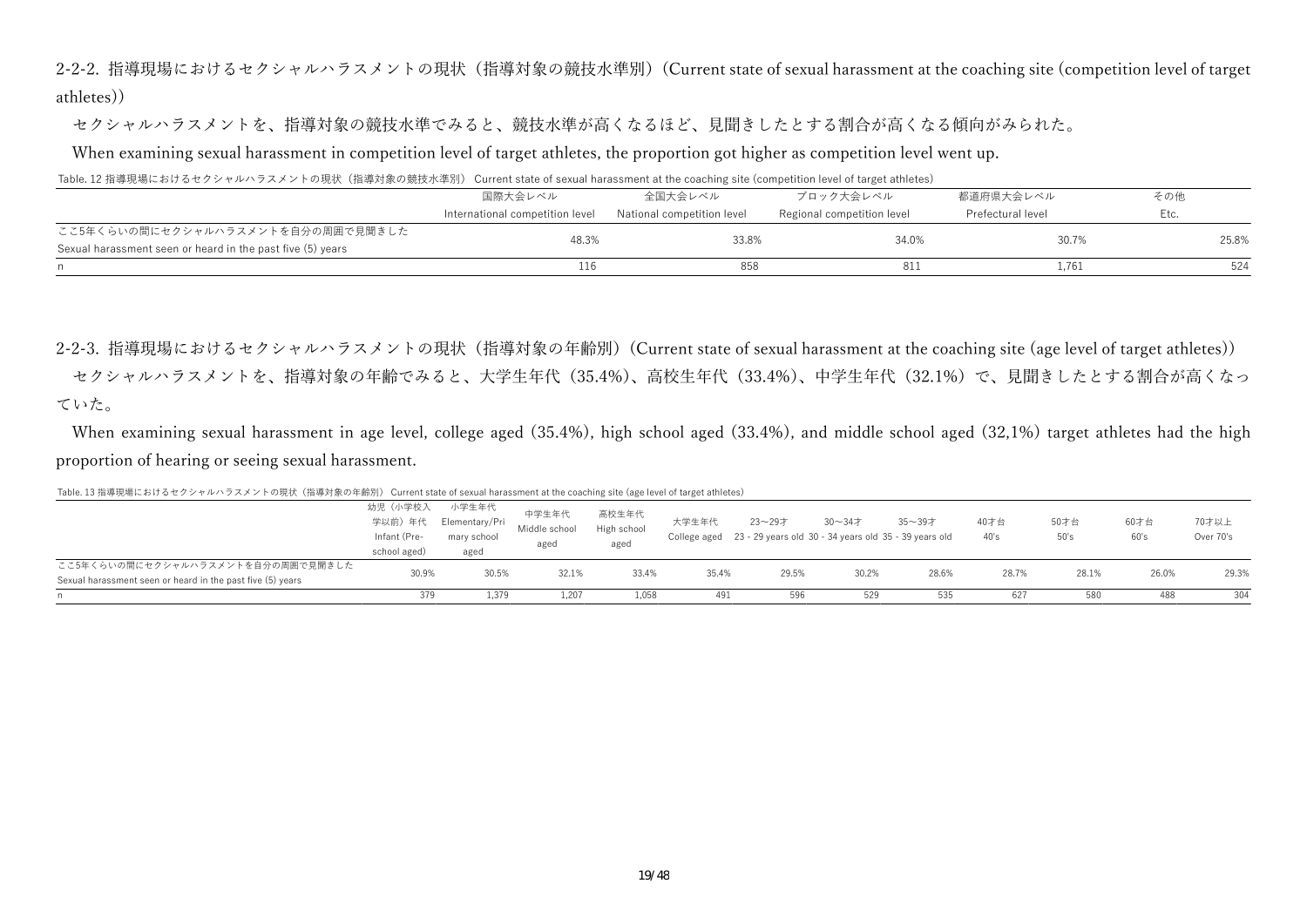2-2-4. 指導現場におけるセクシャルハラスメントの現状(学校運動部指導の有無別)(Current state of sexual harassment at the coaching site (school sport club coaching experience)

セクシャルハラスメントを、学校運動部の指導の有無でみると、学校運動部の指導で、見聞きしたとする割合が高くなっていた。

When examining sexual harassment between school sport club coaches and the rest, coaching at school sport clubs had higher percentage of hearing or seeing sexual harassment.

Table. 14 指導現場におけるセクシャルハラスメントの現状(学校運動部活動指導の有無別) Current state of sexual harassment at the coaching site (school sport club coaching experience)

|                                                                                              | 学校運動部活動である                  | 学校運動部活動ではない                     |
|----------------------------------------------------------------------------------------------|-----------------------------|---------------------------------|
|                                                                                              | During school club activity | Not during school club activity |
| ここ5年くらいの間にセクシャルハラスメントを自分の周囲で見聞きした Sexual harassment seen or heard in the past five (5) years | 32.2%                       | 27.8%                           |
|                                                                                              |                             | .,681                           |

2-2-5. 指導現場におけるセクシャルハラスメントの現状(指導経験年数別)(Current state of sexual harassment at the coaching site (coaching experience))

セクシャルハラスメントを、指導経験年数でみると、25 年以上(35.4%)、10 年以上 15 年未満(33.2%)、15 年以上 20 年未満(30.0%)で、見聞きしたとする割 合が⾼くなっていた。

 When examining sexual harassment in coaching experience, those who have coached over 25 years (35.4%), over 10 years but less than 15 years (33.2%), and over 15 years but less than 20 years (30.0%) had high proportion of hearing or seeing sexual harassment.

Table. 15 指導現場におけるセクシャルハラスメントの現状(指導経験年数別) Current state of sexual harassment at the coaching site (coaching experience)

|      | 3年以上6年未満        |                            |              |                                                     |                              | 25年以上                                                                                                                                               |
|------|-----------------|----------------------------|--------------|-----------------------------------------------------|------------------------------|-----------------------------------------------------------------------------------------------------------------------------------------------------|
| 3年未満 |                 |                            |              | More than 15                                        | More than 20                 | More than 25                                                                                                                                        |
|      | but less than 6 |                            |              |                                                     |                              |                                                                                                                                                     |
|      | years           | years                      | 15 vears     | 20 vears                                            | 25 years                     | years                                                                                                                                               |
|      |                 |                            |              |                                                     |                              |                                                                                                                                                     |
|      |                 |                            |              |                                                     |                              | 35.4%                                                                                                                                               |
| 371  |                 |                            |              |                                                     | 225                          | 615                                                                                                                                                 |
|      |                 | Less than 3 vears<br>20.5% | 26.1%<br>283 | More than 3 years More than 6 years<br>25.5%<br>314 | More than 10<br>33.2%<br>383 | 6年以上10年未満 10年以上15年未満 15年以上20年未満 20年以上25年未満<br>but less than 10 years but less than years but less than years but less than<br>28.0%<br>30.0%<br>310 |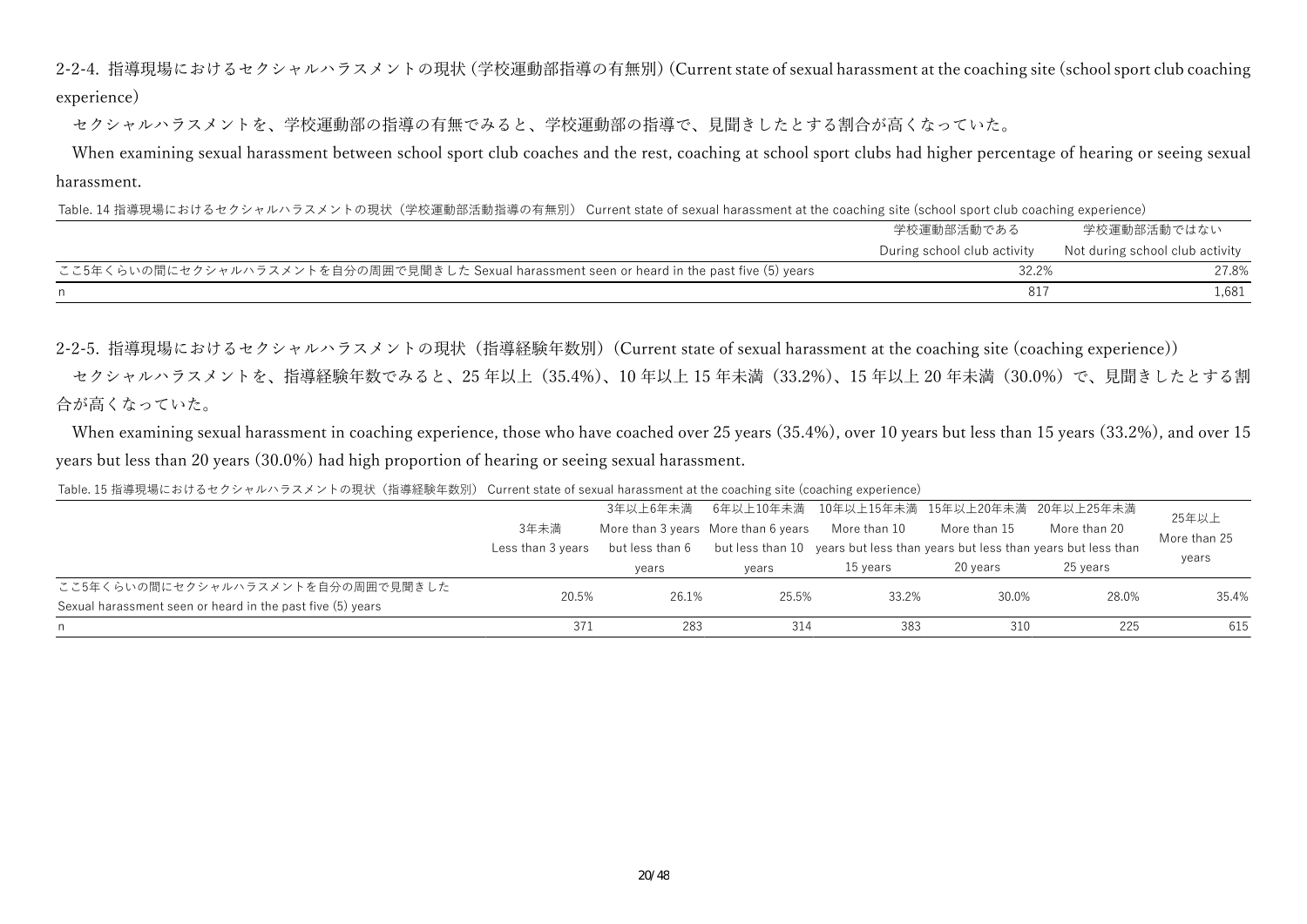2-3. 指導現場におけるセクシャルハラスメントの背景 (Background of sexual harassment at the coaching site)

2-3-1. 指導現場におけるセクシャルハラスメントの背景(保有資格別) (Background of sexual harassment at the coaching site (qualification level))

セクシャルハラスメントの背景に、「指導者の人間性・人格」、「被害を訴えにくい関係や環境」があるとする割合が高かった。保有資格とセクシャルハラスメント の背景(類推)には、関係がみられなかった。

 "Humanity and personality of a coach" and "relationships and environments that are difficult to make a complaint" were reasons behind sexual harassment with high response rates. There was no relationship between qualification level and the background of sexual harassment.

|                                                                                    | コーチ1 Coach1 コーチ2 Coach2 コーチ3 Coach3 コーチ4 Coach4 |       |       |       |
|------------------------------------------------------------------------------------|-------------------------------------------------|-------|-------|-------|
| 指導者の人間性・人格 Humanity and personality of a coach                                     | 90.2%                                           | 90.3% | 90.5% | 90.1% |
| 結果主義・勝利至上主義 Result oriented approach/triumphalism                                  | 44.8%                                           | 43.5% | 42.4% | 48.6% |
| 被害を訴えにくい関係や環境 Relationhips and environments that are difficult to make a complaint | 71.6%                                           | 68.8% | 72.9% | 73.0% |
| 指導者養成制度やカリキュラム Coach training system/curriculum                                    | 25.6%                                           | 21.4% | 24.9% | 26.8% |
| n.                                                                                 | 1.690                                           | 279   | 443   | 142   |

Table. 16 指導現場におけるセクシャルハラスメントの背景(保有資格別) Background of sexual harassment at the coaching site (qualification level)

2-3-2. 指導現場におけるセクシャルハラスメントの背景(学校運動部指導の有無別) (Background of sexual harassment at the coaching site (school sport club coaching experience))

学校運動部指導の有無とセクシャルハラスメントの背景(類推)には、特に関係がみられなかった。

There was no relationship between coaching experience at school sport club and sexual harassment.

Table. 17 指導現場におけるセクシャルハラスメントの背景(学校運動部活動指導の有無別) Background of sexual harassment at the coaching site (school sport club coaching experience)

|                                                                                    | 学校運動部活動である                                | 学校運動部活動ではない                     |
|------------------------------------------------------------------------------------|-------------------------------------------|---------------------------------|
|                                                                                    | Coaching occasion in school club activity | Not during school club activity |
| 指導者の人間性・人格 Humanity and personality of a coach                                     | 91.2%                                     | 90.1%                           |
| 結果主義 · 勝利至上主義 Result oriented approach/triumphalism                                | 42.7%                                     | 45.5%                           |
| 被害を訴えにくい関係や環境 Relationhips and environments that are difficult to make a complaint | 74.4%                                     | 70.6%                           |
| 指導者養成制度やカリキュラム Coach training system/curriculum                                    | 23.0%                                     | 26.7%                           |
| n                                                                                  | 853                                       | 1.736                           |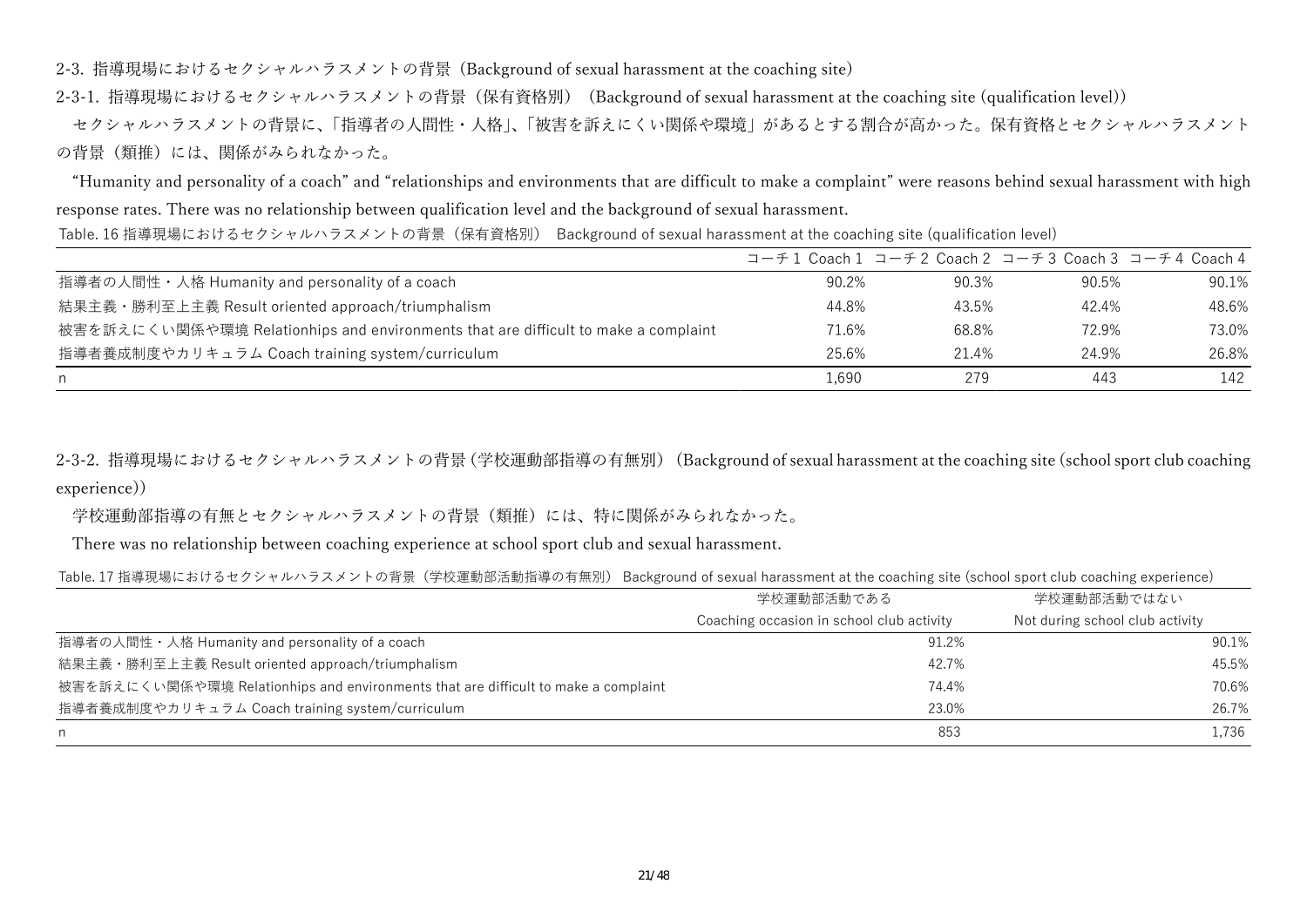2-4. 指導現場における体罰やしごき (Corporal punishment and/or hazing at the coaching site)

2-4-1. 指導現場における体罰やしごきの現状(保有資格別) (Current state of corporal punishment and/or hazing at the coaching site (qualification level)) 体罰やしごきを、コーチ種別でみると、「コーチ4 (50.0%)」が見聞きしたとする割合が最も高くなっていた。

When examining corporal punishment and/or hazing in different coaching level, coach 4 group had the highest proportion of seeing and hearing (50.0%).

Table. 18 指導現場における体罰やしごきの現状(保有資格別) Current state of corporal punishment and/or hazing at the coaching site (qualification level)

|                                                                                                  |         |                         | コーチ1 コーチ2 コーチ3 | コーチ4    |
|--------------------------------------------------------------------------------------------------|---------|-------------------------|----------------|---------|
|                                                                                                  | Coach 1 | Coach 2         Coach 3 |                | Coach 4 |
| ここ5年くらいの間に体罰やしごきを自分の周囲で見聞きした Corporal punishment/hazing seen or heard in the past five (5) years | 36.9%   | 30.4%                   | 40.4%          | 50.0%   |
| n                                                                                                | L.691   | 280                     | 443            | 142     |

2-4-2. 指導現場における体罰やしごきの現状 (指導対象の競技水準別) (Current state of corporal punishment and/or hazing at the coaching site (competition level of target athletes))

体罰やしごきを、指導対象の競技水準でみると、競技水準が高くなるほど、見聞きしたとする割合が高くなる傾向がみられた。

When examining corporal punishment and/or hazing grouped in competition level of target athletes, higher the competition level the proportion of seeing and hearing corporal punishment and/or hazing increased.

その他

| Table. 19 指導現場における体罰やしごきの現状(指導対象の競技水準別) Current state of corporal punishment and/or hazing at the coaching site (competition level of target athletes) |        |       |       |        |  |
|--------------------------------------------------------------------------------------------------------------------------------------------------------|--------|-------|-------|--------|--|
|                                                                                                                                                        | 国際大会レイ | 今日十个」 | ノハ云レ゛ | 都道府県大会 |  |

|                                                                     | International competition level National competition level | Regional competition level | Prefectural level |       |
|---------------------------------------------------------------------|------------------------------------------------------------|----------------------------|-------------------|-------|
| ここ5年くらいの間に体罰やしごきを自分の周囲で見聞きした                                        | 50.4%                                                      |                            | 40.4%             | 25.8% |
| Corporal punishment/hazing seen or heard in the past five (5) years |                                                            |                            |                   |       |
|                                                                     | 12                                                         |                            | 1.824             | 539   |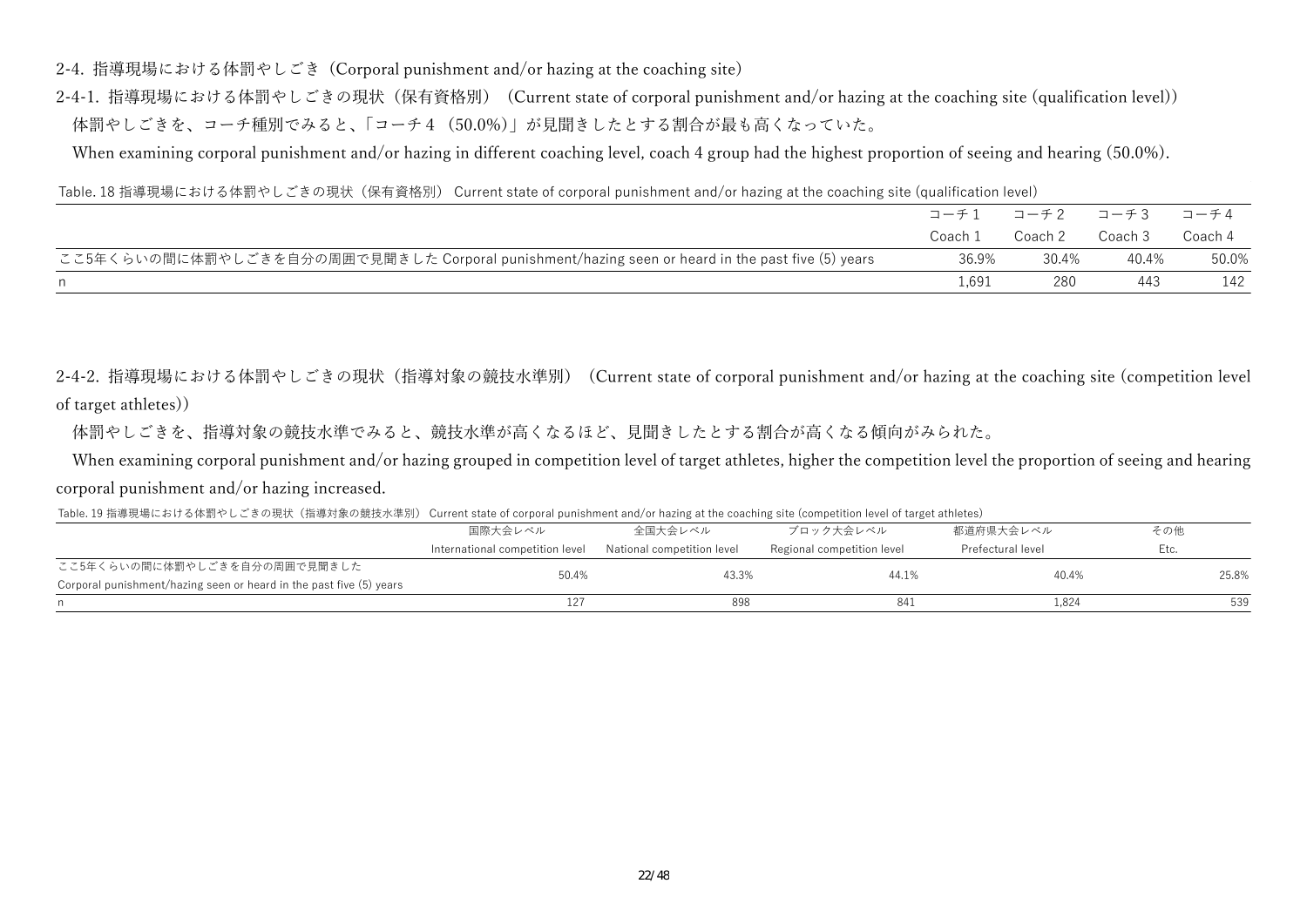2-4-3. 指導現場における体罰やしごきの現状(指導対象の年齢別) (Current state of corporal punishment and/or hazing at the coaching site (age level of target athletes))

体罰やしごきを、指導対象の年齢でみると、小学生年代(41.2%)、中学生年代(40.3%)、高校生年代(39.5%)、幼児(39.1%)、大学生年代(37.9%)で、見聞き したとする割合が高く、概して大学生年代以下で見聞きした割合が高くなっていた。

When examining corporal punishment and/or hazing in age level of target athletes, coaches coaching younger than college aged athletes (elementary aged (41.2%), middle school aged (40.3%), high school aged (39.5%), infant (pre-school) aged (39.1%), and college aged (37.9%)) had high proportion of seeing and hearing corporal punishment and/or hazing.

Table. 20 指導現場における体罰やしごきの現状(指導対象の年齢別) Current state of corporal punishment and/or hazing at the coaching site (age level of target athletes)

|                                                                     | 386          | 1.423                 | 1,247         | 1.099       | 512   | 619                                                                | 551        | 553        | 647   | 595   | 500   | 307       |
|---------------------------------------------------------------------|--------------|-----------------------|---------------|-------------|-------|--------------------------------------------------------------------|------------|------------|-------|-------|-------|-----------|
| Corporal punishment/hazing seen or heard in the past five (5) years |              |                       |               |             |       |                                                                    |            |            |       |       |       |           |
| ここ5年くらいの間に体罰やしごきを自分の周囲で見聞きした                                        | 39.1%        | 41.2%                 | 40.3%         | 39.5%       | 37.9% | 32.1%                                                              | 32.7%      | 30.2%      | 29.1% | 25.7% | 22.8% | 23.5%     |
|                                                                     | school aged) | aged                  |               |             |       |                                                                    |            |            |       |       |       |           |
|                                                                     | Infant (Pre- | mary school           | aged          | aged        |       | College aged 23 - 29 years old 30 - 34 years old 35 - 39 years old |            |            | 40's  | 50's  | 60's  | Over 70's |
|                                                                     |              | 学以前)年代 Elementary/Pri | Middle school | High school | 大学生年代 | 23~29 <sup><math>\pm</math></sup>                                  | $30 - 347$ | $35 - 397$ | 40才台  | 50才台  | 60才台  | 70才以上     |
|                                                                     | 幼児(小学校入      | 小学生年代                 | 中学生年代         | 高校生年代       |       |                                                                    |            |            |       |       |       |           |

2-4-4. 指導現場における体罰やしごきの現状(学校運動部指導の有無別) (Current state of corporal punishment and/or hazing at the coaching site (school sport club coaching experience))

体罰やしごきを、学校運動部の指導の有無でみると、学校運動部の指導で、見聞きしたとする割合が高くなっていた。

Coaches who have school sport club coaching experience had higher proportion of seeing and hearing corporal punishment and/or hazing.

Table. 21 指導現場における体罰やしごきの現状(学校運動部活動指導の有無別) Current state of corporal punishment/hazing at the coaching site (school sport club coaching experience)

|                                                                                                  | 学校運動部活動である                  | 学校運動部活動ではない                     |
|--------------------------------------------------------------------------------------------------|-----------------------------|---------------------------------|
|                                                                                                  | During school club activity | Not during school club activity |
| ここ5年くらいの間に体罰やしごきを自分の周囲で見聞きした Corporal punishment/hazing seen or heard in the past five (5) years | 41.7%                       | 35.4%                           |
|                                                                                                  | 852                         | 1.740                           |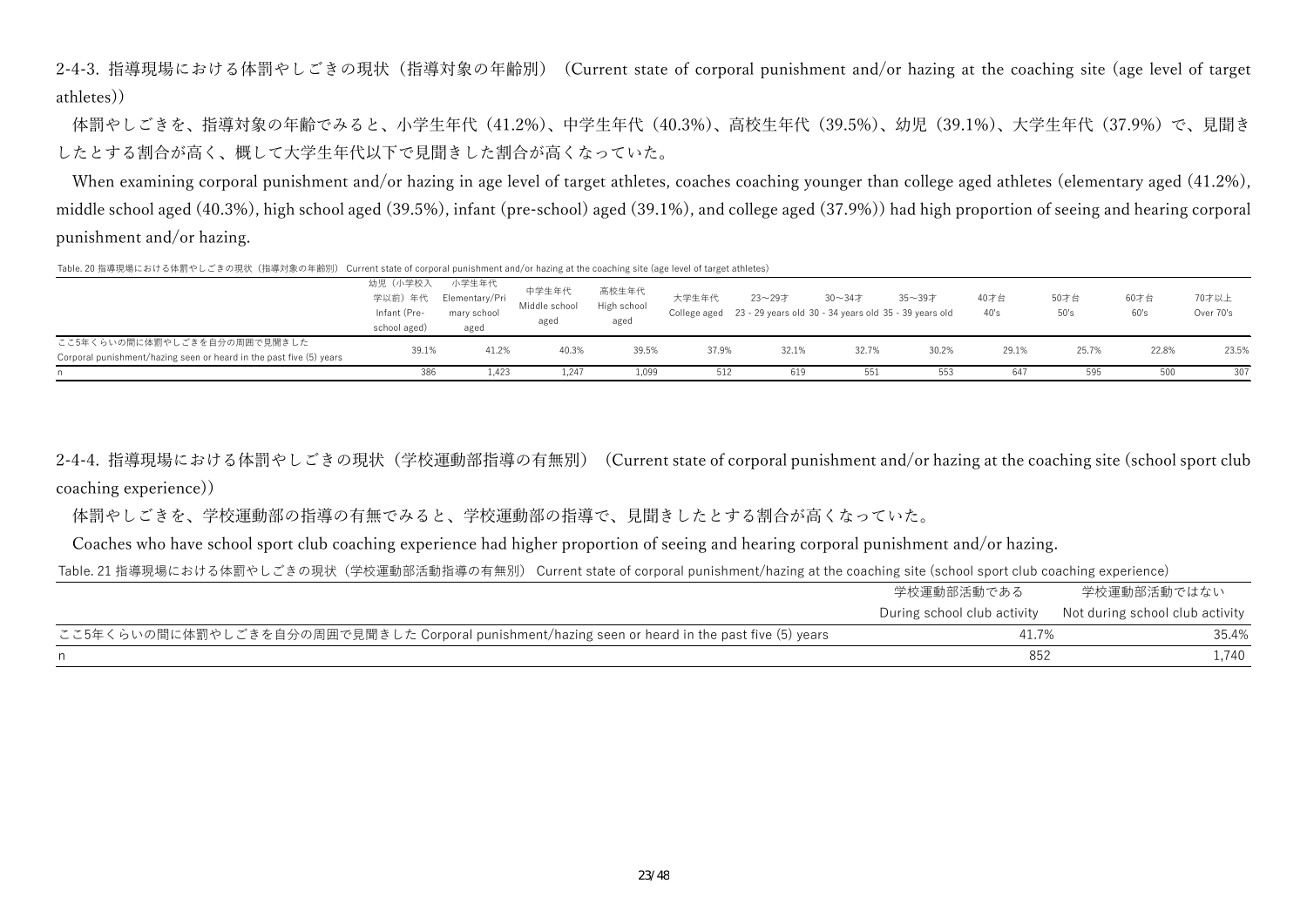2-4-5. 指導現場における体罰やしごきの現状(指導経験年数別) (Current state of corporal punishment and/or hazing at the coaching site (coaching experience)) 体罰やしごきを、指導経験年数でみると、10年以上 15 年未満 (42.3%)、20 年以上 25 年未満 (42.0%)、15 年以上 20 年未満 (41.3%) で、見聞きしたとする割 合が⾼くなっていた。

When examining corporal punishment and/or hazing in coaching experience, coaches with more than 10 years but less than 15 years (42.3%), more than 20 years but less than 25 years (42.0%), and more than 15 years but less than 20 years (41.3%) had high proportion of seeing and hearing corporal punishment and/or hazing. Table. 22 指導現場における体罰やしごきの現状(指導経験年数別) Current state of corporal punishment/hazing at the coaching site (coaching experience)

|                                                                     |                   | 3年以上6年未満        |                                     | 6年以上10年未満 10年以上15年未満 15年以上20年未満 20年以上25年未満 |              |                                                                              | 25年以上        |
|---------------------------------------------------------------------|-------------------|-----------------|-------------------------------------|--------------------------------------------|--------------|------------------------------------------------------------------------------|--------------|
|                                                                     | 3年未満              |                 | More than 3 years More than 6 years | More than 10                               | More than 15 | More than 20                                                                 | More than 25 |
|                                                                     | Less than 3 years | but less than 6 |                                     |                                            |              | but less than 10 years but less than years but less than years but less than |              |
|                                                                     |                   | years           | vears                               | 15 vears                                   | 20 vears     | 25 vears                                                                     | years        |
| ここ5年くらいの間に体罰やしごきを自分の周囲で見聞きした                                        | 26.1%             | 37.5%           | 36.1%                               |                                            |              |                                                                              | 38.4%        |
| Corporal punishment/hazing seen or heard in the past five (5) years |                   |                 |                                     | 42.3%                                      | 41.3%        | 42.0%                                                                        |              |
| n.                                                                  | 379               | 291             | 330                                 | 395                                        | 315          | 243                                                                          | 640          |

2-5. 指導現場における体罰やしごきの背景 (Background of corporal punishment and hazing at the coaching site)

2-5-1. 指導現場における体罰やしごきの背景(保有資格別) (Background of corporal punishment and hazing at the coaching site (qualification level))

体罰やしごきの背景に、「指導者の人間性・人格」、「結果主義・勝利至上主義」があるとする割合が高かった。保有資格と体罰やしごきの背景(類推)には、関係 がみられなかった。

"Humanity and personality of a coach" and "result oriented approach/triumphalism" were reasons behind corporal punishment and hazing with high response rates. There was no relationship between qualification level and the background of corporal punishment and hazing.

Table. 23 指導現場における体罰やしごきの背景(保有資格別) Background of corporal punishment and hazing at the coaching site (qualification level)

|                                                                                    |       |       | コーチ1 Coach1 コーチ2 Coach2 コーチ3 Coach3 コーチ4 Coach4 |       |
|------------------------------------------------------------------------------------|-------|-------|-------------------------------------------------|-------|
| 指導者の人間性・人格 Humanity and personality of a coach                                     | 90.8% | 92.9% | 91.2%                                           | 92.3% |
| 結果主義・勝利至上主義 Result oriented approach/triumphalism                                  | 85.1% | 80.2% | 81.7%                                           | 78.7% |
| 被害を訴えにくい関係や環境 Relationhips and environments that are difficult to make a complaint | 72.3% | 73.8% | 71.5%                                           | 70.4% |
| 指導者養成制度やカリキュラム Coach training system/curriculum                                    | 33.2% | 31.5% | 32.9%                                           | 30.5% |
| n                                                                                  | 1.689 | 280   | 443                                             | 142   |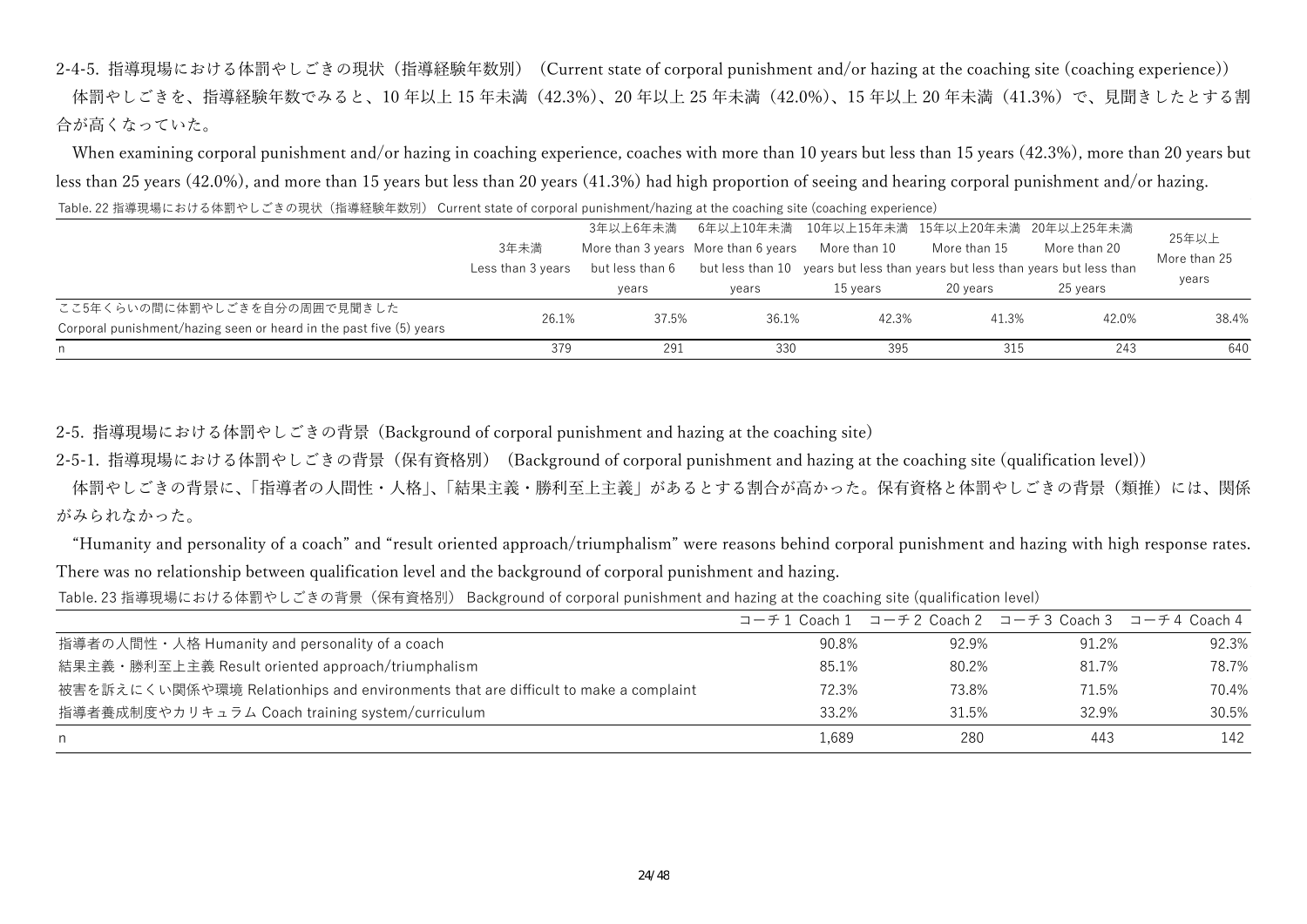2-5-2. 指導現場における体罰やしごきの背景(学校運動部指導の有無別) (Background of corporal punishment and hazing at the coaching site (school sport club coaching experience))

学校運動部指導の有無と体罰やしごきの背景(類推)には、特に関係がみられなかった。

There was no relationship between school sport club coaching experience and the background of corporal punishment and hazing.

#### Table. 24 指導現場における体罰やしごきの背景(学校運動部活動指導の有無別) Background of corporal punishment and hazing at the coaching site (school sport club coaching experience)

|                                                                                    | 学校運動部活動である                                | 学校運動部活動ではない                     |
|------------------------------------------------------------------------------------|-------------------------------------------|---------------------------------|
|                                                                                    | Coaching occasion in school club activity | Not during school club activity |
| 指導者の人間性・人格 Humanity and personality of a coach                                     | 90.7%                                     | 91.5%                           |
| 結果主義 · 勝利至上主義 Result oriented approach/triumphalism                                | 84.9%                                     | 83.3%                           |
| 被害を訴えにくい関係や環境 Relationhips and environments that are difficult to make a complaint | 72.4%                                     | 72.3%                           |
| 指導者養成制度やカリキュラム Coach training system/curriculum                                    | 29.7%                                     | 35.0%                           |
| n                                                                                  | 852                                       | 1.736                           |

2-6. 指導現場における⾃由な進路選択の妨害 (Hindering freedom of career-path choice (of student-athletes) at the coaching site)

2-6-1. 指導現場における⾃由な進路選択の妨害の現状(保有資格別) (Current state of hindering freedom of career-path choice (of student-athletes) at the coaching site (qualification level))

自由な進路選択の妨害を、コーチ種別でみると、「コーチ4 (26.8%)」が見聞きしたとする割合が最も高くなっていた。

 When examining hindering freedom of career-path choice (of student-athletes) in qualification level, coach 4 group had the highest proportion (26.8%) that has seen or heard about hindering freedom of career-path choice (of student-athletes) by coaches.

Table. 25 指導現場における自由な進路選択の妨害の現状(保有資格別) Current state of hindering freedom of career-path choice (of student-athletes) at the coaching site (qualification level)

|                                                                                                                                         | コーチ1 コーチ2 コーチ3 コーチ4 |       |                                 |       |
|-----------------------------------------------------------------------------------------------------------------------------------------|---------------------|-------|---------------------------------|-------|
|                                                                                                                                         |                     |       | Coach 1 Coach 2 Coach 3 Coach 4 |       |
| ここ5年くらいの間に自由な進路選択の妨害を自分の周囲で見聞きした Hindering freedom of career-path choice (of student-athletes) seen or heard in the past five (5) years | 15.1%               | 12.9% | 26.1%                           | 26.8% |
|                                                                                                                                         | 1687                |       | 440                             | 142   |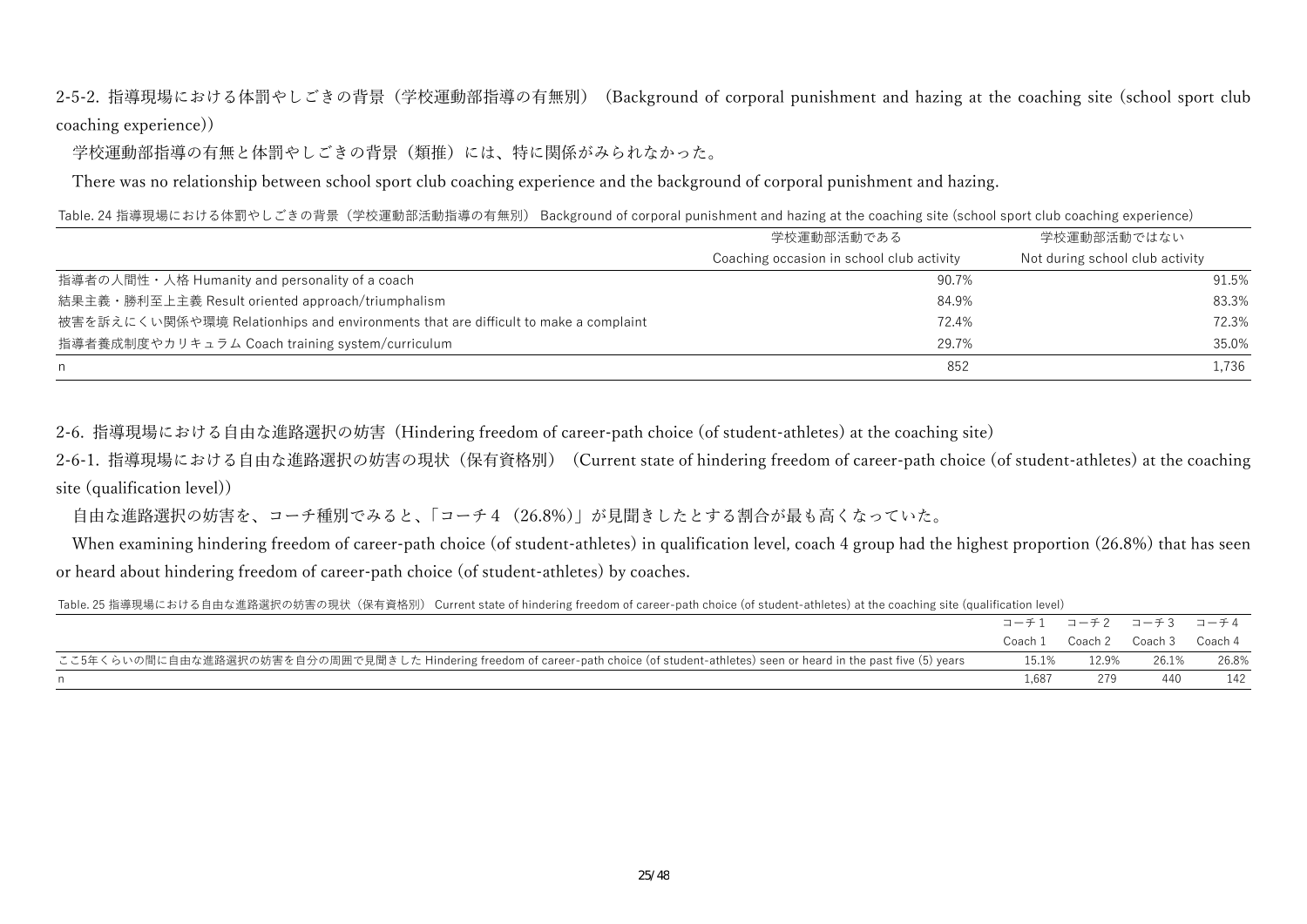2-6-2. 指導現場における自由な進路選択の妨害の現状(指導対象の競技水準別) (Current state of hindering freedom of career-path choice (of student-athletes) at the coaching site (competition level of target athletes))

自由な進路選択の妨害を、指導対象の競技水準でみると、競技水準が高くなるほど、見聞きしたとする割合が高くなる傾向がみられた。

 When examining hindering freedom of career-path choice (of student-athletes) grouped in competition level of target athletes, higher the competition level the proportion of seeing and hearing hindering freedom of career-path choice (of student-athletes) increased.

Table. 26 指導現場における自由な進路選択の妨害の現状(指導対象の競技水準別) Current state of hindering freedom of career-path choice (of student-athletes) at the coaching site (competition level of target athletes)

|                                                                                                        | 国際大会レベル                         | 全国大会レベル                    | ブロック大会レベル                  | 都道府県大会レベル           | その他   |
|--------------------------------------------------------------------------------------------------------|---------------------------------|----------------------------|----------------------------|---------------------|-------|
|                                                                                                        | International competition level | National competition level | Regional competition level | Prefectural level   | Etc.  |
| ここ5年くらいの間に自由な進路選択の妨害を自分の周囲で見聞きした                                                                       | 33.9%                           | 23.2%                      | 22.2%                      | 17.8%               | 13.7% |
| Hindering freedom of career-path choice (of student-athletes) seen or heard in the past five (5) years |                                 |                            |                            |                     |       |
|                                                                                                        | 127                             |                            | 838                        | $1.81$ <sup>-</sup> | 539   |

2-6-3. 指導現場における⾃由な進路選択の妨害の現状(指導対象の年齢別) (Current state of hindering freedom of career-path choice (of student-athletes) at the coaching site (age level of target athletes))

自由な進路選択の妨害を、指導対象の年齢でみると、幼児(小学校入学以前)年代(23.3%)、大学生年代(23.1%)で、見聞きしたとする割合が高くなっていた。

When examining hindering freedom of career-path choice (of student-athletes) in age level of target athletes, coaches coaching infant (pre-school) aged (23.3%) and college aged (23.1%%) had high proportion of seeing and hearing hindering freedom of career-path choice (of student-athletes).

Table. 27 指導現場における自由な進路選択の妨害の現状(指導対象の年齢別) Current state of hindering freedom of career-path choice (of student-athletes) at the coaching site (age level of target athletes)

|                                                                                                        | 幼児(小学校入<br>Infant (Pre-<br>school aged) | 小学生年代<br>学以前)年代 Elementary/Pri<br>mary school<br>aged | 中学生年代<br>Middle school<br>aged | 高校生年代<br>High school<br>aged | 大学生年代 | 23~29才<br>College aged 23 - 29 years old 30 - 34 years old 35 - 39 years old | $30 - 347$ | 35~39才 | 40才台<br>40's | 50才台<br>50's | 60才台<br>60's | 70才以上<br>Over 70's |
|--------------------------------------------------------------------------------------------------------|-----------------------------------------|-------------------------------------------------------|--------------------------------|------------------------------|-------|------------------------------------------------------------------------------|------------|--------|--------------|--------------|--------------|--------------------|
| ここ5年くらいの間に自由な進路選択の妨害を自分の周囲で見聞きした                                                                       |                                         |                                                       |                                |                              |       |                                                                              |            |        |              | 14.7%        |              | 14.7%              |
| Hindering freedom of career-path choice (of student-athletes) seen or heard in the past five (5) years | 23.3%                                   | 18.7%                                                 | 20.1%                          | 20.2%                        | 23.1% | 18.0%                                                                        | 16.9%      | 14.7%  | 15.8%        |              | 13.5%        |                    |
|                                                                                                        | 386                                     | 1.42                                                  | 1.245                          | 1.095                        | 510   | 618                                                                          | 550        | 551    | 645          | 591          | 497          | 306                |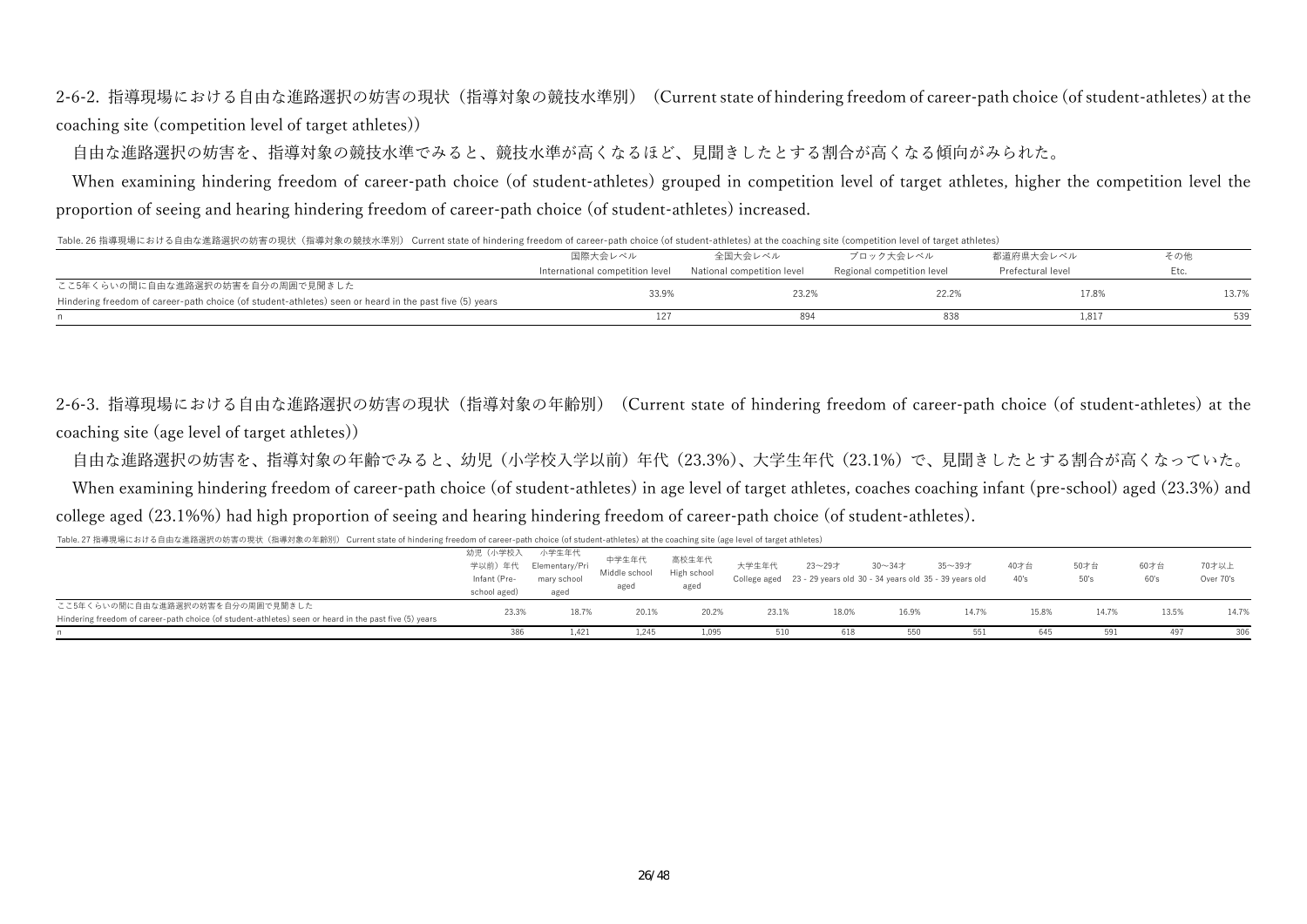2-6-4. 指導現場における⾃由な進路選択の妨害の現状(学校運動部指導の有無別)) (Current state of hindering freedom of career-path choice (of student-athletes) at the coaching site (school sport club coaching experience))

自由な進路選択の妨害を、学校運動部の指導の有無でみると、学校運動部の指導で、見聞きしたとする割合がやや高くなっていた。

Coaches who have school sport club coaching experience had higher proportion of seeing and hearing hindering freedom of career-path choice (of student-athletes).

Table. 28 指導現場における自由な進路選択の妨害の現状(学校運動部活動指導の有無別) Current state of hindering freedom of career-path choice (of student-athletes) at the coaching site (school sport club coaching experience)

|                                                                                                                                         | 学校運動部活動である | 学校運動部活動ではない                                                 |
|-----------------------------------------------------------------------------------------------------------------------------------------|------------|-------------------------------------------------------------|
|                                                                                                                                         |            | During school club activity Not during school club activity |
| ここ5年くらいの間に自由な進路選択の妨害を自分の周囲で見聞きした Hindering freedom of career-path choice (of student-athletes) seen or heard in the past five (5) years | 19.5%      | 16.7%                                                       |
|                                                                                                                                         |            | 1.735                                                       |

2-6-5. 指導現場における⾃由な進路選択の妨害の現状(指導経験年数別)(Current state of hindering freedom of career-path choice (of student-athletes) at the coaching site (coaching experience))

自由な進路選択の妨害を、指導経験年数でみると、25 年以上 (20.4%)、10 年以上 15 年未満 (18.9%)、15 年以上 20 年未満 (18.1%) で、見聞きしたとする割合 が高くなっていた。

When examining hindering freedom of career-path choice (of student-athletes) in coaching experience, coaches with more than 25 years (20.4%), more than 10 years but less than 15 years (18.9%), and more than 15 years but less than 20 years (18.1%) had high proportion of seeing and hearing hindering freedom of career-path choice (of student-athletes).

Table. 29 指導現場における自由な進路選択の妨害の現状(指導経験年数別) Current state of hindering freedom of career-path choice (of student-athletes) at the coaching site (coaching experience)

|                                                                                                        |                   |                                     |                  |                | 3年以上6年未満 6年以上10年未満 10年以上15年未満 15年以上20年未満 20年以上25年未満 |                | 25年以上        |
|--------------------------------------------------------------------------------------------------------|-------------------|-------------------------------------|------------------|----------------|-----------------------------------------------------|----------------|--------------|
|                                                                                                        | 3年未満              | More than 3 years More than 6 years |                  | More than 10   | More than 15                                        | More than 20   | More than 25 |
|                                                                                                        | Less than 3 vears | but less than 6                     | but less than 10 | vears but less | vears but less                                      | years but less |              |
|                                                                                                        |                   | years                               | years            | than 15 years  | than 20 years                                       | than 25 vears  | years        |
| ここ5年くらいの間に自由な進路選択の妨害を自分の周囲で見聞きした                                                                       | 14.3%             | 15.1%                               | 15.2%            | 18.9%          | 18.7%                                               | 18.1%          | 20.4%        |
| Hindering freedom of career-path choice (of student-athletes) seen or heard in the past five (5) years |                   |                                     |                  |                |                                                     |                |              |
|                                                                                                        | 378               | 291                                 | 328              | 392            | 315                                                 | 243            | 638          |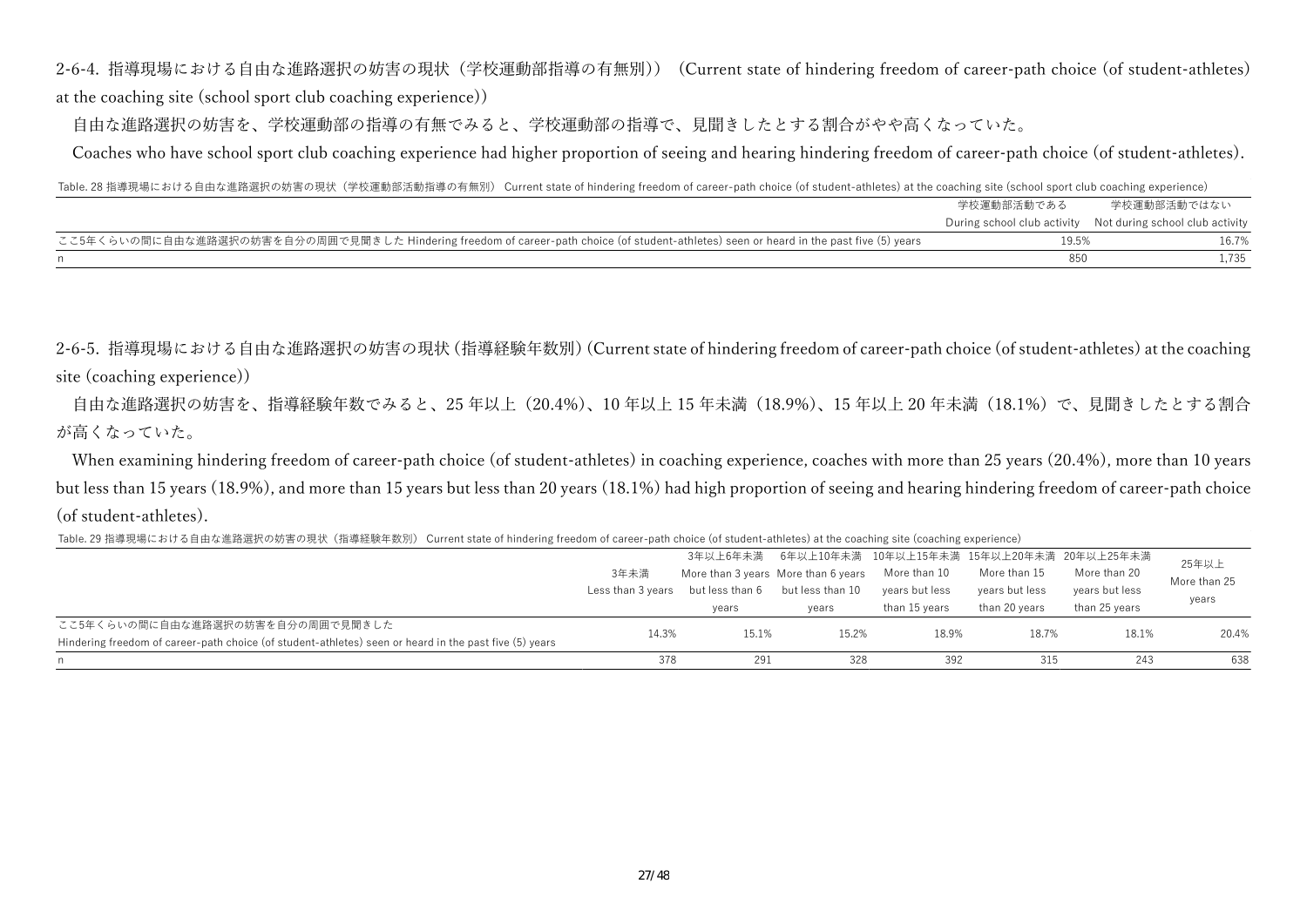2-7. 指導現場における⾃由な進路選択の妨害の背景 (Background of hindering freedom of career-path choice (of student-athletes) at the coaching site)

2-7-1. 指導現場における⾃由な進路選択の妨害の背景(保有資格別) (Background of hindering freedom of career-path choice (of student-athletes) at the coaching site (qualification level))

自由な進路選択の妨害の背景に、「指導者の人間性・人格」、「結果主義・勝利至上主義」があるとする割合が高かった。保有資格と自由な進路選択の妨害の背景(類 推)には、関係がみられなかった。

When examining hindering freedom of career-path choice (of student-athletes) in qualification level, "humanity and personality of a coach" and "result oriented approach, triumphalism" were closely related to the background of hindering freedom of career-path choice (of student-athletes). There was no relationship between qualification level and hindering freedom of career-path choice (of student-athletes) by coaches.

Table. 30 指導現場における自由な進路選択の妨害の背景(保有資格別) Background of hindering freedom of career-path choice (of student-athletes) at the coaching site (qualification level)

|                                                                                    | コーチ1 Coach1 | コーチ2 Coach 2 | コーチ3 Coach 3 | コーチ4 Coach 4 |
|------------------------------------------------------------------------------------|-------------|--------------|--------------|--------------|
| 指導者の人間性・人格 Humanity and personality of a coach                                     | 78.7%       | 80.9%        | 79.5%        | 78.9%        |
| 結果主義・勝利至上主義 Result oriented approach/triumphalism                                  | 66.0%       | 67.4%        | 62.7%        | 55.6%        |
| 被害を訴えにくい関係や環境 Relationhips and environments that are difficult to make a complaint | 60.9%       | 59.4%        | 58.7%        | 58.6%        |
| 指導者養成制度やカリキュラム Coach training system/curriculum                                    | 30.2%       | 30.0%        | 28.2%        | 25.5%        |
| n                                                                                  | 1,684       | 278          | 443          | 142          |

2-7-2. 指導現場における⾃由な進路選択の妨害の背景(学校運動部指導の有無別) (Background of hindering freedom of career-path choice (of student-athletes) at the coaching site (school sport club coaching experience))

学校運動部指導の有無と⾃由な進路選択の妨害の背景(類推)には、特に関係がみられなかった。

There was no relationship between school sport club coaching experience and hindering freedom of career-path choice (of student-athletes) by coaches.

Table. 31 指導現場における自由な進路選択の妨害の背景(学校運動部活動指導の有無別) Background of hindering freedom of career-path choice (of student-athletes) at the coaching site (school sport club coaching experience)

|                                                                                    | 学校運動部活動である                                | 学校運動部活動ではない                     |
|------------------------------------------------------------------------------------|-------------------------------------------|---------------------------------|
|                                                                                    | Coaching occasion in school club activity | Not during school club activity |
| 指導者の人間性・人格 Humanity and personality of a coach                                     | 80.3%                                     | 78.7%                           |
| 結果主義・勝利至上主義 Result oriented approach/triumphalism                                  | 64.1%                                     | 65.4%                           |
| 被害を訴えにくい関係や環境 Relationhips and environments that are difficult to make a complaint | 61.7%                                     | 60.0%                           |
| 指導者養成制度やカリキュラム Coach training system/curriculum                                    | 25.8%                                     | 31.8%                           |
| n.                                                                                 | 853                                       | 1.730                           |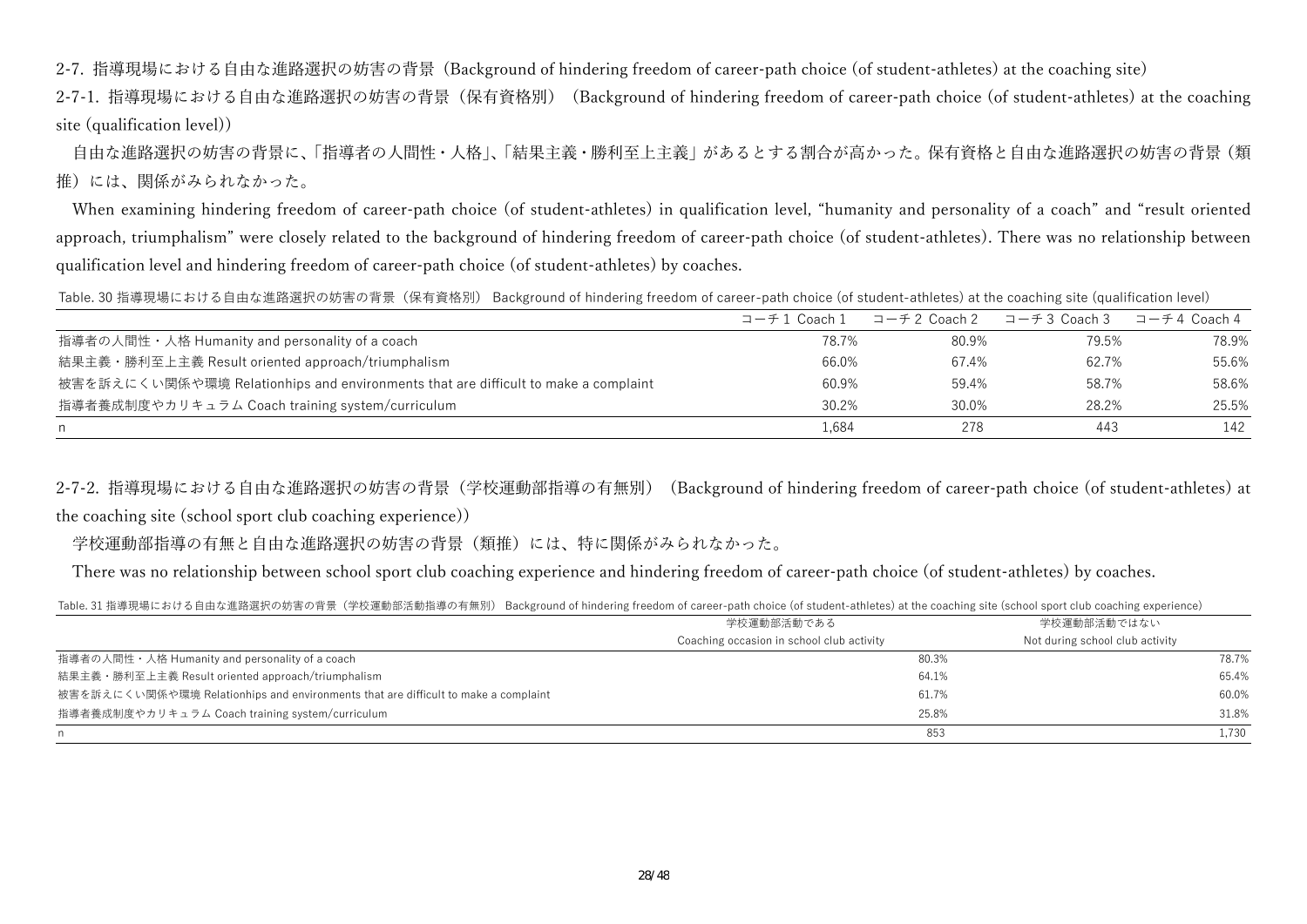2-8. 指導現場における⾔葉による暴⼒ (Verbal abuse at the coaching site)

2-8-1. 指導現場における⾔葉による暴⼒の現状(保有資格別) (Current state of verbal abuse at the coaching site (qualification level))

指導現場における言葉による暴力を、コーチ種別でみると、コーチ4 (66.2%)、コーチ3 (63.7%) が見聞きしたとする割合が高くなっていた。

When examining verbal abuse in qualification level, coach 4 (66.2%) and coach 3 (63.7%) groups had the high proportion that has seen or heard about verbal abuse by coaches.

Table. 32 指導現場における言葉による暴力の現状(保有資格別) Current state of verbal abuse at the coaching site (qualification level)

|                                                                                     | コーチ1 コーチ2 コーチ3 コーチ4 |                 |       |         |
|-------------------------------------------------------------------------------------|---------------------|-----------------|-------|---------|
|                                                                                     | Coach 1             | Coach 2 Coach 3 |       | Coach 4 |
| ここ5年くらいの間に言葉による暴力を自分の周囲で見聞きした Verbal abuse seen or heard in the past five (5) years | 59.3%               | 52.2%           | 63.7% | 66.2%   |
| n.                                                                                  | 1,689               | 278             | 441   | 142     |

2-8-2. 指導現場における言葉による暴力の現状 (指導対象の競技水準別) (Current state of verbal abuse at the coaching site (competition level of target athletes)) お導現場における言葉による暴力を、指導対象の競技水準でみると、都道府県大会レベル以上で、見聞きしたとする割合が高くなる傾向がみられた。

When examining verbal abuse in competition level of target athletes, those who coaches over prefectural level have high proportion of seeing and hearing verbal abuse. Table. 33 指導現場における言葉による暴力の現状(指導対象の競技水準別) Current state of verbal abuse at the coaching site (competition level of target athletes)

|                                                                                     | 国際大会レベル<br>全国大会レベル        |                            | ブロック大会レベル                  | 都道府県大会レベル         | その他   |
|-------------------------------------------------------------------------------------|---------------------------|----------------------------|----------------------------|-------------------|-------|
|                                                                                     | International competition | National competition level | Regional competition level | Prefectural level | Etc.  |
| ここ5年くらいの間に言葉による暴力を自分の周囲で見聞きした Verbal abuse seen or heard in the past five (5) years | 70.1%                     | 62.3%                      | 64.6%                      | 62.8%             | 51.6% |
|                                                                                     |                           |                            |                            | $1.82^{\circ}$    |       |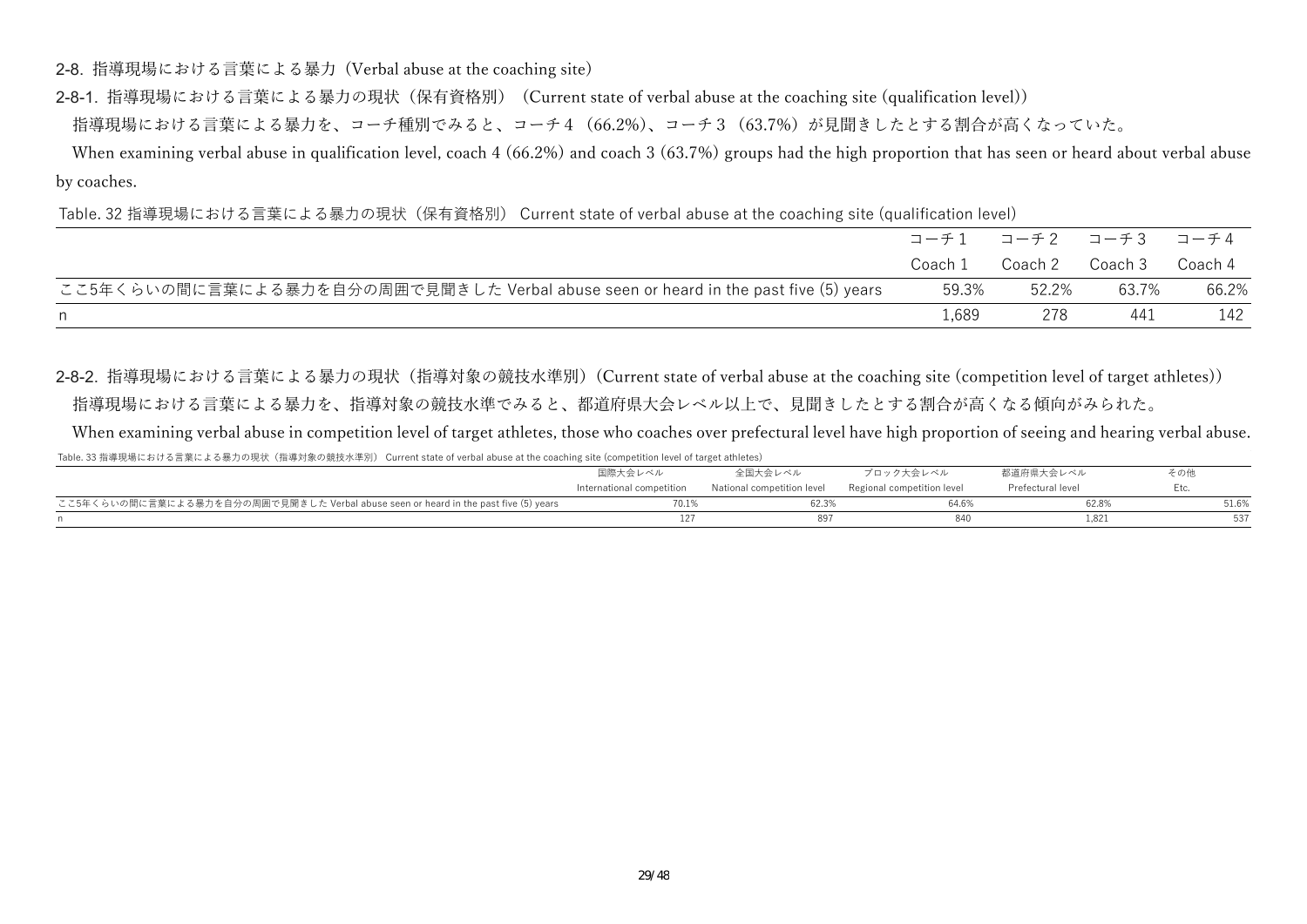2-8-3.指導現場における⾔葉による暴⼒の現状(指導対象の年齢別) (Current state of verbal abuse at the coaching site (age level of target athletes))

指導現場における言葉による暴力を、指導対象の年齢でみると、小学生年代(62.7%)、中学生年代(61.7%)、高校生年代(59.9%)で、見聞きしたとする割合が ⾼くなっていた。

When examining verbal abuse in age level of target athletes, coaches coaching in elementary (62.7%), middle school (61.7%), and high school (59.9%) had high proportion of seeing and hearing verbal abuse.

| TODIC: JT JEHF 26000 PERPT & 금 木 PE & 장상기 22 2607 NHT + FAT 3622 干 빠지기 - OUTTCHE JECELO OF VEHICLE OUR DOUGHING JILE (USE ICVE) OF EGISEE GEHICLEJ |                                                   |                                                |                                |                              |       |        |                                                                                     |        |              |              |              |                    |
|----------------------------------------------------------------------------------------------------------------------------------------------------|---------------------------------------------------|------------------------------------------------|--------------------------------|------------------------------|-------|--------|-------------------------------------------------------------------------------------|--------|--------------|--------------|--------------|--------------------|
|                                                                                                                                                    | 幼児(小学校入<br>学以前)年代<br>Infant (Pre-<br>school aged) | 小学生年代<br>Elementary/Pri<br>mary school<br>aged | 中学生年代<br>Middle school<br>aged | 高校生年代<br>High school<br>aged | 大学生年代 | 23~29才 | 30 $\sim$ 34才<br>College aged 23 - 29 years old 30 - 34 years old 35 - 39 years old | 35~39才 | 40才台<br>40's | 50才台<br>50's | 60才台<br>60's | 70才以上<br>Over 70's |
| ここ5年くらいの間に言葉による暴力を自分の周囲で見聞きした<br>Verbal abuse seen or heard in the past five (5) years                                                             | 57.9%                                             | 62.7%                                          | 61.7%                          | 59.9%                        | 56.3% | 54.0%  | 54.4%                                                                               | 52.5%  | 50.9%        | 49.2%        | 47.7%        | 50.0%              |
|                                                                                                                                                    | 385                                               | 1,420                                          | 1,245                          | 1.098                        | 513   | 618    | 550                                                                                 | 552    | 644          | 593          | 499          | 306                |

Table. 34 指導現場における言葉による暴力の現状(指導対象の年齢別) Current state of verbal abuse at the coaching site (age level of target athletes)

2-8-4. 指導現場における⾔葉による暴⼒の現状(学校運動部指導の有無別) (Current state of verbal abuse at the coaching site (school sport club coaching experience)) 指導現場における言葉による暴力を、学校運動部の指導の有無でみると、学校運動部の指導(64.0%)で、見聞きしたとする割合が高くなっていた。

 When examining verbal abuse at coaching site between school sport club and others, those who has coaching experience at school club sport has higher proportion of seeing and hearing verbal abuse (64.0%).

Table. 35 指導現場における言葉による暴力の現状(学校運動部活動指導の有無別) Current state of verbal abuse at the coaching site (school sport club coaching experience)

|                                                                                     | 学校運動部活動である | 学校運動部活動ではない                                                 |
|-------------------------------------------------------------------------------------|------------|-------------------------------------------------------------|
|                                                                                     |            | During school club activity Not during school club activity |
| ここ5年くらいの間に言葉による暴力を自分の周囲で見聞きした Verbal abuse seen or heard in the past five (5) years | 64.0%      | 57.9%                                                       |
|                                                                                     | 851        | l.734                                                       |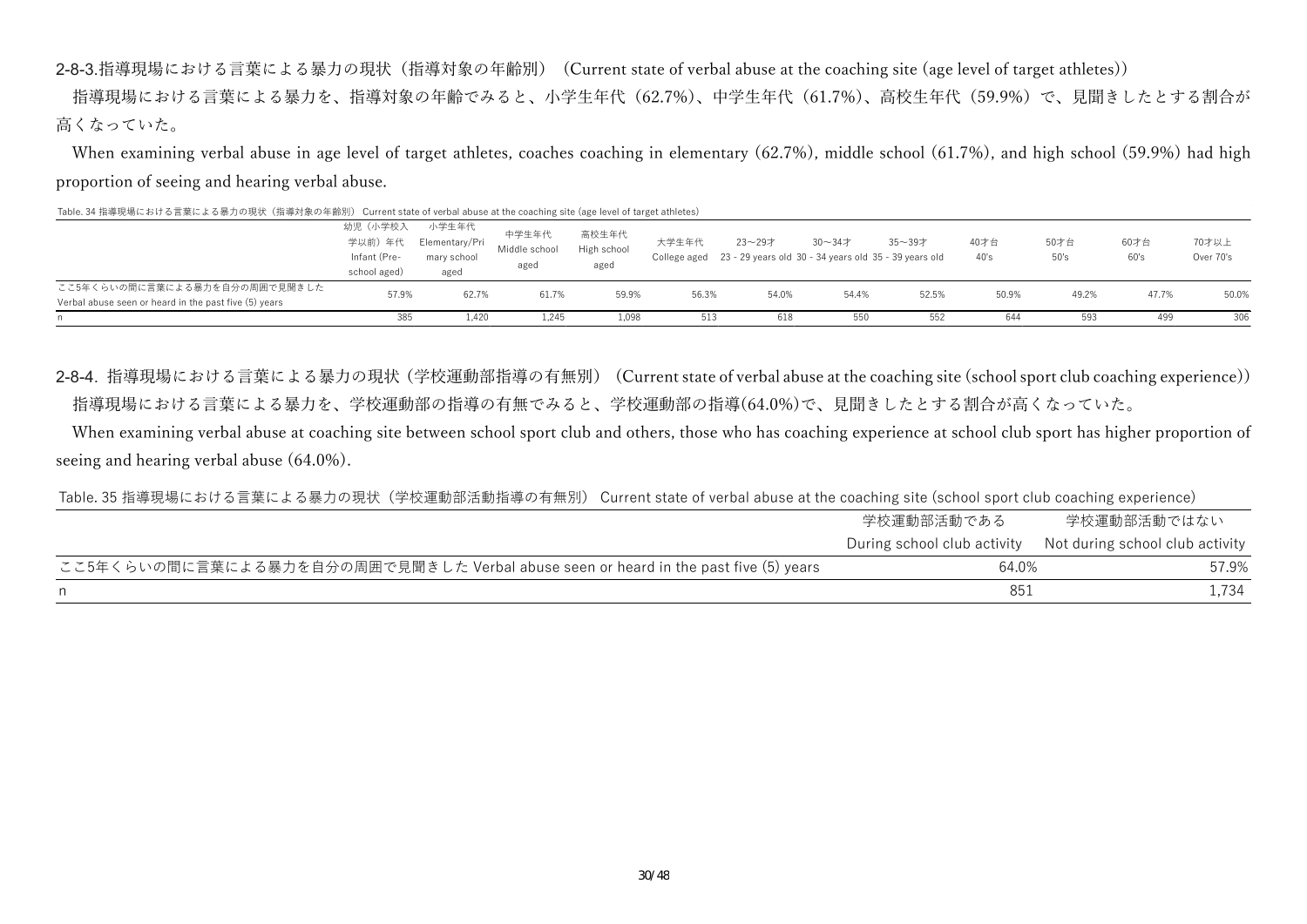2-8-5. 指導現場における⾔葉による暴⼒の現状(指導経験年数別) (Current state of verbal abuse at the coaching site (coaching experience))

指導現場における言葉による暴力を、指導経験年数別でみると、概して3年未満で、見聞きしたとする割合が相対的に低くなったいた。

When examining verbal abuse in coaching experience, coaches with less than three (3) years of coaching experience relatively had lower proportion of seeing and hearing verbal abuse.

Table. 36 指導現場における言葉による暴力の現状(指導経験年数別) Current state of verbal abuse at the coaching site (coaching experience)

|                                                       |                   | 3年以上6年未満        |                                     | 6年以上10年未満 10年以上15年未満 15年以上20年未満 20年以上25年未満 |                |                | 25年以上        |
|-------------------------------------------------------|-------------------|-----------------|-------------------------------------|--------------------------------------------|----------------|----------------|--------------|
|                                                       | 3年未満              |                 | More than 3 years More than 6 years | More than 10                               | More than 15   | More than 20   | More than 25 |
|                                                       | Less than 3 years | but less than 6 | but less than 10                    | years but less                             | years but less | years but less |              |
|                                                       |                   | years           | years                               | than 15 years                              | than 20 vears  | than 25 vears  | years        |
| ここ5年くらいの間に言葉による暴力を自分の周囲で見聞きした                         | 48.9%             | 59.9%           | 56.9%                               | 64.7%                                      | 67.0%          | 58.0%          | 61.8%        |
| Verbal abuse seen or heard in the past five (5) years |                   |                 |                                     |                                            |                |                |              |
| n                                                     | 378               | 289             | 327                                 | 394                                        | 315            | 243            | 641          |

2-9. 指導現場における⾔葉による暴⼒の背景 (Background of verbal abuse at the coaching site)

2-9-1. 指導現場における⾔葉による暴⼒の背景(保有資格別) (Background of verbal abuse at the coaching site (qualification level))

指導現場における言葉による暴力の背景に、「指導者の人間性・人格」、「結果主義・勝利至上主義」があるとする割合が高かった。保有資格と指導現場における言 葉による暴力の背景には、関係がみられなかった。

When examining verbal abuse in qualification level, "humanity and personality of a coach" and "result oriented approach, triumphalism" were closely related to the background of verbal abuse. There was no relationship between qualification level and verbal abuse by coaches.

Table. 37 指導現場における言葉による暴力の背景(保有資格別) Background of verbal abuse at the coaching site (qualification level)

|                                                                                    |       |       | コーチ1 Coach1 コーチ2 Coach2 コーチ3 Coach3 コーチ4 Coach4 |       |
|------------------------------------------------------------------------------------|-------|-------|-------------------------------------------------|-------|
| 指導者の人間性・人格 Humanity and personality of a coach                                     | 93.6% | 93.9% | 95.0%                                           | 93.6% |
| 結果主義·勝利至上主義 Result oriented approach/triumphalism                                  | 79.0% | 75.7% | 75.4%                                           | 79.6% |
| 被害を訴えにくい関係や環境 Relationhips and environments that are difficult to make a complaint | 68.0% | 69.5% | 67.5%                                           | 66.9% |
| 指導者養成制度やカリキュラム Coach training system/curriculum                                    | 33.4% | 28.8% | 32.7%                                           | 32.4% |
| n.                                                                                 | 1,691 | 280   | 443                                             | 142   |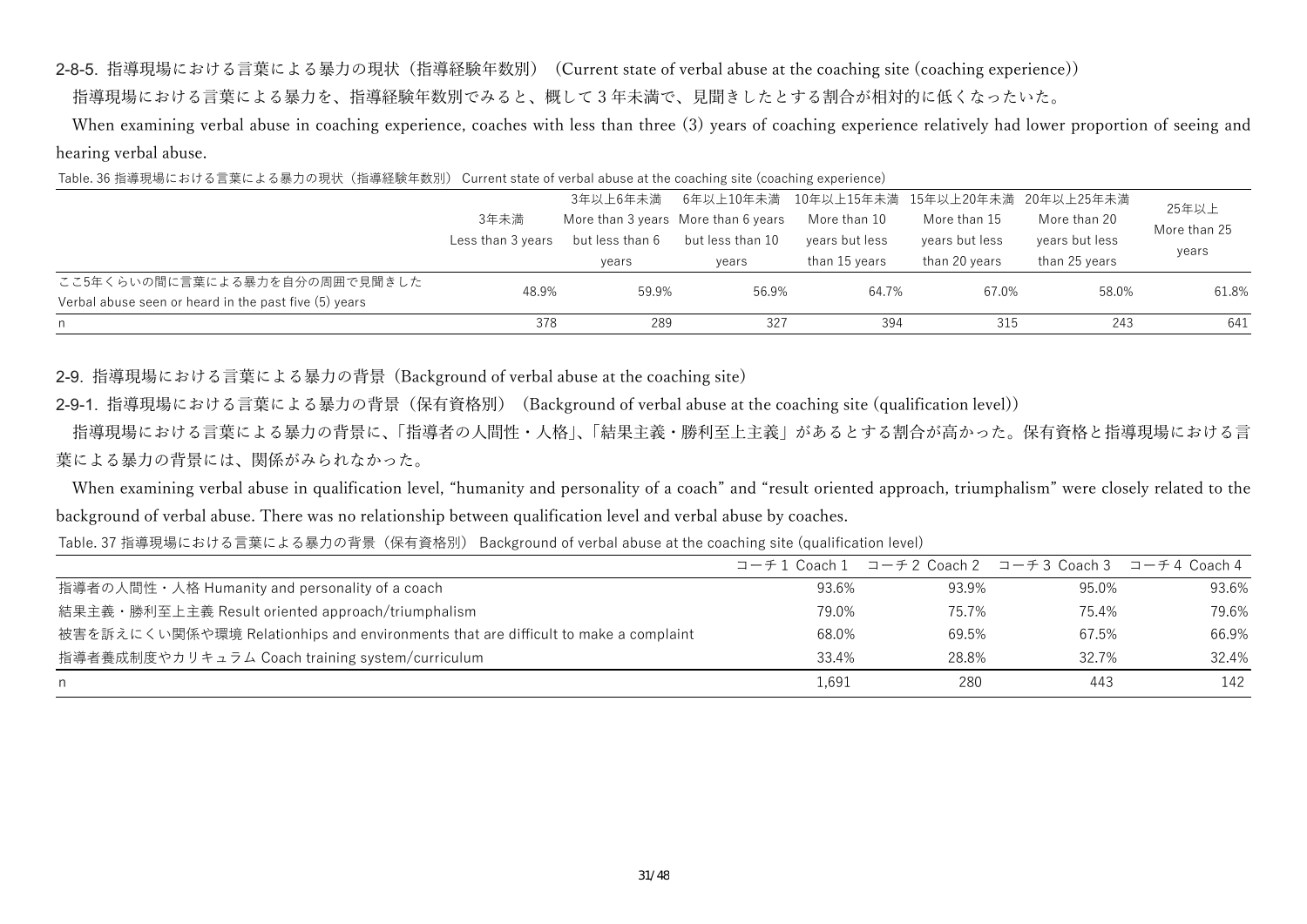2-9-2. 指導現場における⾔葉による暴⼒の背景(学校運動部指導の有無別)(Background of verbal abuse (school sport club coaching experience))

□指導現場における言葉による暴力の背景に、「指導者の人間性・人格」、「結果主義・勝利至上主義」があるとする割合が高かった。学校運動部指導の有無と指導現 場における⾔葉による暴⼒の背景には、関係がみられなかった。

 "Humanity and personality of a coach" and "result oriented approach, triumphalism" were closely related to the background of verbal abuse in the coaching site. There was no relationship between having an experience coaching school sport club or not and verbal abuse by coaches.

#### Table. 38 指導現場における言葉による暴力の背景(学校運動部活動指導の有無別) Background of verbal abuse (school sport club coaching experience)

|                                                                                    | 学校運動部活動である                                | 学校運動部活動ではない                     |
|------------------------------------------------------------------------------------|-------------------------------------------|---------------------------------|
|                                                                                    | Coaching occasion in school club activity | Not during school club activity |
| 指導者の人間性・人格 Humanity and personality of a coach                                     | 93.0%                                     | 94.3%                           |
| 結果主義 · 勝利至上主義 Result oriented approach/triumphalism                                | 78.8%                                     | 77.9%                           |
| 被害を訴えにくい関係や環境 Relationhips and environments that are difficult to make a complaint | 67.8%                                     | 68.5%                           |
| 指導者養成制度やカリキュラム Coach training system/curriculum                                    | 27.2%                                     | 35.7%                           |
| n.                                                                                 | 853                                       | 1,738                           |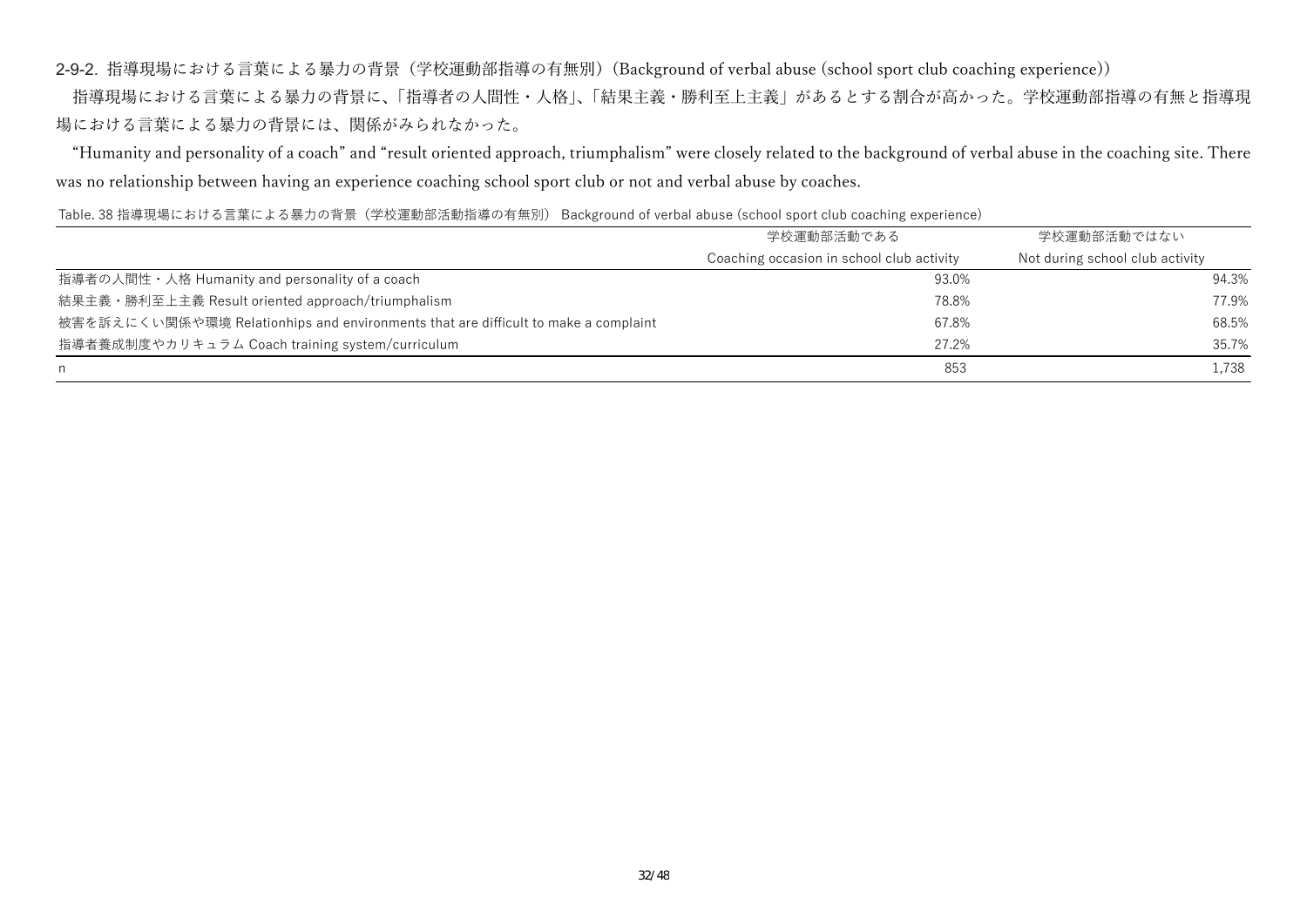3. 自身のハラスメント対処 (抑止) への自信 (Confidence level of dealing with harassment)

3-1. 自身のハラスメント対処 (抑止) への自信 (Confidence level of dealing with harassment)

調査対象は、いずれのハラスメントに対しても、抑止する自信があるとする割合が高かった。

The proportion of confidence level of dealing with harassment was high for every harassment among target samples.

Table. 39 自身のハラスメント対処(抑止)への自信 Confidence level of dealing with harassment

|                 |                           |                                      | 自由な進路選択の妨害                                                            |                         |
|-----------------|---------------------------|--------------------------------------|-----------------------------------------------------------------------|-------------------------|
|                 | セクハラ<br>Sexual harassment | 体罰/しごき<br>Corporal punishment/hazing | hindering freedom of career-<br>path choice (of student-<br>athletes) | 言葉による暴力<br>Verbal abuse |
| 自信がある Confident | 77.1%                     | 80.7%                                | 81.0%                                                                 | 73.6%                   |
| n.              | 2,608                     | 2,607                                | 2,605                                                                 | 2,609                   |

3-2. 自身のセクシャルハラスメント対処 (抑止) への自信 (Confidence level of dealing with sexual harassment)

3-2-1. 自身のセクシャルハラスメント対処 (抑止) への自信 (保有資格別) (Confidence level of dealing with sexual harassment (qualification level))

セクシャルハラスメント抑止への自信の有無を、コーチ種別でみると、いずれの種別において自信があるとする割合が高かった。

When examining confidence level of dealing with sexual harassment in qualification level, every coaching qualification group showed high confidence level.

Table. 40 自身のセクシャルハラスメント対処(抑止)への自信(保有資格別) Confidence level of dealing with sexual harassment (qualification level)

|                 | コーチ1 Coach1 | コーチ2 Coach 2 | コーチ3 Coach 3 | コーチ4 Coach 4 |
|-----------------|-------------|--------------|--------------|--------------|
| 自信がある Confident | 75.1%       | 81.7%        | 79.9%        | 81.7%        |
| n.              | 1,693       | 279          | 443          | 142          |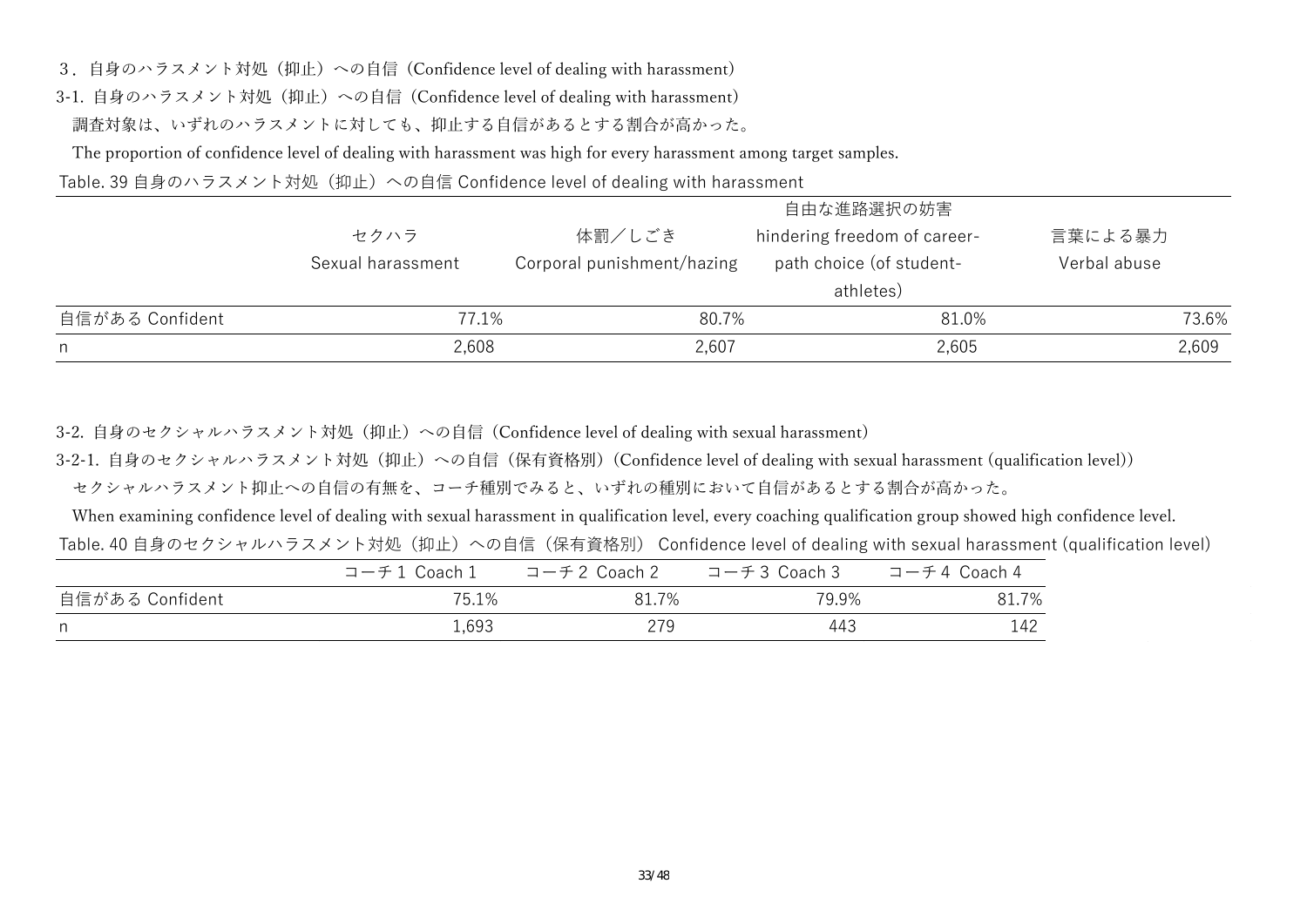3-2-2. 自身のセクシャルハラスメント対処(抑止)への自信(指導対象の競技水準別)(Confidence level of dealing with sexual harassment (competition level of target athletes))

セクシャルハラスメント抑止への自信の有無を、指導対象の競技水準別でみると、いずれの種別においても自信があるとする割合が高かった。指導対象の競技水 準が高くなるほど、自信があるとする割合が高くなっていた。

When examining confidence level of dealing with sexual harassment in competition level of target athletes, every level showed high confidence in dealing with sexual harassment; and, higher the competition level of target athletes to coach, the confidence level got higher.

|                 | Table. 41 自身のセクシャルハラスメント対処(抑止)への自信(指導対象の競技水準別) Confidence level of dealing with sexual harassment (competition level of target athletes) |                            |                            |                   |       |
|-----------------|------------------------------------------------------------------------------------------------------------------------------------------|----------------------------|----------------------------|-------------------|-------|
|                 | 国際大会レベル                                                                                                                                  | 全国大会レベル                    | ブロック大会レベル                  | 都道府県大会レベル         | その他   |
|                 | International competition level                                                                                                          | National competition level | Regional competition level | Prefectural level | Etc.  |
| 自信がある Confiednt | 85.8%                                                                                                                                    | 81.6%                      | 81.2%                      | 77.8%             | 73.3% |
|                 |                                                                                                                                          | 899                        | 842                        | 1.826             | 540   |

3-2-3. 自身のセクシャルハラスメント対処 (抑止) への自信 (指導対象の年齢別) (Confidence level of dealing with sexual harassment (age level of target athletes)) セクシャルハラスメント抑止への自信の有無を、指導対象の年齢別でみると、いずれの年齢別においても自信があるとする割合が高かった。

When examining confidence level of dealing with sexual harassment in age level of target athletes, every level showed high confidence in dealing with sexual harassment.

Table. 42 自身のセクシャルハラスメント対処(抑止)への自信(指導対象の年齢別) Confidence level of dealing with sexual harassment (age level of target athletes)

| school aged)<br>自信がある Confident<br>75.6% | aged<br>75.6%                                                    | 77.3%<br>80.2%       | 78.9%                 | 76.9%                   | 75.4%                               | 75.5%                   | 75.8%        | 74.8%        | 76.4%        | 79.9%              |
|------------------------------------------|------------------------------------------------------------------|----------------------|-----------------------|-------------------------|-------------------------------------|-------------------------|--------------|--------------|--------------|--------------------|
|                                          |                                                                  |                      |                       |                         |                                     |                         |              |              |              |                    |
|                                          | aged                                                             | aged                 |                       | old                     | old                                 | old                     |              |              |              |                    |
| 幼児(小学校入<br>学以前)年代<br>Infant (Pre-        | 小学生年代<br>中学生年代<br>Elementary/Pri<br>Middle school<br>mary school | 高校生年代<br>High school | 大学生年代<br>College aged | 23~29才<br>23 - 29 years | 30 $\sim$ 34 $\pm$<br>30 - 34 years | 35~39才<br>35 - 39 years | 40才台<br>40's | 50才台<br>50's | 60才台<br>60's | 70才以上<br>Over 70's |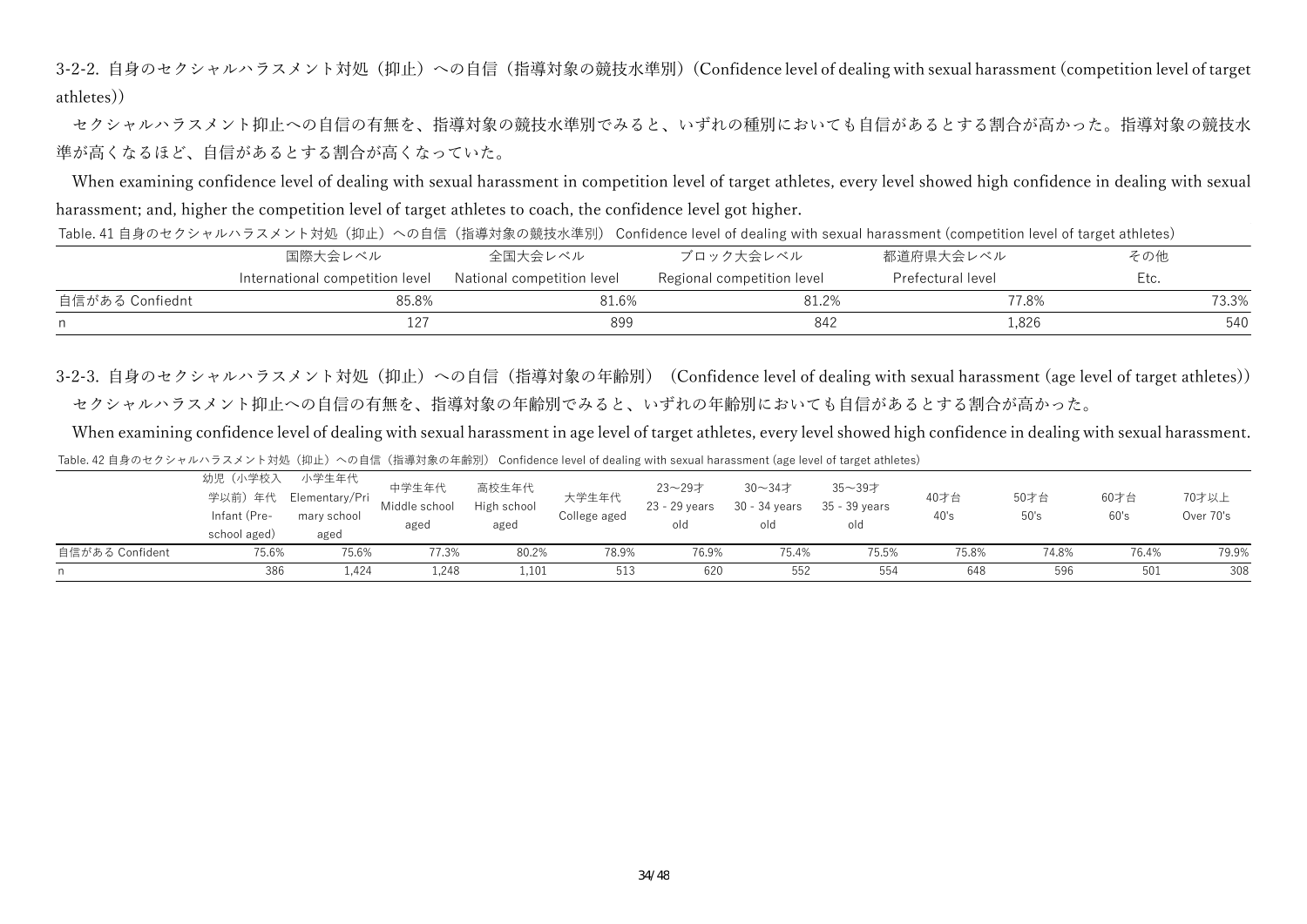3-2-4. 自身のセクシャルハラスメント対処 (抑止) への自信 (学校運動部指導の有無別) (Confidence level of dealing with sexual harassment (school sport club coaching experience))

セクシャルハラスメント抑止への自信の有無を、学校運動部指導の有無別でみると、どちらにおいても自信があるとする割合が高かったが、学校運動部の指導で、 自信があるとする割合がより高くなっていた。

When examining confidence level of dealing with sexual harassment in coaches who have school sport club coaching experience and coaches without such experience, both groups had high confidence in dealing with sexual harassment; and, coaches with school sport club coaching experience had higher confidence level.

Table. 43 自身のセクシャルハラスメント対処(抑止)への自信(学校運動部活動指導の有無別) Confidence level of dealing with sexual harassment (school sport club coaching experience)

|                 | 学校運動部活動である Coaching occasion in school club activity | 学校運動部活動ではない Not during school club activity |
|-----------------|------------------------------------------------------|---------------------------------------------|
| 自信がある Confident | 81.5%                                                | 75.0%                                       |
| n               | 853                                                  | 730<br><b>1.100</b>                         |

3-2-5. 自身のセクシャルハラスメント対処 (抑止) への自信 (指導経験年数別) (Confidence level of dealing with sexual harassment (coaching experience)) セクシャルハラスメント抑止への自信の有無を、指導経験年数別でみると、15 年以上で自信があるとする割合が特に高い傾向がみられた。

When examining confidence level of dealing with sexual harassment in coaching experience, coaches with 15 or more years of coaching experience showed exceptionally high level of confidence.

Table. 44 自身のセクシャルハラスメント対処(抑止)への自信(指導経験年数別) Confidence level of dealing with sexual harassment (coaching experience)

|                 |                   | 3年以上6年未満                            |                  |                |                | 6年以上10年未満 10年以上15年未満 15年以上20年未満 20年以上25年未満 | 25年以上        |
|-----------------|-------------------|-------------------------------------|------------------|----------------|----------------|--------------------------------------------|--------------|
|                 | 3年未満              | More than 3 years More than 6 years |                  | More than 10   | More than 15   | More than 20                               | More than 25 |
|                 | Less than 3 years | but less than 6                     | but less than 10 | years but less | years but less | years but less                             |              |
|                 |                   | vears                               | vears            | than 15 years  | than 20 years  | than 25 years                              | years        |
| 自信がある Confident | 69.9%             | 71.8%                               | 69.2%            | 76.5%          | 82.9%          | 79.4%                                      | 84.5%        |
|                 | 379               | 291                                 | 331              | 395            | 315            | 243                                        | 640          |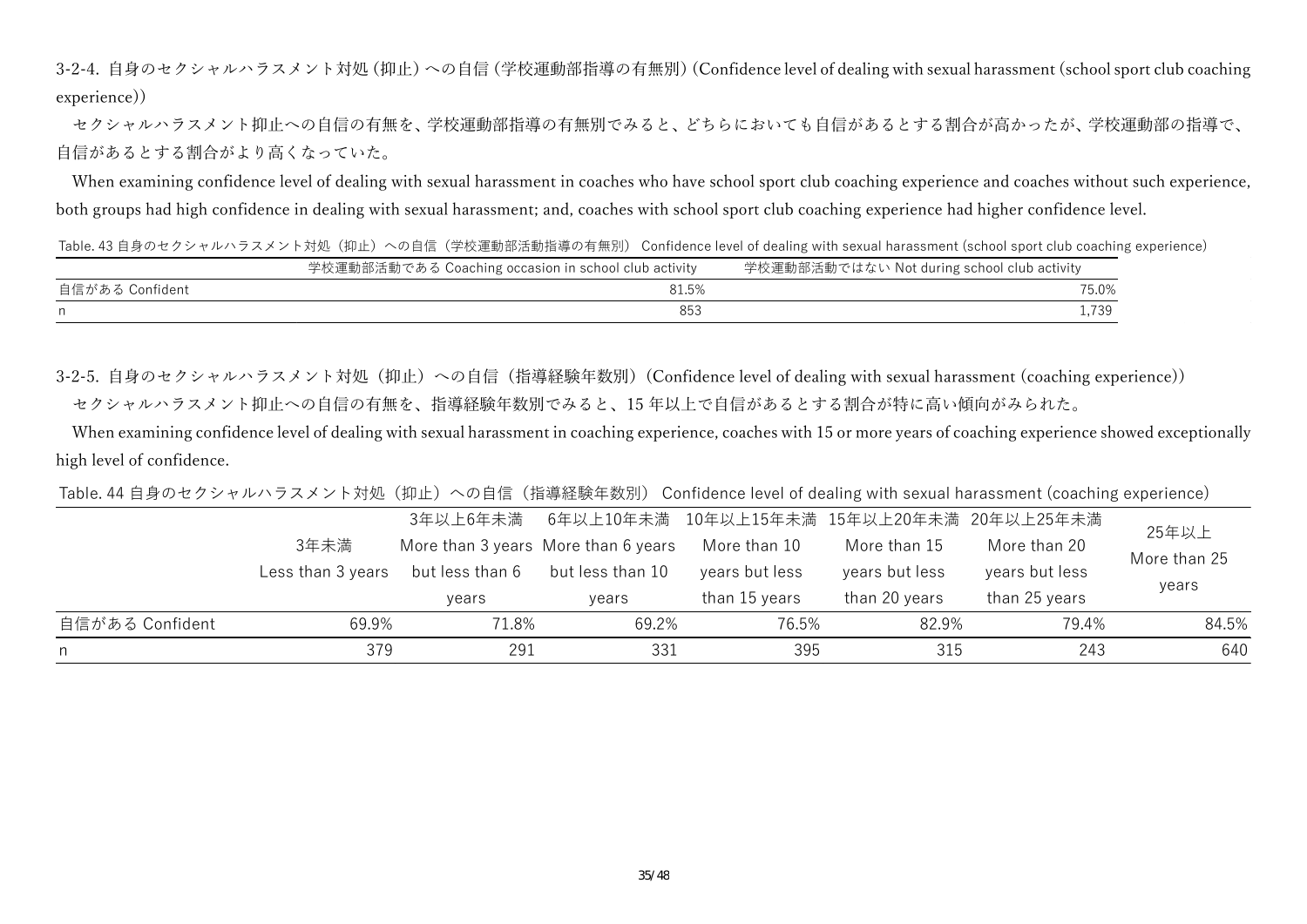3-3. 自身の体罰やしごき対処(抑止)への自信 (Confidence level of dealing with corporal punishment and/or hazing)

3-3-1. 自身の体罰やしごき対処 (抑止) への自信 (保有資格別) (Confidence level of dealing with corporal punishment and/or hazing (qualification level))

自身の体罰やしごき対処(抑止)への自信の有無を、コーチ種別でみると、いずれの種別において自信があるとする割合が高かった。

When examining confidence level of dealing with corporal punishment and/or hazing in qualification level, every coaching qualification group showed high confidence level.

Table. 45 自身の体罰やしごき対処(抑止)への自信(保有資格別) Confidence level of dealing with corporal punishment and/or hazing (qualification level)

|                 | コーチ1 Coach1 | コーチ2 Coach 2  コーチ3 Coach 3 |       | コーチ4 Coach 4 |
|-----------------|-------------|----------------------------|-------|--------------|
| 自信がある Confident | 78.7%       | 85.0%                      | 84.2% | 84.5%        |
| n.              | 1,691       | 280                        | 443   | 142          |

3-3-2. 自身の体罰やしごき対処(抑止)への自信(指導対象の競技水準別) (Confidence level of dealing with corporal punishment and/or hazing (competition level of target athletes))

自身の体罰やしごき対処(抑止)への自信の有無を、指導対象の競技水準別でみると、いずれの種別においても自信があるとする割合が高かった。指導対象の競技 水準が高くなるほど、自信があるとする割合が高くなっていた。

 When examining confidence level of dealing with corporal punishment and/or hazing in competition level of target athletes, every level showed high confidence in dealing with sexual harassment; and, higher the competition level of target athletes to coach, the confidence level got higher.

Table. 46 自身の体罰やしごき対処(抑止)への自信(指導対象の競技水準別) Confidence level of dealing with corporal punishment and/or hazing (competition level of target athletes)

|                 | 国際大会レベル                         | 全国大会レベル                    | ブロック大会レベル                  | 都道府県大会レベル         | その他   |
|-----------------|---------------------------------|----------------------------|----------------------------|-------------------|-------|
|                 | International competition level | National competition level | Regional competition level | Prefectural level | Etc.  |
| 自信がある Confident | 91.3%                           | 84.5%                      | 83.8%                      | 81.4%             | 77.2% |
|                 |                                 | 898                        | 841                        | 1,825             | 540   |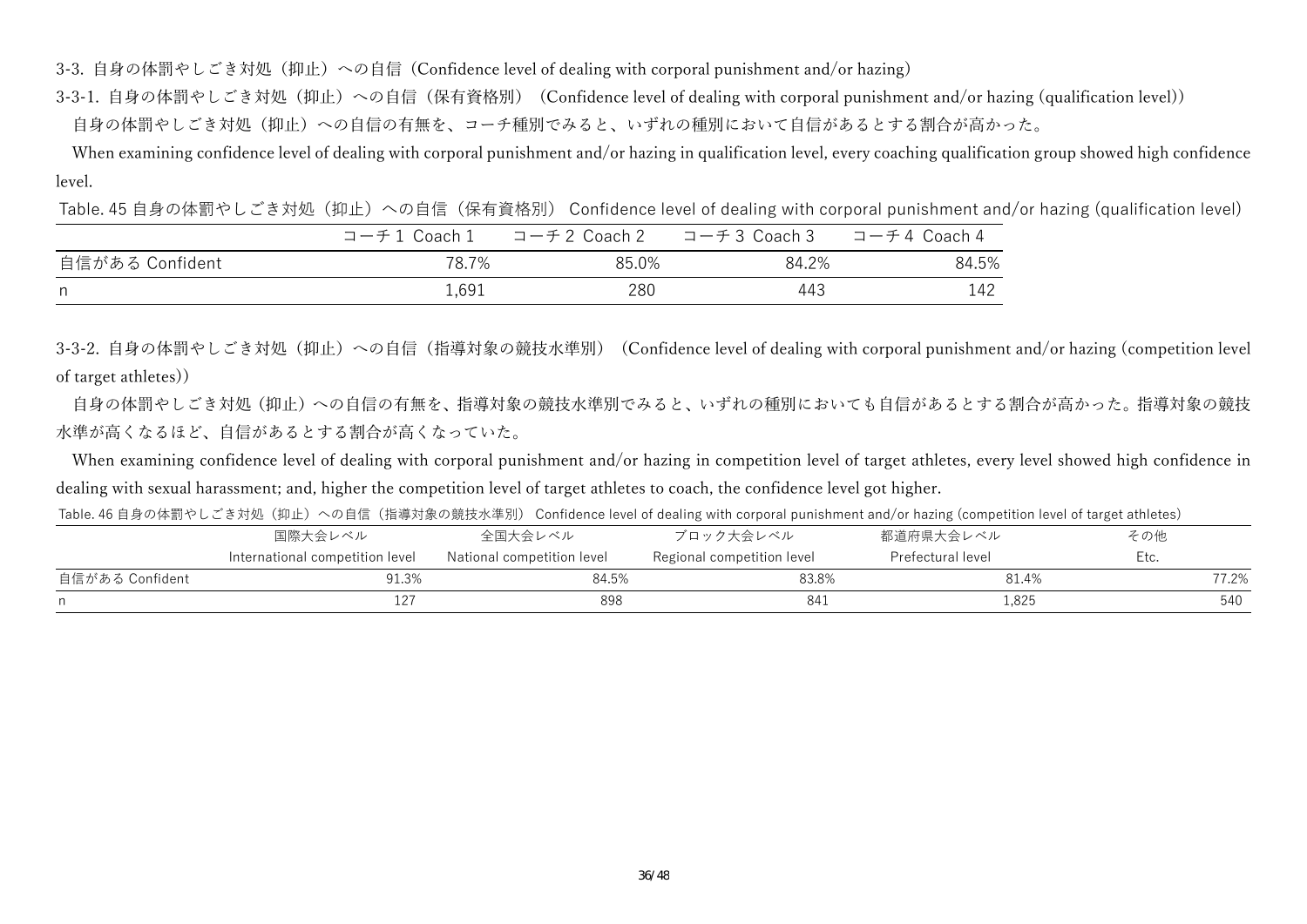3-3-3. 自身の体罰やしごき対処(抑止)への自信(指導対象の年齢別) (Confidence level of dealing with corporal punishment and/or hazing (age level of target athletes)) 自身の体罰やしごき対処(抑止)への自信の有無を、指導対象の年齢別でみると、いずれの年齢別においても自信があるとする割合が高かった。

When examining confidence level of dealing with corporal punishment and/or hazing in age level of target athletes, every level showed high confidence in dealing with sexual harassment.

| Table. 47 自身の体罰やしごき対処(抑止)への自信(指導対象の年齢別) Confidence level of dealing with corporal punishment and/or hazing (age level of target athletes) |
|-------------------------------------------------------------------------------------------------------------------------------------------|
|                                                                                                                                           |

| 自信がある Confident | 77.8%                                              | 79.3%                                          | 81.9%                          | 82.5%                        | 84.2%                 | 82.6%                          | 80.4%                              | 80.4%                          | 80.9%        | 80.4%        | 81.7%        | 83.2%              |
|-----------------|----------------------------------------------------|------------------------------------------------|--------------------------------|------------------------------|-----------------------|--------------------------------|------------------------------------|--------------------------------|--------------|--------------|--------------|--------------------|
| n               | 387                                                | 1,423                                          | 1,250                          | 1,100                        | 513                   | 620                            | 552                                | 555                            | 649          | 597          | 502          | 309                |
|                 | 幼児(小学校入<br>学以前) 年代<br>Infant (Pre-<br>school aged) | 小学生年代<br>Elementary/Pri<br>mary school<br>aged | 中学生年代<br>Middle school<br>aged | 高校生年代<br>High school<br>aged | 大学生年代<br>College aged | 23~29才<br>23 - 29 years<br>old | $30 - 347$<br>30 - 34 years<br>old | 35~39才<br>35 - 39 vears<br>old | 40才台<br>40's | 50才台<br>50's | 60才台<br>60's | 70才以上<br>Over 70's |

3-3-4. 自身の体罰やしごき対処(抑止)への自信(学校運動部指導の有無別)(Confidence level of dealing with corporal punishment and/or hazing (school sport club coaching experience))

自身の体罰やしごき対処(抑止)への自信の有無を、学校運動部指導の有無別でみると、どちらにおいても自信があるとする割合が高かったが、学校運動部の指導 で、自信があるとする割合がより高くなっていた。

When examining confidence level of dealing with corporal punishment and/or hazing in coaches who have school sport club coaching experience and coaches without such experience, both groups had high confidence in dealing with corporal punishment and/or hazing; and, coaches with school sport club coaching experience had higher confidence level.

Table. 48 自身の体罰やしごき対処(抑止)への自信(学校運動部活動指導の有無別) Confidence level of dealing with corporal punishment and/or hazing (school sport club coaching experience)

|                 | 学校運動部活動である Coaching occasion in school club activity | 学校運動部活動ではない Not during school club activity |
|-----------------|------------------------------------------------------|---------------------------------------------|
| 自信がある Confident | 83.6%                                                | 79.4%                                       |
|                 | 853                                                  | .738                                        |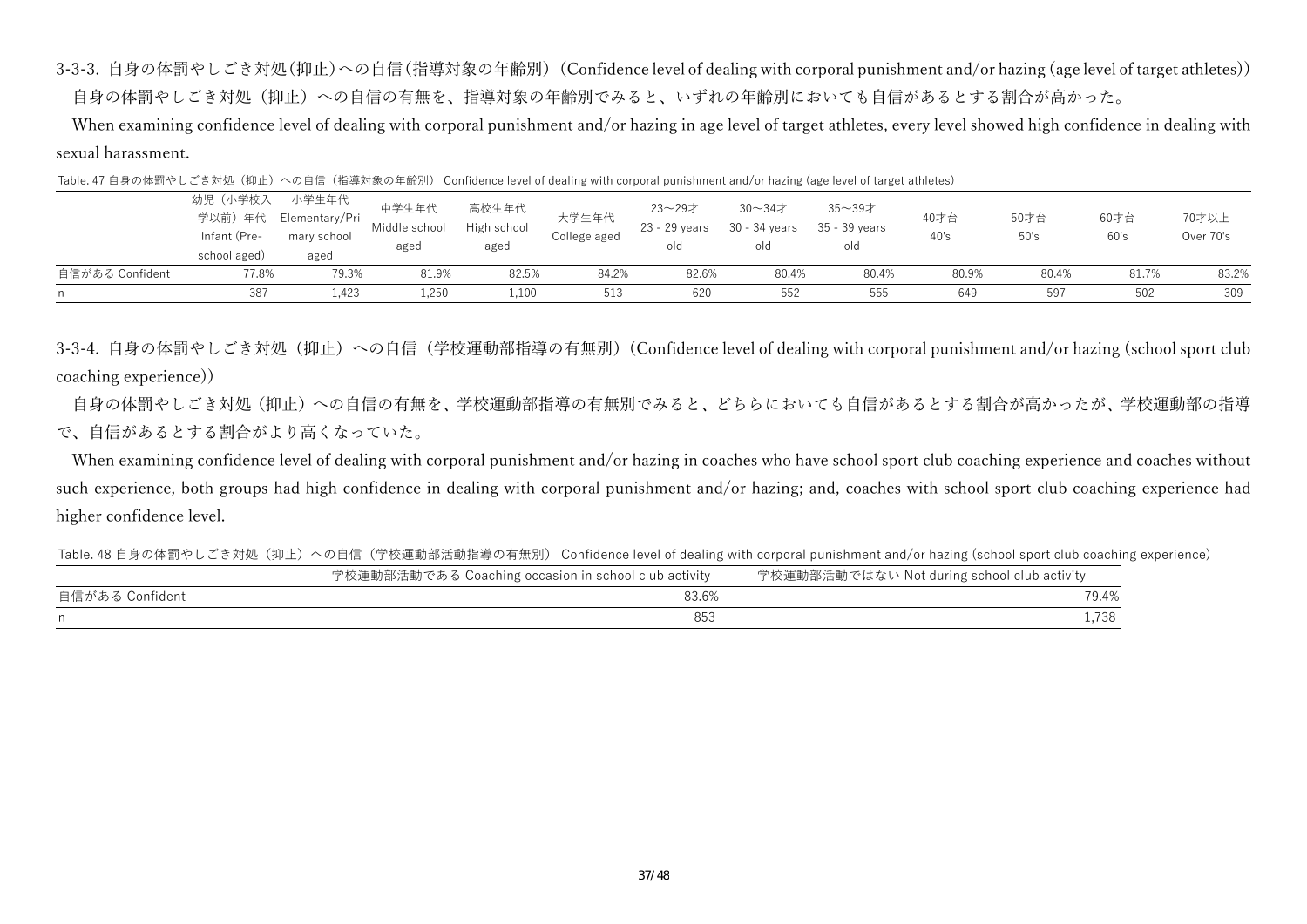3-3-5. 自身の体罰やしごき対処(抑止)への自信(指導経験年数別) (Confidence level of dealing with corporal punishment and/or hazing (coaching experience)) 自身の体罰やしごき対処(抑止)への自信の有無を、指導経験年数別でみると、いずれの指導経験年数別においても自信があるとする割合が高かった。

When examining confidence level of dealing with corporal punishment and/or hazing in coaching experience, coaches with 15 or more years of coaching experience showed exceptionally high level of confidence.

Table. 49 自身の体罰やしごき対処(抑止)への自信(指導経験年数別) Confidence level of dealing with corporal punishment and/or hazing (coaching experience)

|                 |                   | 3年以上6年未満       |                | 6年以上10年未満 10年以上15年未満 15年以上20年未満 20年以上25年未満 |                |                | 25年以上        |
|-----------------|-------------------|----------------|----------------|--------------------------------------------|----------------|----------------|--------------|
|                 | 3年未満              | More than 3    | More than 6    | More than 10                               | More than 15   | More than 20   | More than 25 |
|                 | Less than 3 years | years but less | years but less | years but less                             | years but less | years but less | years        |
|                 |                   | than 6 years   | than 10 years  | than 15 years                              | than 20 years  | than 25 years  |              |
| 自信がある Confident | 73.0%             | 76.6%          | 76.7%          | 82.0%                                      | 83.5%          | 77.4%          | 88.8%        |
| n.              | 378               | 291            | 331            | 394                                        | 315            | 243            | 641          |

3-4. 自身の自由な進路選択の妨害対処 (抑止) への自信 (Confidence level of dealing with hindering freedom of career-path choice (of student-athletes))

3-4-1. 自身の自由な進路選択の妨害対処(抑止)への自信(保有資格別) (Confidence level of dealing with hindering freedom of career-path choice (of student-athletes) (qualification level))

自身の自由な進路選択の妨害対処(抑止)への自信の有無を、コーチ種別でみると、いずれの種別において自信があるとしていた。

When examining confidence level of dealing with hindering freedom of career-path choice (of student-athletes) in qualification level, every coaching qualification group showed high confidence level.

Table. 50 自身の自由な進路選択の妨害対処(抑止)への自信(保有資格別) Confidence level of dealing with hindering freedom of career-path choice (of student-athletes) (qualification level)

|                 | コーチ1 Coach 1 | コーチ2 Coach 2 | コーチ3 Coach 3 | コーチ4 Coach 4 |
|-----------------|--------------|--------------|--------------|--------------|
| 自信がある Confident | 78.9%        | 87.8%        | 82.8%        | 88.0%        |
| n               | 1.691        | 279          | 442          | 142          |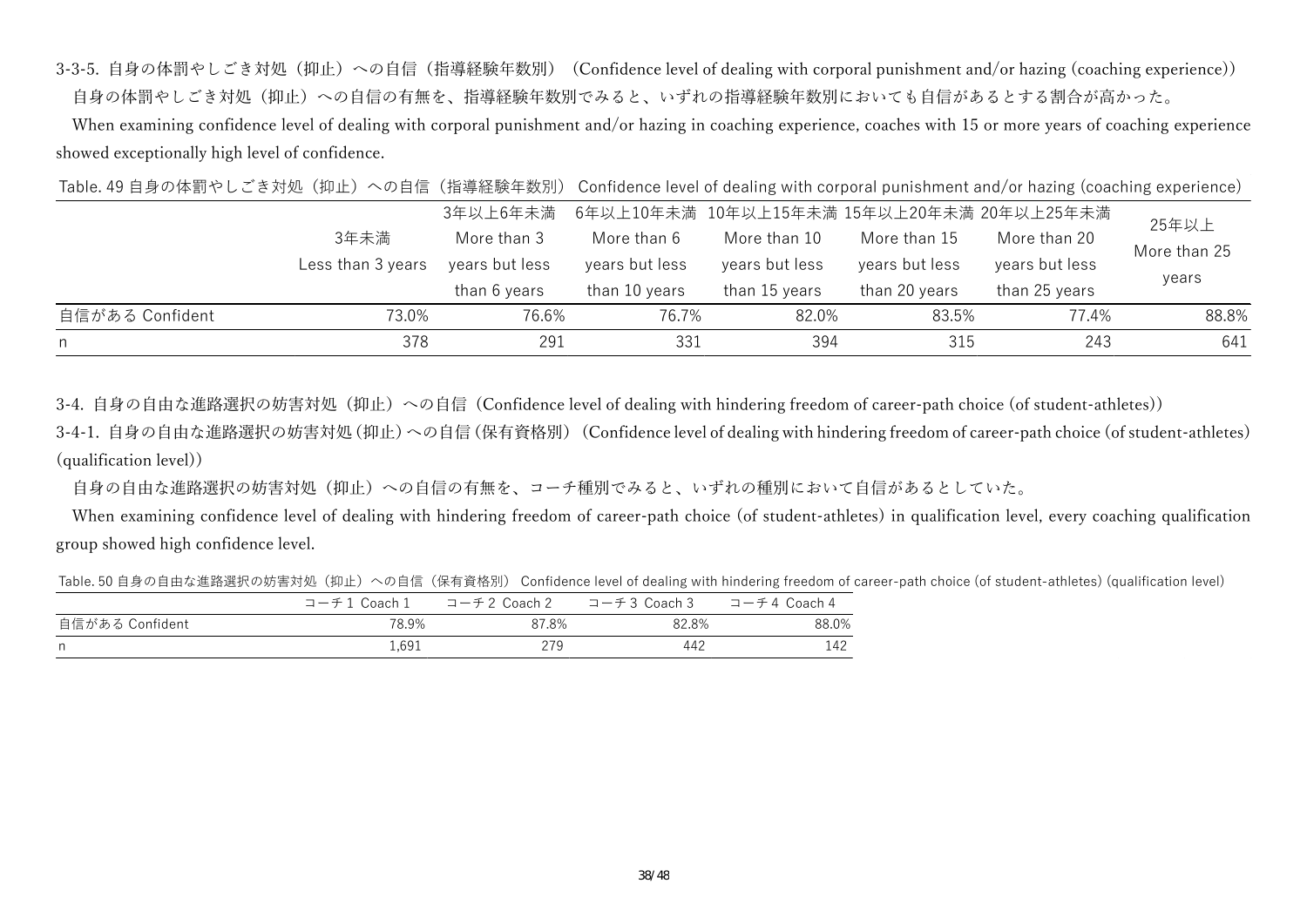3-4-2. 自身の自由な進路選択の妨害対処(抑止)への自信(指導対象の競技水準別) (Confidence level of dealing with hindering freedom of career-path choice (of student-athletes) (competition level of target athletes))

自身の自由な進路選択の妨害対処(抑止)への自信の有無を、指導対象の競技水準別でみると、いずれの種別においても自信があるとする割合が高かったが、指導 対象の競技水準が高くなるほど、自信があるとする割合が高くなっていた。

When examining confidence level of dealing with hindering freedom of career-path choice (of student-athletes) in competition level of target athletes, every level showed high confidence in dealing with hindering freedom of career-path choice (of student-athletes); and, higher the competition level of target athletes to coach, the confidence level got higher.

|                 |                                 |                            |                            |                   | Table. 51 自身の自由な進路選択の妨害対処(抑止)への自信(指導対象の競技水準別) Confidence level of dealing with hindering freedom of career-path choice (of student-athletes) (competition level of target athletes) |  |
|-----------------|---------------------------------|----------------------------|----------------------------|-------------------|-------------------------------------------------------------------------------------------------------------------------------------------------------------------------------------|--|
|                 | 国際大会レベル                         | 全国大会レベル                    | ブロック大会レベル                  | 都道府県大会レベル         | その他                                                                                                                                                                                 |  |
|                 | International competition level | National competition level | Regional competition level | Prefectural level | Etc.                                                                                                                                                                                |  |
| 自信がある Confident | 86.6%                           | 84.3%                      | 83.6%                      | 81.7%             | 79.4%                                                                                                                                                                               |  |
|                 | 127                             | 897                        | 839                        | 1,824             | 539                                                                                                                                                                                 |  |

3-4-3. 自身の自由な進路選択の妨害対処 (抑止) への自信 (指導対象の年齢別) (Confidence level of dealing with hindering freedom of career-path choice (of studentathletes) (age level of target athletes))

自身の自由な進路選択の妨害対処(抑止)への自信の有無を、指導対象の年齢別でみると、いずれの年齢においても自信があるとする割合が高かった。

When examining confidence level of dealing with hindering freedom of career-path choice (of student-athletes) in age level of target athletes, every level showed high confidence in dealing with hindering freedom of career-path choice (of student-athletes).

Table. 52 自身の自由な進路選択の妨害対処(抑止)への自信(指導対象の年齢別) Confidence level of dealing with hindering freedom of career-path choice (of student-athletes) (age level of target athletes)

| 自信がある Confident | 82.4%                                              | 80.4%                                          | 83.7%                          | 85.0%                        | 84.5%                 | 80.9%                          | 78.4%                                      | 79.4%                          | 80.5%        | 80.2%        | 81.0%        | 80.5%              |
|-----------------|----------------------------------------------------|------------------------------------------------|--------------------------------|------------------------------|-----------------------|--------------------------------|--------------------------------------------|--------------------------------|--------------|--------------|--------------|--------------------|
|                 |                                                    |                                                |                                |                              |                       |                                |                                            |                                |              |              |              |                    |
|                 | 幼児(小学校入<br>学以前) 年代<br>Infant (Pre-<br>school aged) | 小学生年代<br>Elementary/Pri<br>mary school<br>aged | 中学生年代<br>Middle school<br>aged | 高校生年代<br>High school<br>aged | 大学生年代<br>College aged | 23~29才<br>23 - 29 years<br>old | 30 $\sim$ 34 $\pm$<br>30 - 34 years<br>old | 35~39才<br>35 - 39 years<br>old | 40才台<br>40's | 50才台<br>50's | 60才台<br>60's | 70才以上<br>Over 70's |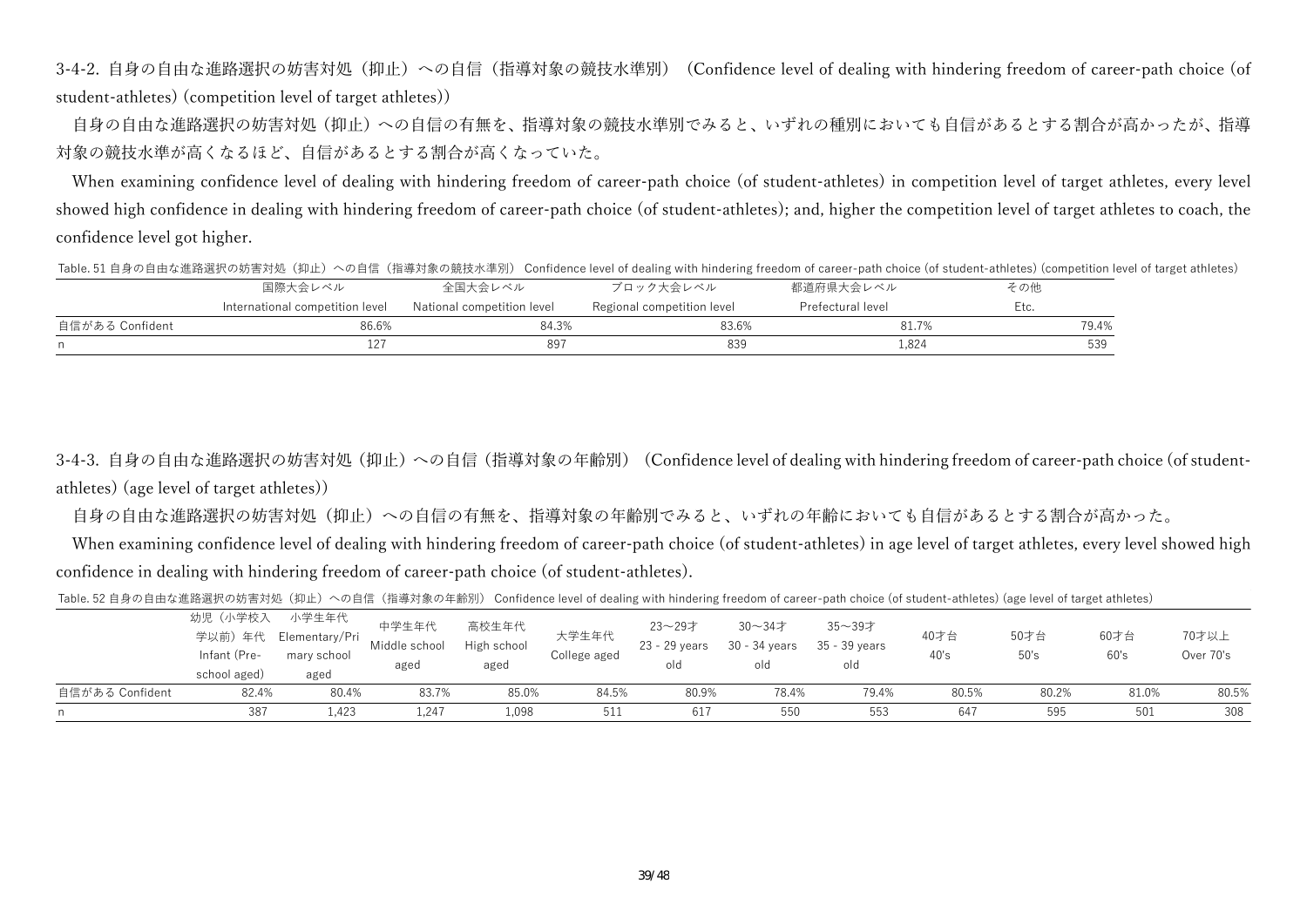3-4-4. 自身の自由な進路選択の妨害対処(抑止)への自信(学校運動部指導の有無別) (Confidence level of dealing with hindering freedom of career-path choice (of student-athletes) (school sport club coaching experience))

自身の自由な進路選択の妨害対処(抑止)への自信の有無を、学校運動部指導の有無別でみると、どちらにおいても自信があるとする割合が高かった。学校運動部 の指導で、自信があるとする割合がより高い傾向がみられた。

When examining confidence level of dealing with hindering freedom of career-path choice (of student-athletes) in coaches who have school sport club coaching experience and coaches without such experience, both groups had high confidence in dealing with hindering freedom of career-path choice (of student-athletes); and, coaches with school sport club coaching experience had higher confidence level.

Table. 53 自身の自由な進路選択の妨害対処(抑止)への自信(学校運動部活動指導の有無別) Confidence level of dealing with hindering freedom of career-path choice (of student-athletes) (school sport club coaching experience)

|                 | 学校運動部活動である Coaching occasion in school club activity | 学校運動部活動ではない Not during school club activity |
|-----------------|------------------------------------------------------|---------------------------------------------|
| 自信がある Confident | 87.6%                                                | 78.0%                                       |
|                 |                                                      |                                             |

3-4-5. 自身の自由な進路選択の妨害対処(抑止)への自信(指導経験年数別) (Confidence level of dealing with hindering freedom of career-path choice (of studentathletes) (coaching experience))

自身の自由な進路選択の妨害対処(抑止)への自信の有無を、指導経験年数別でみると、いずれの指導経験年数別においても自信があるとする割合が高かった。指 導経験年数が高くなるにつれて、自信があるとする割合が高くなっていた。

When examining confidence level of dealing with hindering freedom of career-path choice of (student-athletes) in coaching experience, every coaching group showed high level of confidence. The confidence level was higher as coaching experience got higher.

Table. 54 自身の自由な進路選択の妨害対処(抑止)への自信(指導経験年数別) Confidence level of dealing with hindering freedom of career-path choice (of student-athletes) (coaching experience)

|                 | 3年未満              | 3年以上6年未満<br>More than 3 years More than 6 years | 6年以上10年未満 | 10年以上15年未満 15年以上20年未満 20年以上25年未満<br>More than 10 | More than 15 | More than 20                                                                             | 25年以上                 |
|-----------------|-------------------|-------------------------------------------------|-----------|--------------------------------------------------|--------------|------------------------------------------------------------------------------------------|-----------------------|
|                 | Less than 3 years | but less than 6<br>years                        | vears     | 15 vears                                         | 20 vears     | but less than 10 years but less than years but less than years but less than<br>25 vears | More than 25<br>years |
| 自信がある Confident | 71.2%             | 76.6%                                           | 77.4%     | 81.9%                                            | 82.3%        | 86.8%                                                                                    | 87.8%                 |
| n               | 379               | 291                                             | 328       | 393                                              | 316          | 243                                                                                      | 641                   |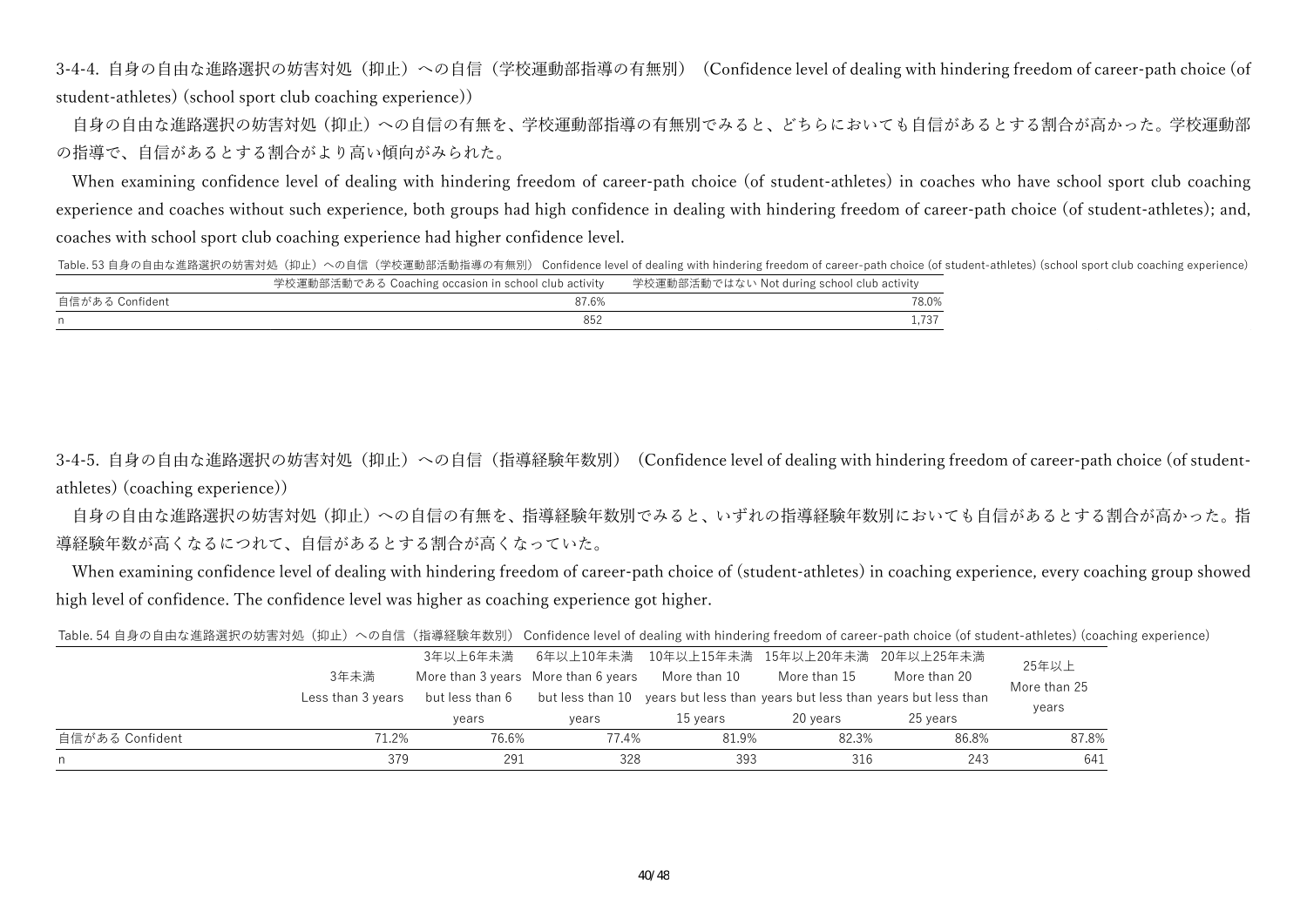3-5. 自身の言葉による暴力対処(抑止)への自信 (Confidence level of dealing with verbal abuse)

3-5-1. 自身の言葉による暴力対処 (抑止) への自信 (保有資格別) (Confidence level of dealing with verbal abuse (qualification level))

自身の言葉による暴力対処(抑止)への自信の有無を、コーチ種別でみると、いずれの種別において自信があるとする割合が高かった。

When examining confidence level of dealing with verbal abuse in qualification level, every coaching qualification group showed high confidence level.

Table. 55 自身の言葉による暴力対処(抑止)への自信(保有資格別) Confidence level of dealing with verbal abuse (qualification level)

|                 | コーチ1 Coach1 | コーチ2 Coach2 コーチ3 Coach3 コーチ4 Coach4 |       |       |
|-----------------|-------------|-------------------------------------|-------|-------|
| 自信がある Confident | 70.8%       | 78.9%                               | 78.8% | 79.6% |
| n,              | 1,693       | 280                                 | 443   | 142   |

3-5-2. 自身の言葉による暴力対処(抑止)への自信(指導対象の競技水準別) (Confidence level of dealing with verbal abuse (competition level of target athletes)) 自身の自由な進路選択の妨害対処(抑止)への自信の有無を、指導対象の競技水準別でみると、いずれの種別においても自信があるとする割合が高かった。指導対 象の競技水準が高くなるほど、自信があるとする割合が高くなっていた。

When examining confidence level of dealing with verbal abuse in competition level of target athletes, every level showed high confidence in dealing with verbal abuse; and, higher the competition level of target athletes to coach, the confidence level got higher.

Table. 56 自身の言葉による暴力対処(抑止)への自信(指導対象の競技水準別) Confidence level of dealing with verbal abuse (competition level of target athletes)

|                 | 国際大会レベル                         | 全国大会レベル                    |                            | 都道府県大会レベル         | その他   |
|-----------------|---------------------------------|----------------------------|----------------------------|-------------------|-------|
|                 | International competition level | National competition level | Regional competition level | Prefectural level | Etc.  |
| 自信がある Confident | 85.8%                           | 76.5%                      | 74.9%                      | 73.1%             | 73.1% |
|                 | 1 2 7                           | 899                        | 842                        | 1,827             | 540   |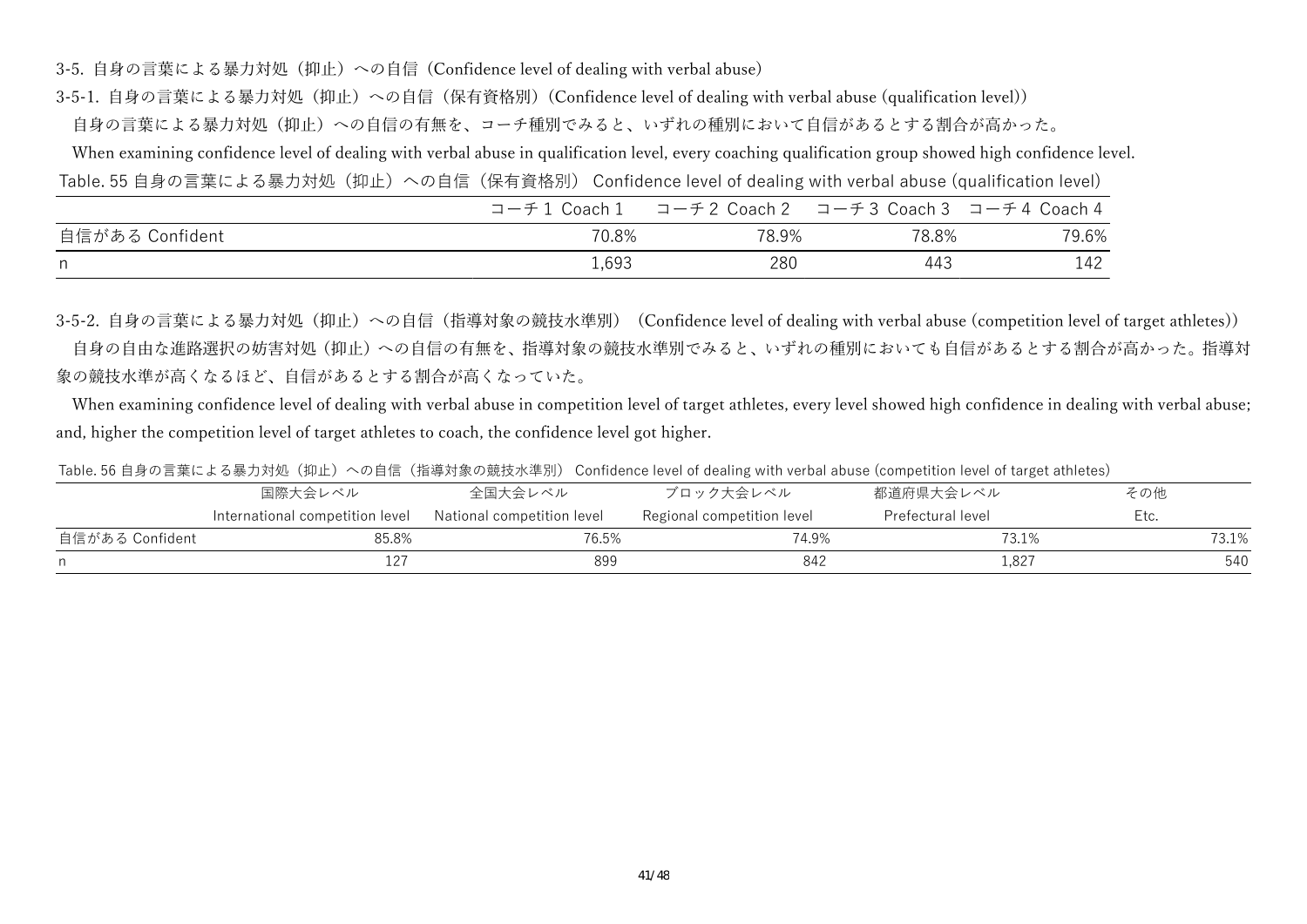3-5-3. 自身の言葉による暴力対処(抑止)への自信(指導対象の年齢別) (Confidence level of dealing with verbal abuse (age level of target athletes))

自身の言葉による暴力対処(抑止)への自信の有無を、指導対象の年齢別でみると、いずれの年齢においても自信があるとする割合が高かった。

When examining confidence level of dealing with verbal abuse in age level of target athletes, every level showed high confidence in dealing with verbal abuse.

Table. 57 自身の言葉による暴力対処(抑止)への自信(指導対象の年齢別) Confidence level of dealing with verbal abuse (age level of target athletes)

| n               | 387                          | 1,425                  | 1,250                  | 1,101                | 513          | 619                     | 551                                 | 555                          | 649   | 597   | 502   | 309       |
|-----------------|------------------------------|------------------------|------------------------|----------------------|--------------|-------------------------|-------------------------------------|------------------------------|-------|-------|-------|-----------|
| 自信がある Confident | 73.9%                        | 72.3%                  | 75.4%                  | 75.7%                | 80.9%        | 78.2%                   | 76.2%                               | 76.0%                        | 76.7% | 76.9% | 78.5% | 79.9%     |
|                 | Infant (Pre-<br>school aged) | mary school<br>aged    | aged                   | aged                 | College aged | blo                     | old                                 | old                          | 40's  | 50's  | 60's  | Over 70's |
|                 |                              | 学以前) 年代 Elementary/Pri | 中学生年代<br>Middle school | 高校生年代<br>High school | 大学生年代        | 23~29才<br>23 - 29 years | 30 $\sim$ 34 $\pm$<br>30 - 34 years | $35 - 39$ 才<br>35 - 39 years | 40才台  | 50才台  | 60才台  | 70才以上     |
|                 | 幼児(小学校入                      | 小学生年代                  |                        |                      |              |                         |                                     |                              |       |       |       |           |

3-5-4. 自身の言葉による暴力対処 (抑止) への自信 (学校運動部指導の有無別) (Confidence level of dealing with verbal abuse (school sport club coaching experience)) 自身の言葉による暴力対処(抑止)への自信の有無を、学校運動部指導の有無別でみると、どちらにおいても自信があるとする割合が高かった。

 When examining confidence level of dealing with verbal abuse in coaching experience with school sport club and no experience, both groups had high proportion of confidence in dealing with verbal abuse.

Table. 58 自身の言葉による暴力対処(抑止)への自信(学校運動部活動指導の有無別) Confidence level of dealing with verbal abuse (school sport club coaching experience )

|                 | 学校運動部活動である Coaching occasion in school club activity | 学校運動部活動ではない Not during school club activity |
|-----------------|------------------------------------------------------|---------------------------------------------|
| 自信がある Confident | 75.6%                                                | 72.7%                                       |
|                 |                                                      |                                             |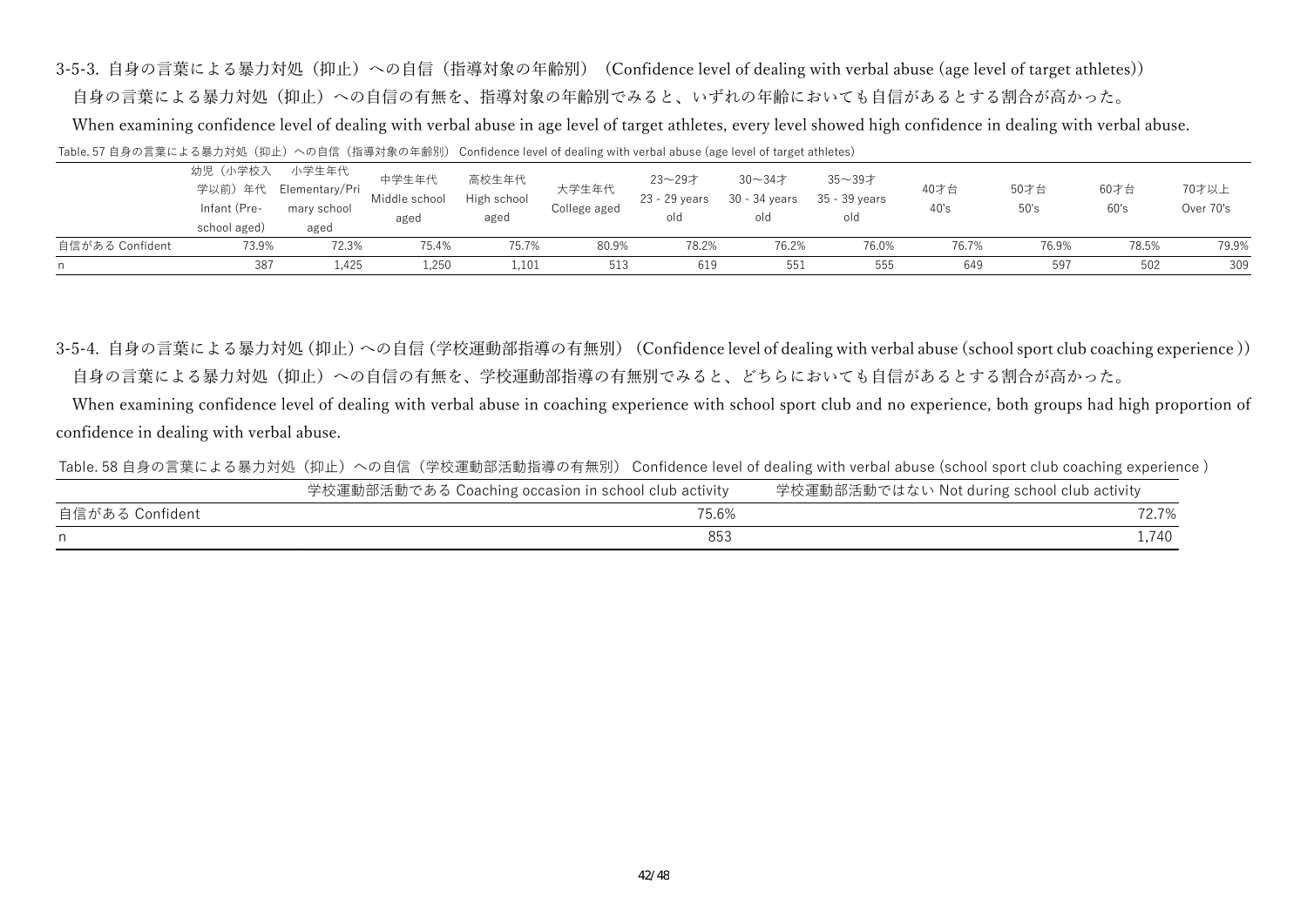3-5-5. 自身の言葉による暴力対処(抑止)への自信(指導経験年数別)(Confidence level of dealing with verbal abuse (coaching experience))

自身の言葉による暴力対処(抑止)への自信の有無を、指導経験年数別でみると、10年以上 15 年未満(71.6%)、20 年以上 25 年未満(75.2%)、25 年以上(83.8%) で自信があるとする割合が高かった。

When examining confidence level of dealing with verbal abuse in coaching experience, coaches with more than 10 years but less than 15 years (71.6%), more than 20 years but less than 25 years (75.2%), and more than 25 years (83.8%) showed exceptionally high level of confidence.

Table. 59 自身の言葉による暴力対処(抑止)への自信(指導経験年数別) Confidence level of dealing with verbal abuse (coaching experience )

|                 |                   | 3年以上6年未満        |                                     | 6年以上10年未満 10年以上15年未満 15年以上20年未満 20年以上25年未満 |                |                | 25年以上        |
|-----------------|-------------------|-----------------|-------------------------------------|--------------------------------------------|----------------|----------------|--------------|
|                 | 3年未満              |                 | More than 3 years More than 6 years | More than 10                               | More than 15   | More than 20   | More than 25 |
|                 | Less than 3 years | but less than 6 | but less than 10                    | years but less                             | years but less | years but less |              |
|                 |                   | years           | vears                               | than 15 years                              | than 20 years  | than 25 years  | years        |
| 自信がある Confident | 68.9%             | 67.4%           | 69.8%                               | 71.6%                                      | 69.9%          | 75.2%          | 83.8%        |
| n.              | 379               | 291             | 331                                 | 395                                        | 316            | 242            | 641          |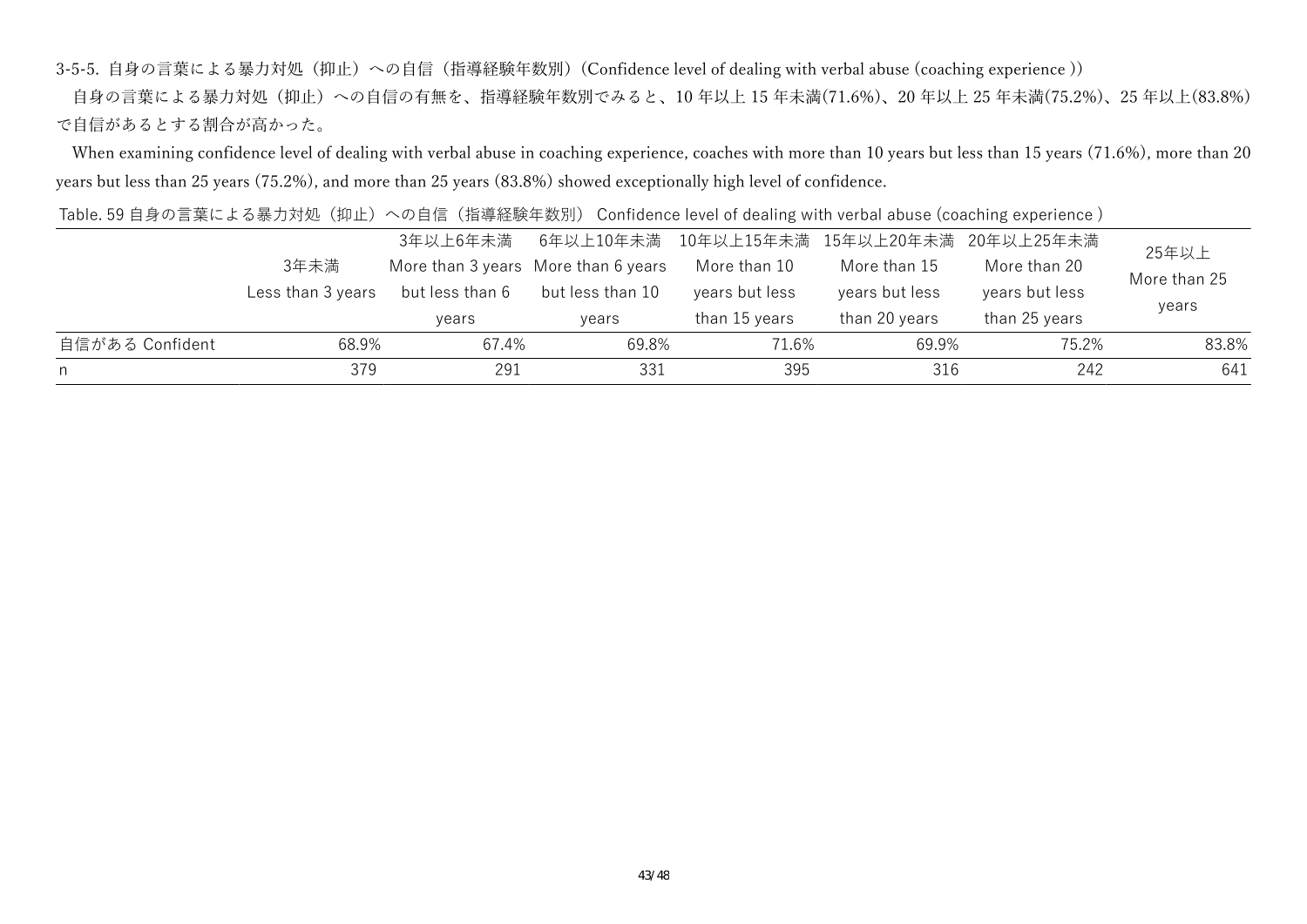4.ハラスメントに関する講習 (Workshop on harassment)

4-1. ハラスメントに関する講習受講の現状 (Current state of workshop on harassment)

ハラスメントに関する講習受講の現状(過去5年以内)は、2~4回受講した割合(32.4%)が最も高くなっていた。受講していない割合は32.4%であった。

 When examining the current state of workshop on harassment, the highest percentage (32.4%) of attending harassment workshop was 2 -4 times in the past five (5) years. 32.4% of coaches did not attend any workshop.

Table.60 ここ5年くらいの間で、スポーツ指導における体罰やハラスメント防止についての研修を受講しましたか Have you attended preventative workshop for hazing and harassment in the last five (5) years?

|       | 5回以上受講 Attended more than 5 times | 2~4回受講 Attended 2 - 4 times | 1回受講 Attended once | 受講せず No attendance |
|-------|-----------------------------------|-----------------------------|--------------------|--------------------|
| 該当率 % |                                   | 32.4%                       | 29.5%              | 32.4%              |
|       | 148                               |                             | 769                | 845                |

4-2. ハラスメントに関する講習受講 (Attendance of harassment related workshop)

4-2-1. ハラスメントに関する講習受講(保有資格別) (Attendance of harassment related to workshop (qualification level))

ハラスメントに関する講習受講を、コーチ種別でみると、コーチのカテゴリが上がるにつれ受講率が⾼くなる傾向、受講頻度が多くなる傾向がみられた。

When examining attendance of harassment related workshop by qualification level, the proportion of attendance got higher as qualification level went up.

Table. 61 ここ5年くらいの間で、スポーツ指導における体罰やハラスメント防止についての研修を受講しましたか(保有資格別) Have you attended preventative workshop for hazing and harassment in the last five (5) years? (qualification level

|                                   | コーチ1 Coach1 | コーチ2 Coach 2 | コーチ3 Coach 3 | コーチ4 Coach 4 |
|-----------------------------------|-------------|--------------|--------------|--------------|
| 5回以上受講 Attended more than 5 times | 4.2%        | 7.1%         | 8.8%         | 10.6%        |
| 2~4回受講 Attended 2 - 4 times       | 28.6%       | 32.9%        | 40.4%        | 50.0%        |
| 1回受講 Attended once                | 32.0%       | 27.9%        | 24.4%        | 23.2%        |
| 受講せず No attendance                | 35.1%       | 32.1%        | 26.4%        | 16.2%        |
| n.                                | 693         | 280          | 443          | 142          |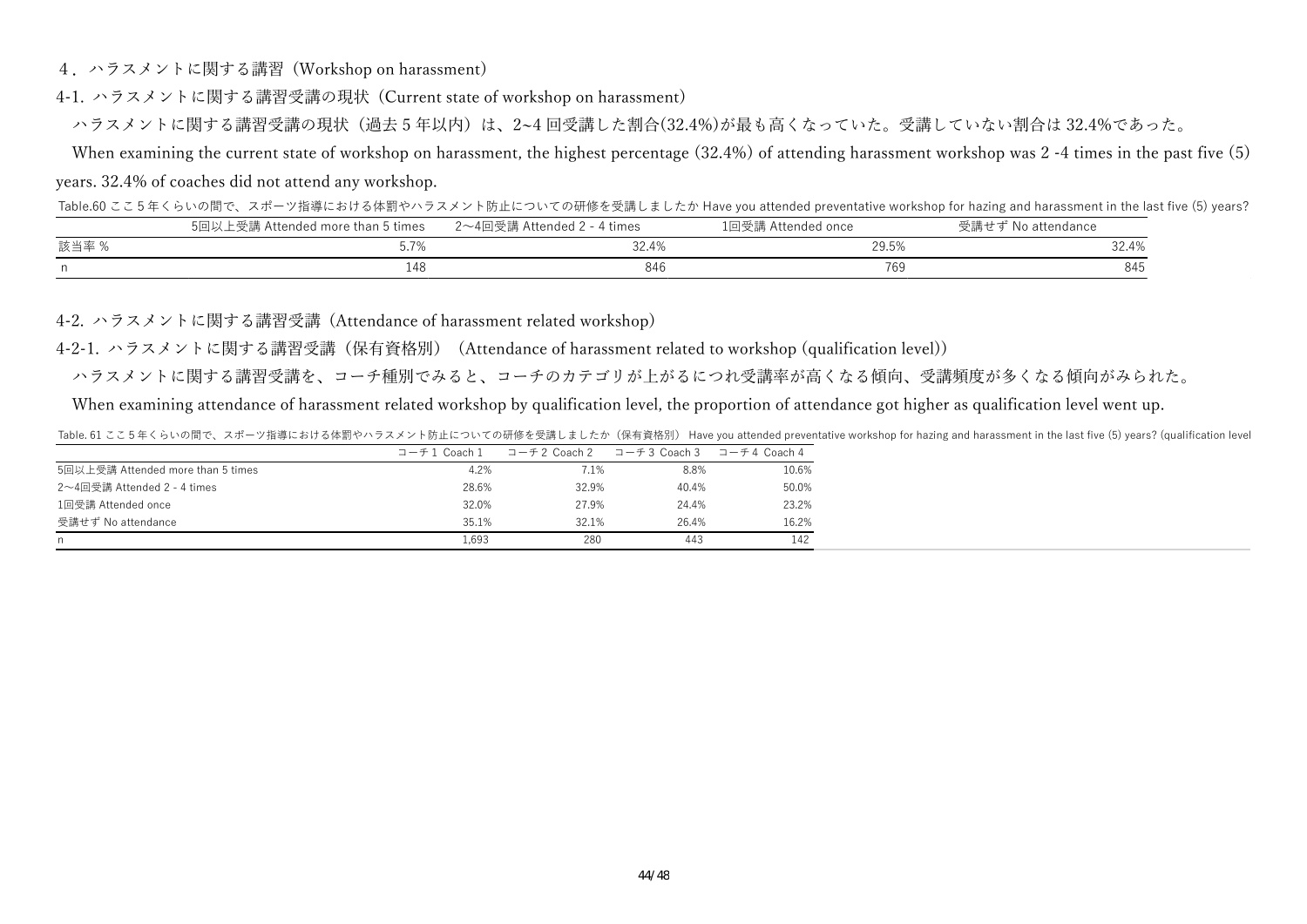4-2-2. ハラスメントに関する講習受講 (指導対象の競技水準別) (Attendance of harassment related to workshop (competition level of target athletes))

ハラスメントに関する講習受講を、指導対象の競技水準別でみると、指導対象の競技水準が高くなるにつれ受講率が高くなる傾向、受講頻度が多くなる傾向がみ られた。

When examining attendance of harassment related workshop by competition level of target athletes, the proportion of attendance got higher as target athletes' competition level got higher.

|                                   | 国際大会レベル                         | 全国大会レベル                    | ブロック大会レベル                  | 都道府県大会レベル         | その他   |
|-----------------------------------|---------------------------------|----------------------------|----------------------------|-------------------|-------|
|                                   | International competition level | National competition level | Regional competition level | Prefectural level | Etc.  |
| 5回以上受講 Attended more than 5 times | 11.8%                           | 7.5%                       | '.2%                       | 6.0%              | 5.4%  |
| 2~4回受講 Attended 2 - 4 times       | 52.8%                           | 39.3%                      | 39.4%                      | 34.8%             | 22.8% |
| 1回受講 Attended once                | 18.9%                           | 29.4%                      | 29.9%                      | 30.4%             | 25.2% |
| 受講せず No attendance                | 16.5%                           | 23.9%                      | 23.4%                      | 28.8%             | 46.7% |
|                                   | 127                             | 899                        | 842                        | 1.825             | 540   |

Table 62 ここちょくらいの間で、スポーツ指導における体罰やハラスメント防止についての研修を受講しましたか(指導対象の競技水準別) Have you attended preventative workshop for hazing and harassment in the last five (5) years? (competition level of target athletes)

4-2-3. ハラスメントに関する講習受講(指導対象の年齢別) (Attendance of harassment related to workshop (age level of target athletes))

ハラスメントに関する講習受講を、指導対象の年齢別でみると、高校生年代(71.8%)、大学生年代(71.5%)で、受講率が高くなっていた。

When examining attendance of harassment related workshop by age level of target athletes, coaches coaching high school age level (71.8%) and college age level (71.5%) were high in attendance.

| Table. 63 ここ5年くらいの間で、スポーツ指導における体罰やハラスメント防止についての研修を受講しましたか(指導対象の年齢別) Have you attended preventative workshop for hazing and harassment in the last five (5) years? (age level of target athletes) |  |
|--------------------------------------------------------------------------------------------------------------------------------------------------------------------------------------------------|--|
|--------------------------------------------------------------------------------------------------------------------------------------------------------------------------------------------------|--|

|                                   | 幼児(小学校入<br>Infant (Pre-<br>school aged) | 小学生年代<br>学以前) 年代 Elementary/Pri<br>mary school<br>aged | 中学生年代<br>Middle school<br>aged | 高校生年代<br>High school<br>aged | 大学生年代<br>College aged | 23~29才<br>23 - 29 vears<br>old | $30 - 347$<br>30 - 34 years<br>old | $35 - 397$<br>35 - 39 vears<br>old | 40才台<br>40's | 50才台<br>50's | 60才台<br>60's | 70才以上<br>Over 70's |
|-----------------------------------|-----------------------------------------|--------------------------------------------------------|--------------------------------|------------------------------|-----------------------|--------------------------------|------------------------------------|------------------------------------|--------------|--------------|--------------|--------------------|
| 5回以上受講 Attended more than 5 times | 7.8%                                    | 5.8%                                                   | 5.9%                           | 7.3%                         | 7.2%                  | 6.5%                           | 6.3%                               | 6.3%                               | 6.2%         | 6.0%         | 6.6%         | 7.1%               |
| 2~4回受講 Attended 2 - 4 times       | 28.9%                                   | 32.4%                                                  | 33.9%                          | 34.9%                        | 37.4%                 | 36.5%                          | 34.1%                              | 30.1%                              | 27.1%        | 26.6%        | 26.5%        | 27.5%              |
| 1回受講 Attended once                | 22.7%                                   | 27.8%                                                  | 29.8%                          | 29.7%                        | 26.9%                 | 26.3%                          | 27.0%                              | 27.2%                              | 27.7%        | 27.1%        | 27.1%        | 24.3%              |
| 受講せず No attendance                | 40.6%                                   | 34.0%                                                  | 30.3%                          | 28.2%                        | 28.5%                 | 30.8%                          | 32.6%                              | 36.4%                              | 39.0%        | 40.2%        | 39.8%        | 41.1%              |
|                                   | 387                                     | 1,424                                                  | 1,250                          | 1,101                        | 513                   | 620                            | 552                                | 555                                | 649          | 597          | 502          | 309                |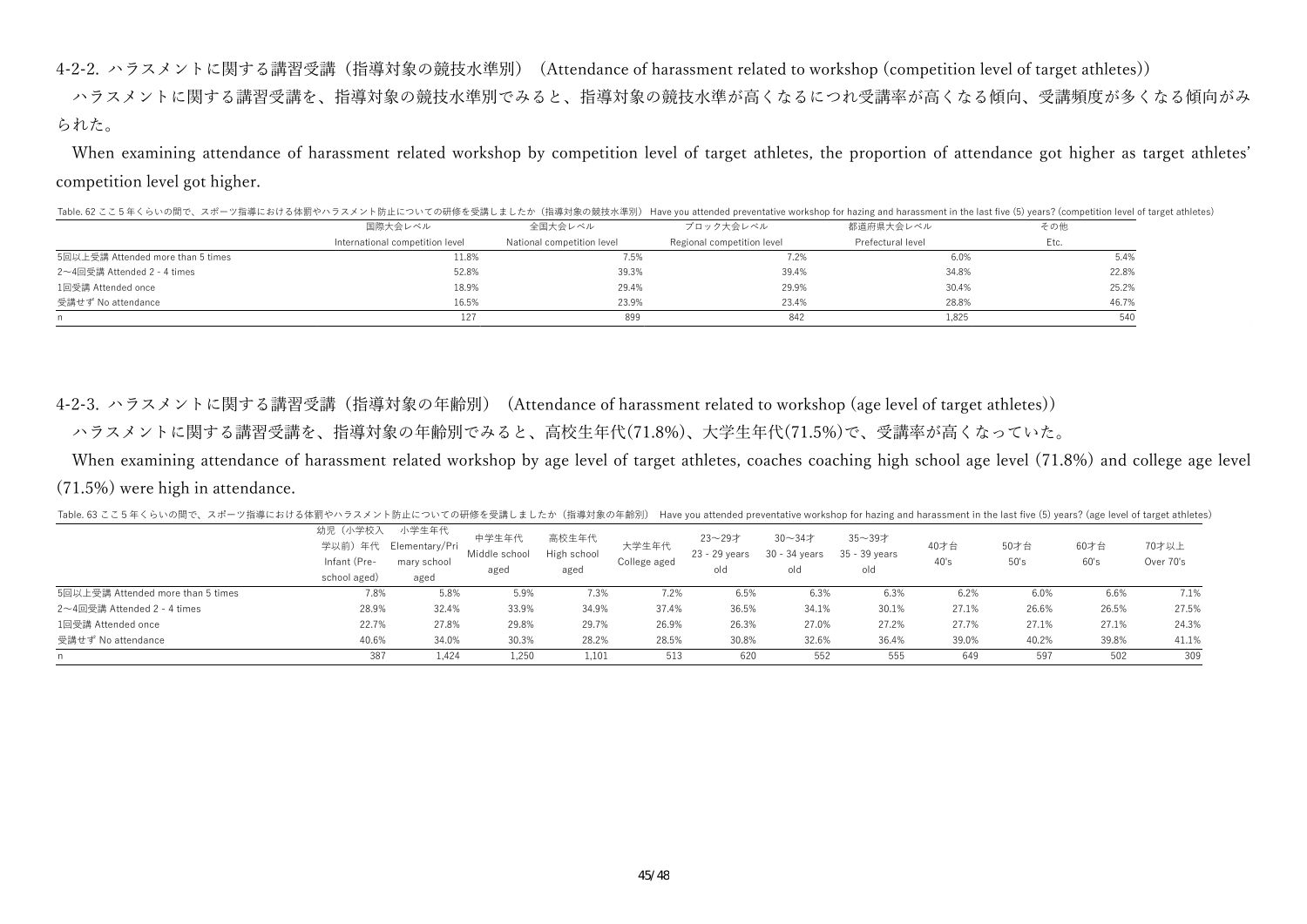4-2-4. ハラスメントに関する講習受講(学校運動部指導の有無別) (Attendance of harassment related to workshop (school sport club coaching experience)) ハラスメントに関する講習受講を、学校運動部指導の有無別でみると、学校運動部の指導(73.9%)で、受講率が⾼くなっていた。

When examining attendance of harassment related workshop by school sport club coaching experience and no experience, coaches with school sport club coaching experience had higher attendance rate (73.9%).

Table. 64 ここ 5 年くらいの間で、スポーツ指導における体罰やハラスメント防止についての研修を受講しましたか(学校運動部活動指導の有無別) Have you attended preventative workshop for hazing and harassment in the last five (5) years? (school sport club coaching experience )

|                                   | 学校運動部活動である Coaching occasion in school club activity | 学校運動部活動ではない Not during school club activity |
|-----------------------------------|------------------------------------------------------|---------------------------------------------|
| 5回以上受講 Attended more than 5 times | 6.6%                                                 | 5.2%                                        |
| 2~4回受講 Attended 2 - 4 times       | 36.8%                                                | 30.3%                                       |
| 1回受講 Attended once                | 30.5%                                                | 29.1%                                       |
| 受講せず No attendance                | 26.1%                                                | 35.4%                                       |
| n                                 | 853                                                  | 1.740                                       |

4-2-5. ハラスメントに関する講習受講(指導経験年数別)(Attendance of harassment related to workshop (coaching experience))

 ハラスメントに関する講習受講を、指導経験年数別でみると、10 年以上 15 年未満(72.2%)、15 年以上 20 年未満(70.3%)、25 年以上(75.4%)で、受講率が⾼くな っていた。

 When examining attendance of harassment related workshop by coaching experience, coaches with coaching experience of more than 10 years but less than 15 years (72.2%), more than 15 years but less than 20 years (70.3%) and more than 25 years (75.4%) had high attendance rate.

|                                   | 3年未満<br>Less than 3 years | 3年以上6年未満 More<br>than 3 years but less<br>than 6 years | 6年以上10年未満<br>More than 6 years<br>but less than 10<br>years | 10年以上15年未満<br>but less than 15<br>years | 15年以上20年未満<br>More than 10 years More than 15 years<br>but less than 20<br>years | 20年以上25年未満<br>More than 20 vears<br>but less than 25<br>years | 25年以上<br>More than 25 years |
|-----------------------------------|---------------------------|--------------------------------------------------------|-------------------------------------------------------------|-----------------------------------------|----------------------------------------------------------------------------------|---------------------------------------------------------------|-----------------------------|
| 5回以上受講 Attended more than 5 times | 1.3%                      | 2.1%                                                   | 3.3%                                                        | 6.1%                                    | 6.6%                                                                             | 9.5%                                                          | 9.0%                        |
| 2~4回受講 Attended 2 - 4 times       | 16.9%                     | 25.5%                                                  | 35.6%                                                       | 33.9%                                   | 38.0%                                                                            | 29.6%                                                         | 40.6%                       |
| 1回受講 Attended once                | 36.4%                     | 29.3%                                                  | 28.7%                                                       | 32.2%                                   | 25.6%                                                                            | 30.5%                                                         | 25.7%                       |
| 受講せず No attendance                | 45.4%                     | 43.1%                                                  | 32.3%                                                       | 27.8%                                   | 29.7%                                                                            | 30.5%                                                         | 24.6%                       |
| n                                 | 379                       | 290                                                    | 331                                                         | 395                                     | 316                                                                              | 243                                                           | 641                         |

Table. 65 ここ5年くらいの間で、スポーツ指導における体罰やハラスメント防止についての研修を受講しましたか(指導経験年数別) Have you attended preventative workshop for hazing and harassment in the last five (5) years? (coaching experience )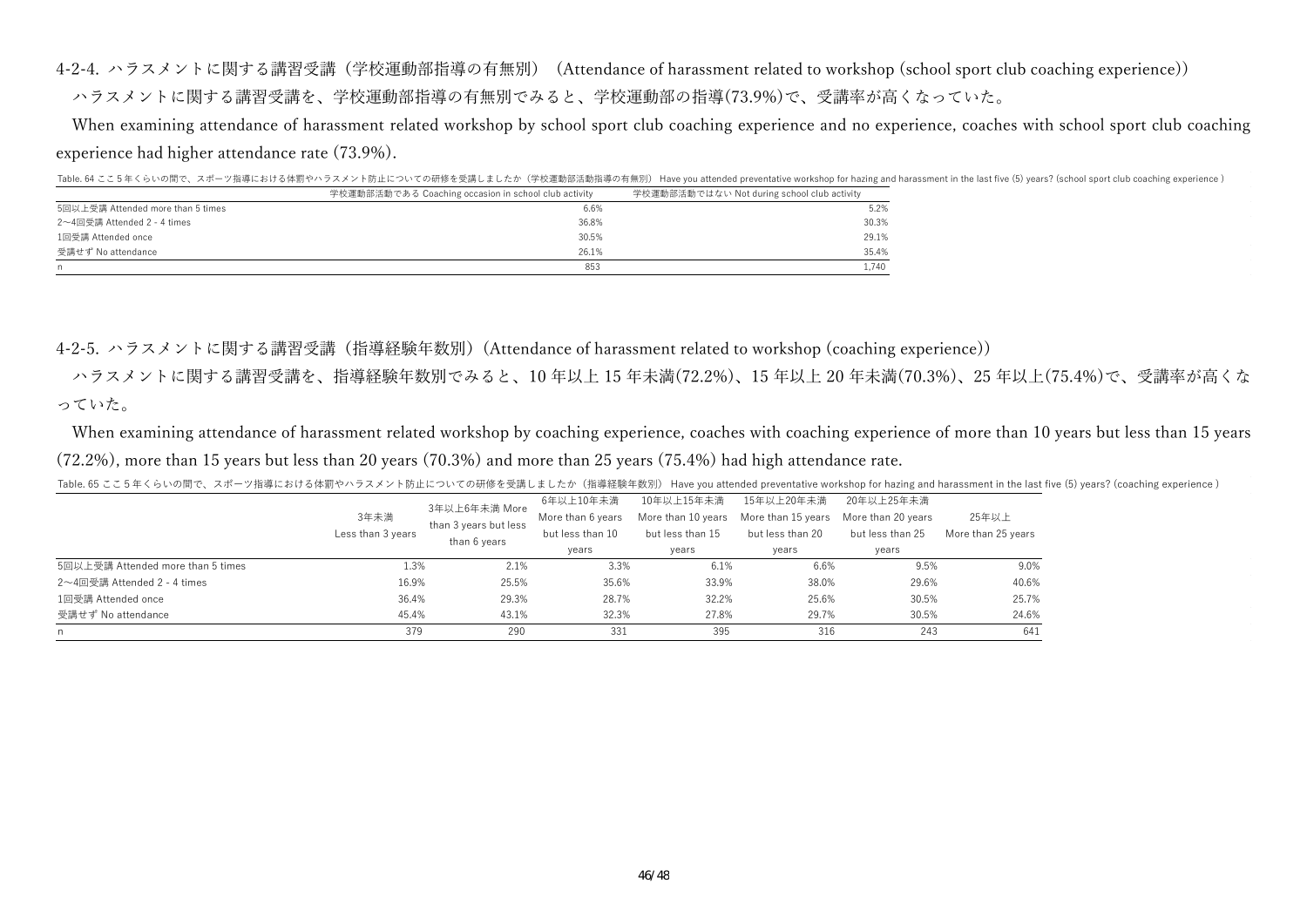- 5. ハラスメントへの対処への自信と講習受講 (Confidence in dealing with harassment and attendance of workshop)
- 5-1. 自身のセクシャルハラスメント対処 (抑止) への自信と講習受講 (Confidence in dealing with sexual harassment by one's self and attendance of workshop) 自身のセクシャルハラスメント対処(抑止)への自信は、講習受講頻度が多くなるにつれ、自信があるとする割合が高くなっていた。

Confidence of dealing with sexual harassment by one's self increased as number of workshop attendance increased.

Table.66 自身のセクシャルハラスメント対処(抑止)への自信と講習受講 Confidence in dealing with sexual harassment by one's self and attendance of workshop

|                 | 5回以上受講 Attended more than 5 times | 2~4回受講 Attended 2 - 4 times | 1回受講 Attended once | 受講せず No attendance |
|-----------------|-----------------------------------|-----------------------------|--------------------|--------------------|
| 自信がある Confident | 87.8%                             | 01.J/0                      |                    | 72.3%              |
|                 |                                   | 845                         | 769                | 844                |

5-2. 自身の体罰やしごき対処(抑止)への自信と講習受講 (Confidence in dealing with corporal punishment and/or hazing by one's self and attendance of workshop) 自身の体罰やしごき対処(抑止)への自信は、講習受講頻度が多くなるにつれ、自信があるとする割合が高くなっていた。

Confidence in dealing with corporal punishment and/or hazing by one's self increased as number of workshop attendance increased.

Table.67 自身の体罰やしごき対処(抑止)への自信と講習受講 Confidence in dealing with corporal punishment and/or hazing by one's self and attendance of workshop

|                 | 5回以上受講 Attended more than 5 times | 2~4回受講 Attended 2 - 4 times | 1回受講 Attended once | 受講せず No attendance |
|-----------------|-----------------------------------|-----------------------------|--------------------|--------------------|
| 自信がある Confident | 89.9%                             | 84.7%                       | 78.6%              | 77.2%              |
| n               |                                   | 844                         | 768                | 845                |

5-3. 自身の自由な進路選択の妨害対処(抑止)への自信と講習受講 (Confidence in dealing with hindering freedom of career-path choice (of student-athletes) by one's self and attendance of workshop)

自身の自由な進路選択の妨害対処(抑止)への自信は、講習受講頻度が多くなるにつれ、自信があるとする割合が高くなっていた。

Confidence in dealing with hindering freedom of career-path choice (of student-athletes) by one's self increased as number of workshop attendance increased.

Table.68 自身の自由な進路選択の妨害対処(抑止)への自信と講習受講 Confidence in dealing with hindering freedom of career-path choice (of student-athletes) by one's self and attendance of workshop

|                 | 5回以.<br>`' ヒ受講 Attended more than 5 times | 2~4回受講 Attended 2 - 4 times | 1回受講 Attended once | No attendance |
|-----------------|-------------------------------------------|-----------------------------|--------------------|---------------|
| 自信がある Confident | 87.2%                                     | 84.9%                       | 80.2%              | $7.1\%$       |
|                 | 148                                       | 845                         | 767                | 843           |